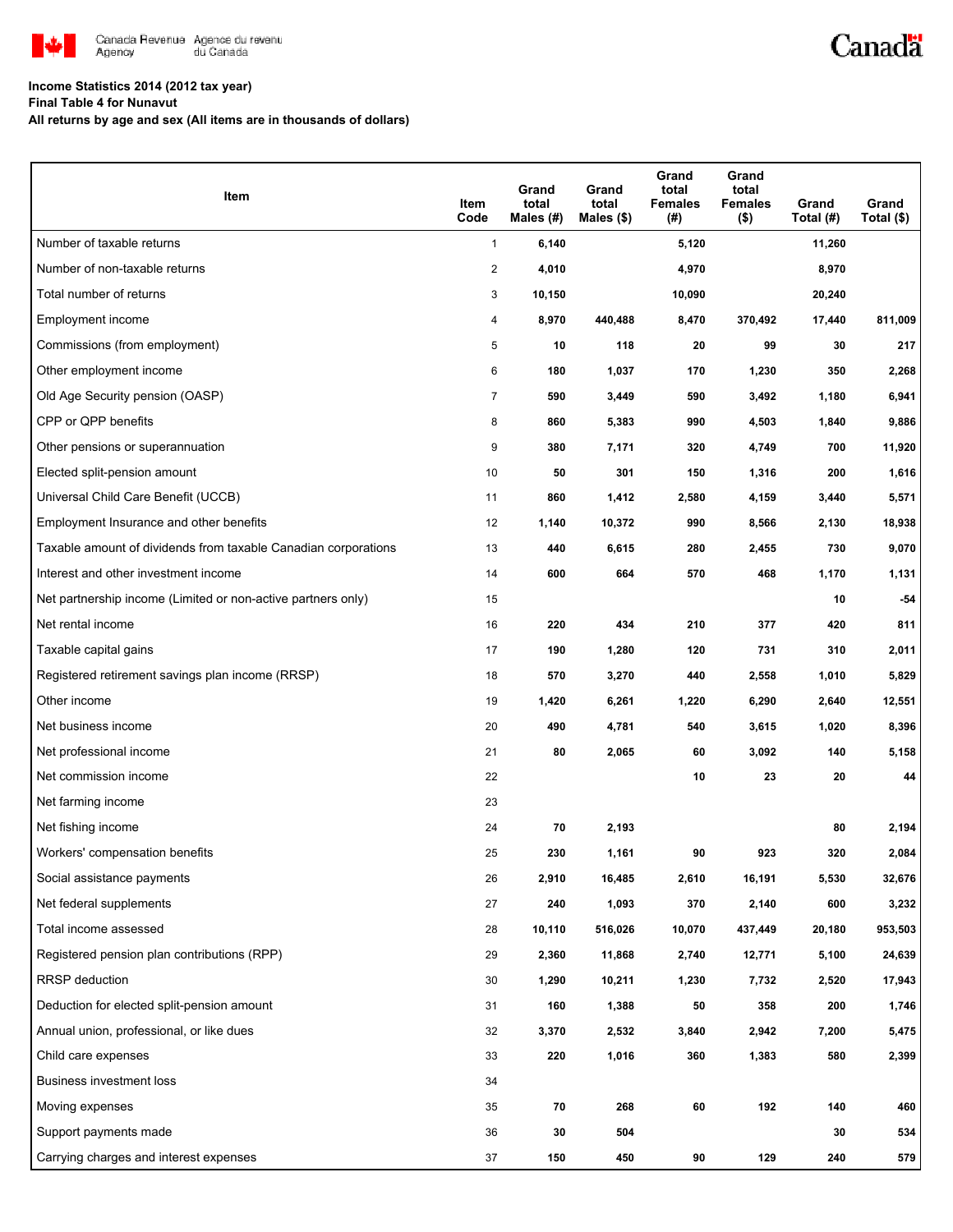

#### **Income Statistics 2014 (2012 tax year)**

**Final Table 4 for Nunavut**

**All returns by age and sex (All items are in thousands of dollars)**

| Item                                                                                           | Item<br>Code | Grand<br>total<br>Males (#) | Grand<br>total<br>Males $(\$)$ | Grand<br>total<br><b>Females</b><br>(#) | Grand<br>total<br><b>Females</b><br>$($ \$) | Grand<br>Total (#) | Grand<br>Total (\$) |
|------------------------------------------------------------------------------------------------|--------------|-----------------------------|--------------------------------|-----------------------------------------|---------------------------------------------|--------------------|---------------------|
| Deductions for CPP/QPP contributions on self-employment and other<br>earnings                  | 38           | 250                         | 170                            | 210                                     | 130                                         | 470                | 300                 |
| Deductions for provincial parental insurance plan (PPIP) premiums on<br>self-employment income | 39           |                             |                                |                                         |                                             |                    |                     |
| Exploration and development expenses                                                           | 40           |                             |                                |                                         |                                             | 10                 | 460                 |
| Other employment expenses                                                                      | 41           | 60                          | 131                            | 50                                      | 195                                         | 110                | 327                 |
| Clergy residence deduction                                                                     | 42           |                             |                                |                                         |                                             |                    |                     |
| Other deductions                                                                               | 43           | 320                         | 406                            | 210                                     | 345                                         | 530                | 751                 |
| Total deductions before adjustments                                                            | 44           | 4,950                       | 29,379                         | 4,980                                   | 26,363                                      | 9,930              | 55,743              |
| Social benefits repayment                                                                      | 45           | 250                         | 638                            | 90                                      | 233                                         | 340                | 871                 |
| Net income after adjustments                                                                   | 46           | 10,100                      | 486,077                        | 10,060                                  | 410,991                                     | 20,160             | 897,097             |
| Canadian Forces personnel and police deduction                                                 | 47           |                             |                                |                                         |                                             |                    |                     |
| Security options deductions                                                                    | 48           |                             |                                |                                         |                                             |                    |                     |
| Other payments deductions                                                                      | 49           | 3,130                       | 18,738                         | 2,780                                   | 19,253                                      | 5,910              | 37,991              |
| Non-capital losses of other years                                                              | 50           |                             |                                |                                         |                                             |                    |                     |
| Net capital losses of other years                                                              | 51           | 30                          | 216                            | 20                                      | 84                                          | 60                 | 300                 |
| Capital gains deduction                                                                        | 52           |                             |                                |                                         |                                             | 10                 | 739                 |
| Northern residents deductions                                                                  | 53           | 4,920                       | 28,415                         | 4,450                                   | 26,152                                      | 9,370              | 54,567              |
| Additional deductions                                                                          | 54           |                             |                                |                                         |                                             | 10                 | 104                 |
| Farming/fishing losses of prior years                                                          | 55           |                             |                                |                                         |                                             |                    |                     |
| Total deductions from net income                                                               | 56           | 7,130                       | 48,132                         | 6,580                                   | 45,955                                      | 13,710             | 94,087              |
| Taxable income assessed                                                                        | 57           | 9,660                       | 438,063                        | 9,710                                   | 365,130                                     | 19,370             | 803,222             |
| Basic personal amount                                                                          | 58           | 10,150                      | 109,735                        | 10,090                                  | 109,127                                     | 20,240             | 218,873             |
| Age amount                                                                                     | 59           | 480                         | 2,876                          | 540                                     | 3,445                                       | 1,020              | 6,321               |
| Spouse or common-law partner amount                                                            | 60           | 1,580                       | 11,862                         | 770                                     | 5,934                                       | 2,360              | 17,797              |
| Amount for eligible dependant                                                                  | 61           | 190                         | 1,963                          | 1,540                                   | 16,393                                      | 1,730              | 18,356              |
| Amount for children 17 and under                                                               | 62           | 2,460                       | 12,446                         | 3,110                                   | 13,625                                      | 5,560              | 26,071              |
| Amount for infirm dependants age 18 or older                                                   | 63           |                             |                                |                                         |                                             |                    |                     |
| CPP or QPP contributions through employment                                                    | 64           | 7,250                       | 10,971                         | 6,450                                   | 9,616                                       | 13,700             | 20,588              |
| CPP or QPP contributions on self-employment and other earnings                                 | 65           | 250                         | 170                            | 210                                     | 130                                         | 470                | 300                 |
| Employment Insurance premiums                                                                  | 66           | 7,760                       | 4,256                          | 7,050                                   | 3,751                                       | 14,800             | 8,008               |
| PPIP premiums paid                                                                             | 67           |                             |                                |                                         |                                             |                    |                     |
| PPIP premiums payable on employment income                                                     | 68           |                             |                                |                                         |                                             |                    |                     |
| PPIP premiums payable on self-employment income                                                | 69           |                             |                                |                                         |                                             |                    |                     |
| Volunteer firefighters' amount                                                                 | 70           | 40                          | 132                            |                                         |                                             | 50                 | 159                 |
| Canada employment amount                                                                       | 71           | 8,750                       | 9,246                          | 8,210                                   | 8,550                                       | 16,960             | 17,797              |
| Public transit amount                                                                          | 72           | 50                          | 21                             | 40                                      | 18                                          | 90                 | 38                  |
| Children's fitness amount                                                                      | 73           | 150                         | 56                             | 150                                     | 48                                          | 290                | 104                 |
| Children's arts amount                                                                         | 74           | 20                          | $\overline{7}$                 | 20                                      | 5                                           | 50                 | 12                  |

Canadä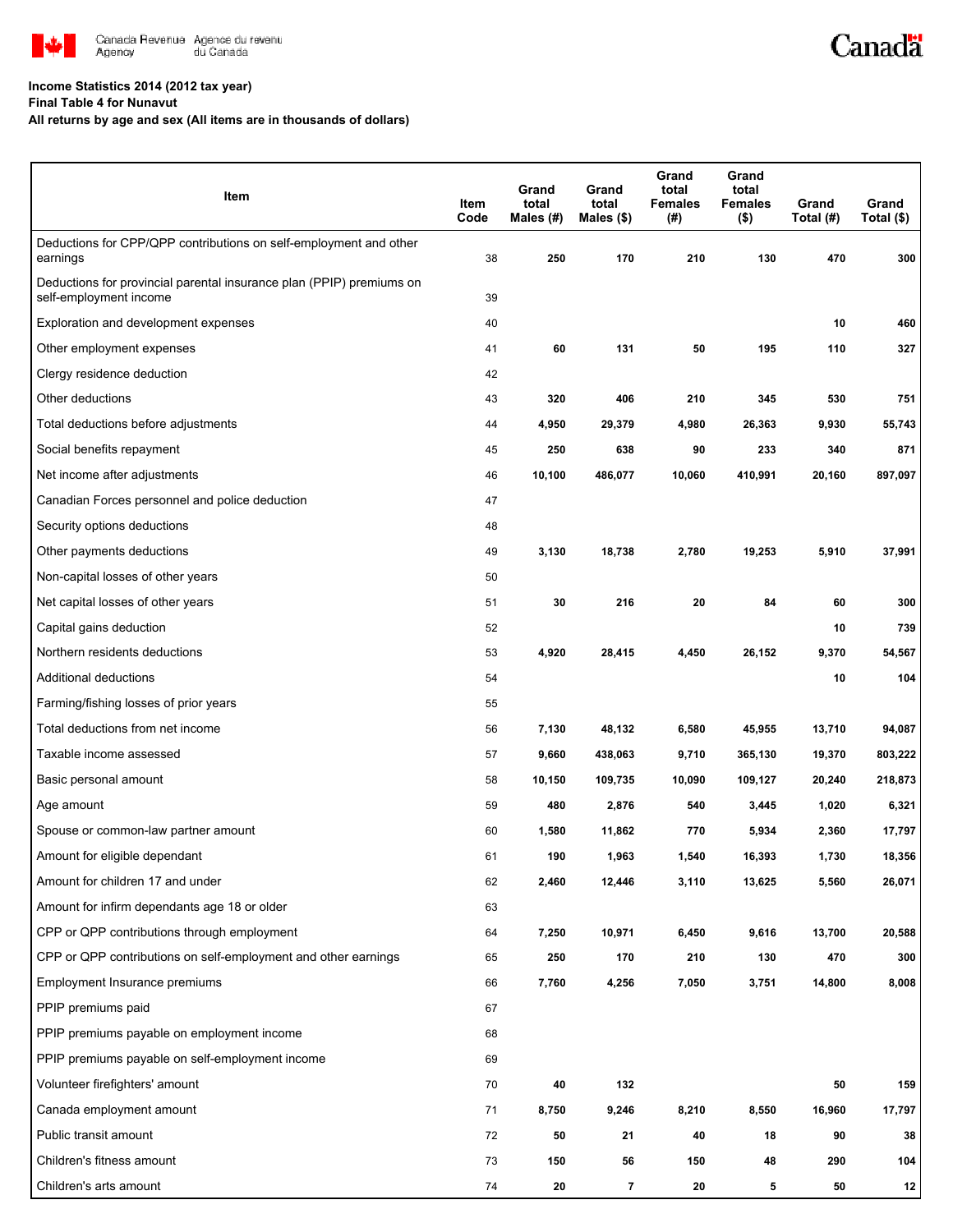

# Canadä

## **Income Statistics 2014 (2012 tax year)**

**Final Table 4 for Nunavut**

**All returns by age and sex (All items are in thousands of dollars)**

| Item                                                              | Item<br>Code | Grand<br>total<br>Males $(\#)$ | Grand<br>total<br>Males $(\$)$ | Grand<br>total<br><b>Females</b><br>(#) | Grand<br>total<br><b>Females</b><br>$($ \$) | Grand<br>Total (#) | Grand<br>Total (\$) |
|-------------------------------------------------------------------|--------------|--------------------------------|--------------------------------|-----------------------------------------|---------------------------------------------|--------------------|---------------------|
| Home buyers' amount                                               | 75           | 30                             | 130                            | 20                                      | 100                                         | 60                 | 230                 |
| Pension income amount                                             | 76           | 420                            | 789                            | 440                                     | 826                                         | 860                | 1,615               |
| Caregiver amount                                                  | 77           | 10                             | 61                             | 20                                      | 105                                         | 30                 | 166                 |
| Disability amount                                                 | 78           | 40                             | 317                            | 50                                      | 370                                         | 90                 | 687                 |
| Disability amount transferred from a dependant                    | 79           | 40                             | 405                            | 30                                      | 340                                         | 70                 | 746                 |
| Interest paid on student loans                                    | 80           | 160                            | 119                            | 220                                     | 165                                         | 370                | 285                 |
| Tuition, education, and textbook amounts                          | 81           | 420                            | 2,091                          | 570                                     | 3,283                                       | 980                | 5,374               |
| Tuition, education, and textbook amounts transferred from a child | 82           | 60                             | 315                            | 40                                      | 207                                         | 100                | 523                 |
| Amounts transferred from spouse or common-law partner             | 83           | 460                            | 2,308                          | 650                                     | 3,328                                       | 1,110              | 5,636               |
| Medical expenses                                                  | 84           | 120                            | 398                            | 140                                     | 289                                         | 250                | 687                 |
| Total tax credits on personal amounts                             | 85           | 10,150                         | 25,603                         | 10,090                                  | 26,956                                      | 20,240             | 52,562              |
| Allowable charitable donations and government gifts               | 86           | 870                            | 1,537                          | 1,020                                   | 1,497                                       | 1,890              | 3,034               |
| Eligible cultural and ecological gifts                            | 87           |                                |                                |                                         |                                             |                    |                     |
| Total tax credit on donations and gifts                           | 88           | 870                            | 427                            | 1,020                                   | 411                                         | 1,890              | 838                 |
| Total federal non-refundable tax credits                          | 89           | 10,150                         | 26,030                         | 10,090                                  | 27,367                                      | 20,240             | 53,400              |
| Federal dividend tax credit                                       | 90           | 430                            | 907                            | 270                                     | 333                                         | 700                | 1,240               |
| Overseas employment tax credit                                    | 91           |                                |                                |                                         |                                             |                    |                     |
| Minimum tax carryover                                             | 92           |                                |                                |                                         |                                             |                    |                     |
| Basic federal tax                                                 | 93           | 6,010                          | 61,274                         | 4,990                                   | 47,916                                      | 11,000             | 109,192             |
| Federal Foreign Tax Credit                                        | 94           | 110                            | 12                             | 70                                      | 11                                          | 180                | 23                  |
| Federal Political contribution tax credit                         | 95           | 40                             | 10                             | 30                                      | 5                                           | 70                 | 15                  |
| <b>Investment Tax Credit</b>                                      | 96           |                                |                                |                                         |                                             |                    |                     |
| Labour-sponsored funds tax credit                                 | 97           |                                |                                |                                         |                                             |                    |                     |
| Alternative minimum tax payable                                   | 98           |                                |                                |                                         |                                             |                    |                     |
| Net federal tax                                                   | 99           | 6,000                          | 61,224                         | 4,980                                   | 47,898                                      | 10,980             | 109,124             |
| CPP contributions on self-employment                              | 100          | 250                            | 341                            | 210                                     | 259                                         | 470                | 600                 |
| Social Benefits repayment                                         | 101          | 250                            | 638                            | 90                                      | 233                                         | 340                | 871                 |
| <b>Net Provincial Tax</b>                                         | 102          | 5,970                          | 19,867                         | 4,930                                   | 15,335                                      | 10,900             | 35,202              |
| Total tax payable                                                 | 103          | 6,140                          | 82,070                         | 5,120                                   | 63,725                                      | 11,260             | 145,798             |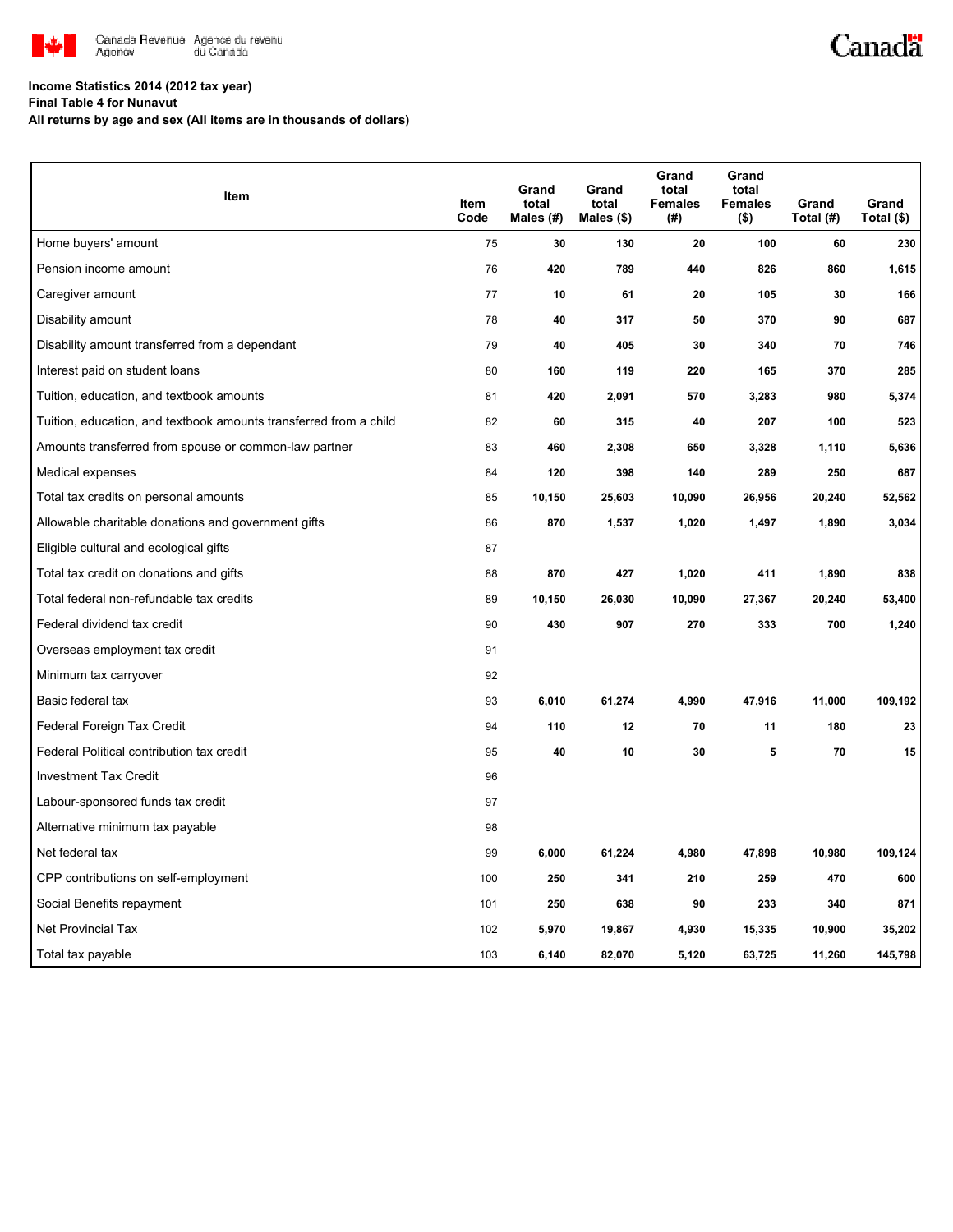| <b>Item</b>                                                                                    | Item<br>Code   | Age<br>group:<br>under 20<br>Males (#) | Age<br>group:<br>under 20<br>Males (\$) | Age<br>group:<br>under 20<br><b>Females</b><br>(# ) | Age<br>group:<br>under 20<br><b>Females</b><br>$($ \$) | Age<br>group:<br>under 20<br>total $(H)$ | Age<br>group:<br>under 20<br>total $($)$ |
|------------------------------------------------------------------------------------------------|----------------|----------------------------------------|-----------------------------------------|-----------------------------------------------------|--------------------------------------------------------|------------------------------------------|------------------------------------------|
| Number of taxable returns                                                                      | $\mathbf{1}$   | 100                                    |                                         | 100                                                 |                                                        | 200                                      |                                          |
| Number of non-taxable returns                                                                  | $\overline{c}$ | 630                                    |                                         | 750                                                 |                                                        | 1,380                                    |                                          |
| Total number of returns                                                                        | 3              | 730                                    |                                         | 850                                                 |                                                        | 1,580                                    |                                          |
| Employment income                                                                              | 4              | 660                                    | 4,676                                   | 740                                                 | 4,825                                                  | 1,400                                    | 9,501                                    |
| Commissions (from employment)                                                                  | 5              |                                        |                                         |                                                     |                                                        |                                          |                                          |
| Other employment income                                                                        | 6              |                                        |                                         |                                                     |                                                        |                                          |                                          |
| Old Age Security pension (OASP)                                                                | $\overline{7}$ |                                        |                                         |                                                     |                                                        |                                          |                                          |
| CPP or QPP benefits                                                                            | 8              | 10                                     | 20                                      | 20                                                  | 50                                                     | 30                                       | 70                                       |
| Other pensions or superannuation                                                               | 9              |                                        |                                         |                                                     |                                                        |                                          |                                          |
| Elected split-pension amount                                                                   | 10             |                                        |                                         |                                                     |                                                        |                                          |                                          |
| Universal Child Care Benefit (UCCB)                                                            | 11             |                                        |                                         | 110                                                 | 128                                                    | 110                                      | 139                                      |
| Employment Insurance and other benefits                                                        | 12             |                                        |                                         |                                                     |                                                        |                                          |                                          |
| Taxable amount of dividends from taxable Canadian corporations                                 | 13             |                                        |                                         |                                                     |                                                        |                                          |                                          |
| Interest and other investment income                                                           | 14             |                                        |                                         | 10                                                  | 2                                                      | 10                                       | $\overline{2}$                           |
| Net partnership income (Limited or non-active partners only)                                   | 15             |                                        |                                         |                                                     |                                                        |                                          |                                          |
| Net rental income                                                                              | 16             |                                        |                                         |                                                     |                                                        |                                          |                                          |
| Taxable capital gains                                                                          | 17             |                                        |                                         |                                                     |                                                        |                                          |                                          |
| Registered retirement savings plan income (RRSP)                                               | 18             |                                        |                                         |                                                     |                                                        |                                          |                                          |
| Other income                                                                                   | 19             | 20                                     | 43                                      | 30                                                  | 126                                                    | 50                                       | 168                                      |
| Net business income                                                                            | 20             |                                        |                                         | 20                                                  | 48                                                     | 30                                       | 81                                       |
| Net professional income                                                                        | 21             |                                        |                                         |                                                     |                                                        |                                          |                                          |
| Net commission income                                                                          | 22             |                                        |                                         |                                                     |                                                        |                                          |                                          |
| Net farming income                                                                             | 23             |                                        |                                         |                                                     |                                                        |                                          |                                          |
| Net fishing income                                                                             | 24             |                                        |                                         |                                                     |                                                        |                                          |                                          |
| Workers' compensation benefits                                                                 | 25             |                                        |                                         |                                                     |                                                        |                                          |                                          |
| Social assistance payments                                                                     | 26             | 200                                    | 605                                     | 220                                                 | 825                                                    | 420                                      | 1,430                                    |
| Net federal supplements                                                                        | 27             |                                        |                                         |                                                     |                                                        |                                          |                                          |
| Total income assessed                                                                          | 28             | 730                                    | 5,508                                   | 840                                                 | 6,104                                                  | 1,570                                    | 11,613                                   |
| Registered pension plan contributions (RPP)                                                    | 29             |                                        |                                         |                                                     |                                                        |                                          |                                          |
| RRSP deduction                                                                                 | 30             |                                        |                                         |                                                     |                                                        |                                          |                                          |
| Deduction for elected split-pension amount                                                     | 31             |                                        |                                         |                                                     |                                                        |                                          |                                          |
| Annual union, professional, or like dues                                                       | 32             | 180                                    | 21                                      | 120                                                 | 15                                                     | 300                                      | 36                                       |
| Child care expenses                                                                            | 33             |                                        |                                         |                                                     |                                                        |                                          |                                          |
| <b>Business investment loss</b>                                                                | 34             |                                        |                                         |                                                     |                                                        |                                          |                                          |
| Moving expenses                                                                                | 35             |                                        |                                         |                                                     |                                                        |                                          |                                          |
| Support payments made                                                                          | 36             |                                        |                                         |                                                     |                                                        |                                          |                                          |
| Carrying charges and interest expenses                                                         | 37             |                                        |                                         |                                                     |                                                        |                                          |                                          |
| Deductions for CPP/QPP contributions on self-employment and other<br>earnings                  | 38             |                                        |                                         |                                                     |                                                        |                                          |                                          |
| Deductions for provincial parental insurance plan (PPIP) premiums on<br>self-employment income | 39             |                                        |                                         |                                                     |                                                        |                                          |                                          |
| Exploration and development expenses                                                           | 40             |                                        |                                         |                                                     |                                                        |                                          |                                          |
| Other employment expenses                                                                      | 41             |                                        |                                         |                                                     |                                                        |                                          |                                          |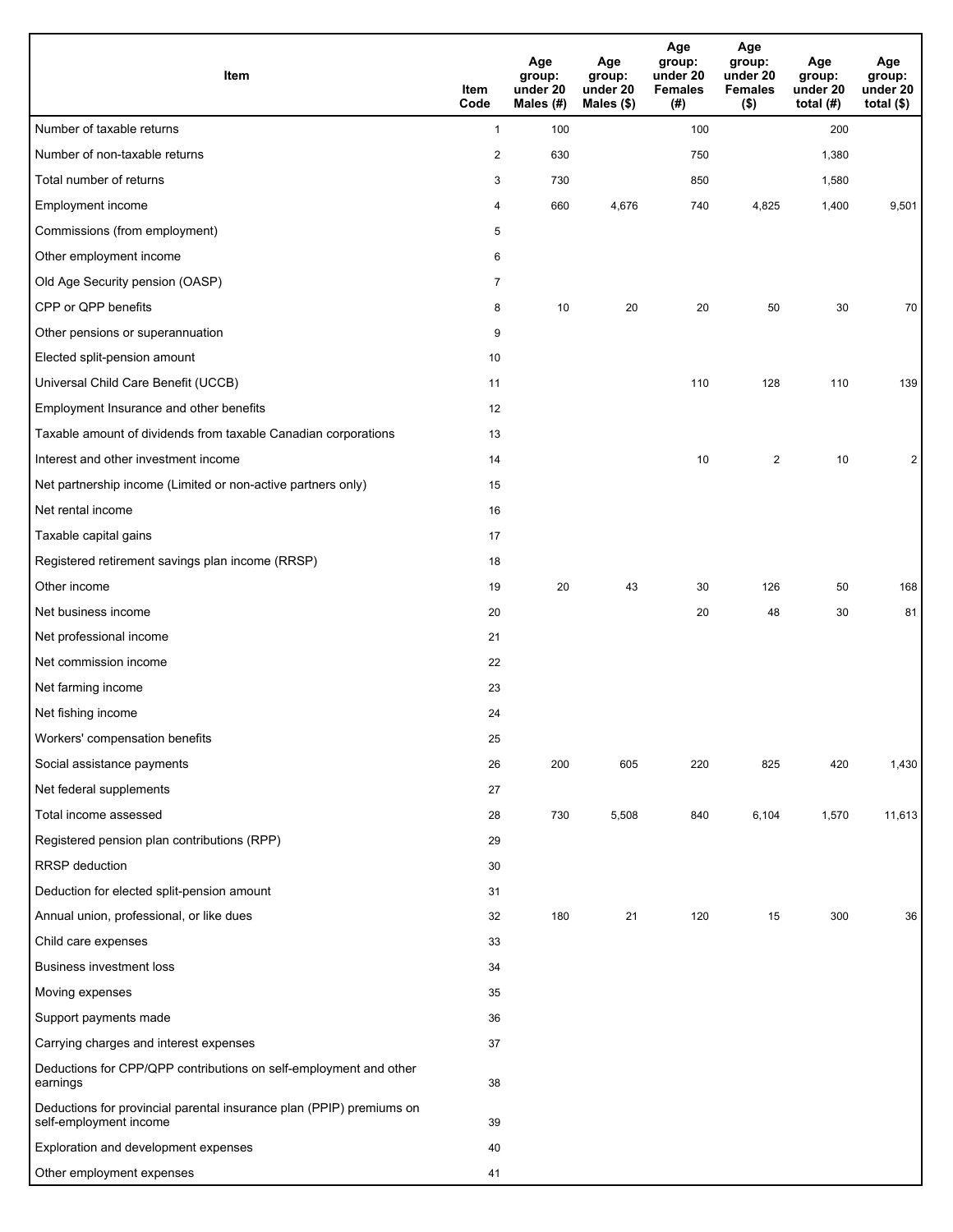| Item                                                              | Item<br>Code | Age<br>group:<br>under 20<br>Males $(H)$ | Age<br>group:<br>under 20<br>Males (\$) | Age<br>group:<br>under 20<br><b>Females</b><br>(#) | Age<br>group:<br>under 20<br><b>Females</b><br>$($ \$) | Age<br>group:<br>under 20<br>total $(H)$ | Age<br>group:<br>under 20<br>total $($)$ |
|-------------------------------------------------------------------|--------------|------------------------------------------|-----------------------------------------|----------------------------------------------------|--------------------------------------------------------|------------------------------------------|------------------------------------------|
| Clergy residence deduction                                        | 42           |                                          |                                         |                                                    |                                                        |                                          |                                          |
| Other deductions                                                  | 43           |                                          |                                         |                                                    |                                                        |                                          |                                          |
| Total deductions before adjustments                               | 44           | 190                                      | 41                                      | 130                                                | 17                                                     | 310                                      | 58                                       |
| Social benefits repayment                                         | 45           |                                          |                                         |                                                    |                                                        |                                          |                                          |
| Net income after adjustments                                      | 46           | 720                                      | 5,467                                   | 840                                                | 6,087                                                  | 1,560                                    | 11,554                                   |
| Canadian Forces personnel and police deduction                    | 47           |                                          |                                         |                                                    |                                                        |                                          |                                          |
| Security options deductions                                       | 48           |                                          |                                         |                                                    |                                                        |                                          |                                          |
| Other payments deductions                                         | 49           | 200                                      | 610                                     | 220                                                | 835                                                    | 420                                      | 1,445                                    |
| Non-capital losses of other years                                 | 50           |                                          |                                         |                                                    |                                                        |                                          |                                          |
| Net capital losses of other years                                 | 51           |                                          |                                         |                                                    |                                                        |                                          |                                          |
| Capital gains deduction                                           | 52           |                                          |                                         |                                                    |                                                        |                                          |                                          |
| Northern residents deductions                                     | 53           | 80                                       | 166                                     | 110                                                | 215                                                    | 190                                      | 381                                      |
| Additional deductions                                             | 54           |                                          |                                         |                                                    |                                                        |                                          |                                          |
| Farming/fishing losses of prior years                             | 55           |                                          |                                         |                                                    |                                                        |                                          |                                          |
| Total deductions from net income                                  | 56           | 260                                      | 777                                     | 310                                                | 1,050                                                  | 570                                      | 1,826                                    |
| Taxable income assessed                                           | 57           | 670                                      | 4,694                                   | 780                                                | 5,042                                                  | 1,450                                    | 9,735                                    |
| Basic personal amount                                             | 58           | 730                                      | 7,889                                   | 850                                                | 9,155                                                  | 1,580                                    | 17,045                                   |
| Age amount                                                        | 59           |                                          |                                         |                                                    |                                                        |                                          |                                          |
| Spouse or common-law partner amount                               | 60           | 20                                       | 152                                     | 20                                                 | 179                                                    | 40                                       | 332                                      |
| Amount for eligible dependant                                     | 61           |                                          |                                         | 60                                                 | 595                                                    | 60                                       | 606                                      |
| Amount for children 17 and under                                  | 62           | 10                                       | 35                                      | 80                                                 | 186                                                    | 90                                       | 221                                      |
| Amount for infirm dependants age 18 or older                      | 63           |                                          |                                         |                                                    |                                                        |                                          |                                          |
| CPP or QPP contributions through employment                       | 64           | 240                                      | 98                                      | 250                                                | 85                                                     | 490                                      | 183                                      |
| CPP or QPP contributions on self-employment and other<br>earnings | 65           |                                          |                                         |                                                    |                                                        |                                          |                                          |
| Employment Insurance premiums                                     | 66           | 490                                      | 83                                      | 530                                                | 84                                                     | 1,020                                    | 166                                      |
| PPIP premiums paid                                                | 67           |                                          |                                         |                                                    |                                                        |                                          |                                          |
| PPIP premiums payable on employment income                        | 68           |                                          |                                         |                                                    |                                                        |                                          |                                          |
| PPIP premiums payable on self-employment income                   | 69           |                                          |                                         |                                                    |                                                        |                                          |                                          |
| Volunteer firefighters' amount                                    | 70           |                                          |                                         |                                                    |                                                        |                                          |                                          |
| Canada employment amount                                          | 71           | 650                                      | 640                                     | 710                                                | 711                                                    | 1,370                                    | 1,351                                    |
| Public transit amount                                             | 72           |                                          |                                         |                                                    |                                                        |                                          |                                          |
| Children's fitness amount                                         | 73           |                                          |                                         |                                                    |                                                        |                                          |                                          |
| Children's arts amount                                            | 74           |                                          |                                         |                                                    |                                                        |                                          |                                          |
| Home buyers' amount                                               | 75           |                                          |                                         |                                                    |                                                        |                                          |                                          |
| Pension income amount                                             | 76           |                                          |                                         |                                                    |                                                        |                                          |                                          |
| Caregiver amount                                                  | 77           |                                          |                                         |                                                    |                                                        |                                          |                                          |
| Disability amount                                                 | 78           |                                          |                                         |                                                    |                                                        |                                          |                                          |
| Disability amount transferred from a dependant                    | 79           |                                          |                                         |                                                    |                                                        |                                          |                                          |
| Interest paid on student loans                                    | 80           |                                          |                                         |                                                    |                                                        |                                          |                                          |
| Tuition, education, and textbook amounts                          | 81           |                                          |                                         | 20                                                 | 73                                                     | 30                                       | 106                                      |
| Tuition, education, and textbook amounts transferred from a child | 82           |                                          |                                         |                                                    |                                                        |                                          |                                          |
| Amounts transferred from spouse or common-law partner             | 83           |                                          |                                         | 30                                                 | 81                                                     | 40                                       | 99                                       |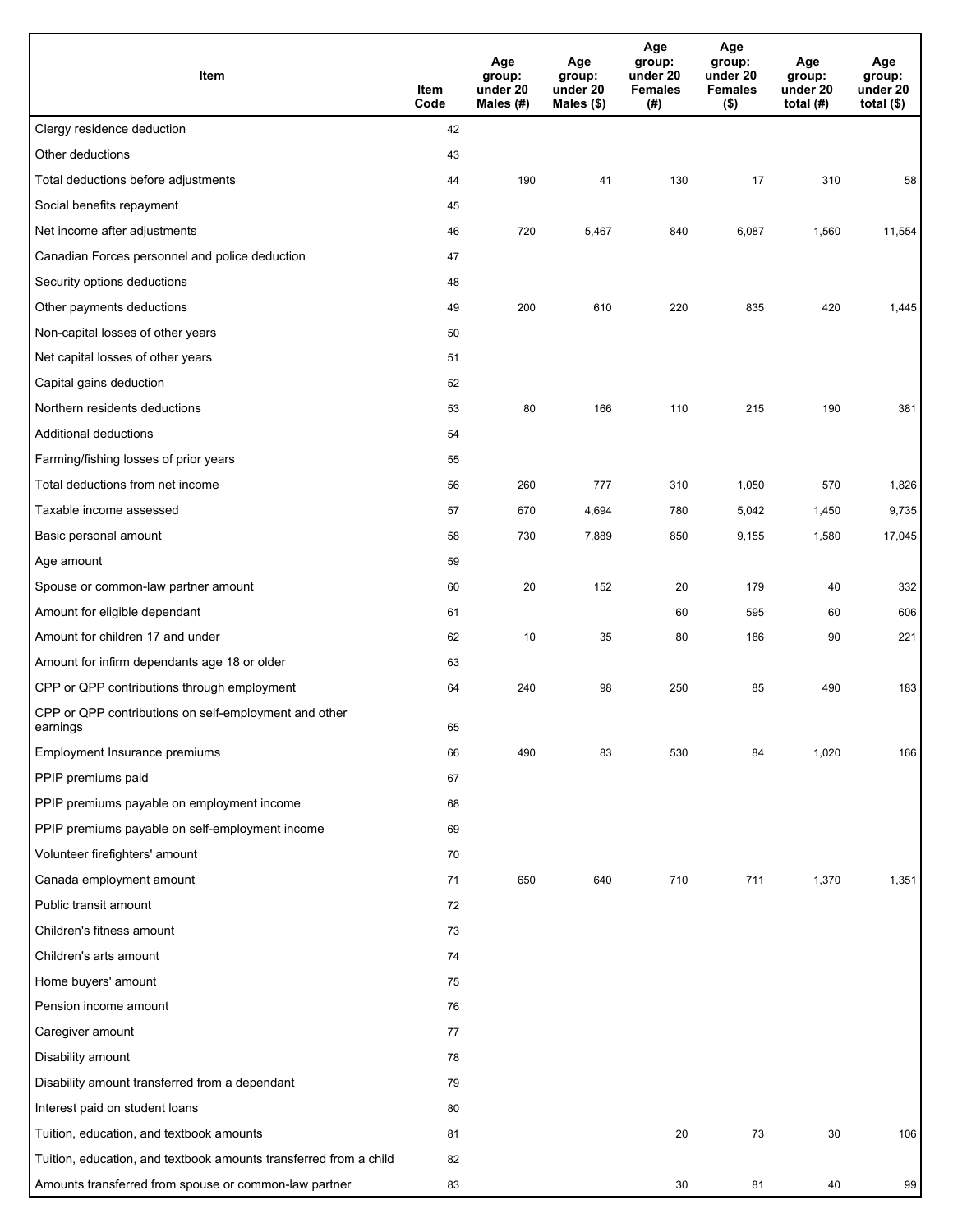| Item                                                | <b>Item</b><br>Code | Age<br>group:<br>under 20<br>Males (#) | Age<br>group:<br>under 20<br>Males (\$) | Age<br>group:<br>under 20<br><b>Females</b><br>(# ) | Age<br>group:<br>under 20<br><b>Females</b><br>$($ \$) | Age<br>group:<br>under 20<br>total $(H)$ | Age<br>group:<br>under 20<br>total $($)$ |
|-----------------------------------------------------|---------------------|----------------------------------------|-----------------------------------------|-----------------------------------------------------|--------------------------------------------------------|------------------------------------------|------------------------------------------|
| Medical expenses                                    | 84                  |                                        |                                         |                                                     |                                                        |                                          |                                          |
| Total tax credits on personal amounts               | 85                  | 730                                    | 1,347                                   | 850                                                 | 1,678                                                  | 1,580                                    | 3,025                                    |
| Allowable charitable donations and government gifts | 86                  |                                        |                                         |                                                     |                                                        |                                          |                                          |
| Eligible cultural and ecological gifts              | 87                  |                                        |                                         |                                                     |                                                        |                                          |                                          |
| Total tax credit on donations and gifts             | 88                  |                                        |                                         |                                                     |                                                        |                                          |                                          |
| Total federal non-refundable tax credits            | 89                  | 730                                    | 1,347                                   | 850                                                 | 1,678                                                  | 1,580                                    | 3,025                                    |
| Federal dividend tax credit                         | 90                  |                                        |                                         |                                                     |                                                        |                                          |                                          |
| Overseas employment tax credit                      | 91                  |                                        |                                         |                                                     |                                                        |                                          |                                          |
| Minimum tax carryover                               | 92                  |                                        |                                         |                                                     |                                                        |                                          |                                          |
| Basic federal tax                                   | 93                  | 100                                    | 146                                     | 90                                                  | 94                                                     | 190                                      | 239                                      |
| Federal Foreign Tax Credit                          | 94                  |                                        |                                         |                                                     |                                                        |                                          |                                          |
| Federal Political contribution tax credit           | 95                  |                                        |                                         |                                                     |                                                        |                                          |                                          |
| <b>Investment Tax Credit</b>                        | 96                  |                                        |                                         |                                                     |                                                        |                                          |                                          |
| Labour-sponsored funds tax credit                   | 97                  |                                        |                                         |                                                     |                                                        |                                          |                                          |
| Alternative minimum tax payable                     | 98                  |                                        |                                         |                                                     |                                                        |                                          |                                          |
| Net federal tax                                     | 99                  | 100                                    | 146                                     | 90                                                  | 94                                                     | 190                                      | 239                                      |
| CPP contributions on self-employment                | 100                 |                                        |                                         |                                                     |                                                        |                                          |                                          |
| Social Benefits repayment                           | 101                 |                                        |                                         |                                                     |                                                        |                                          |                                          |
| <b>Net Provincial Tax</b>                           | 102                 | 100                                    | 39                                      | 80                                                  | 25                                                     | 180                                      | 64                                       |
| Total tax payable                                   | 103                 | 100                                    | 187                                     | 100                                                 | 120                                                    | 200                                      | 307                                      |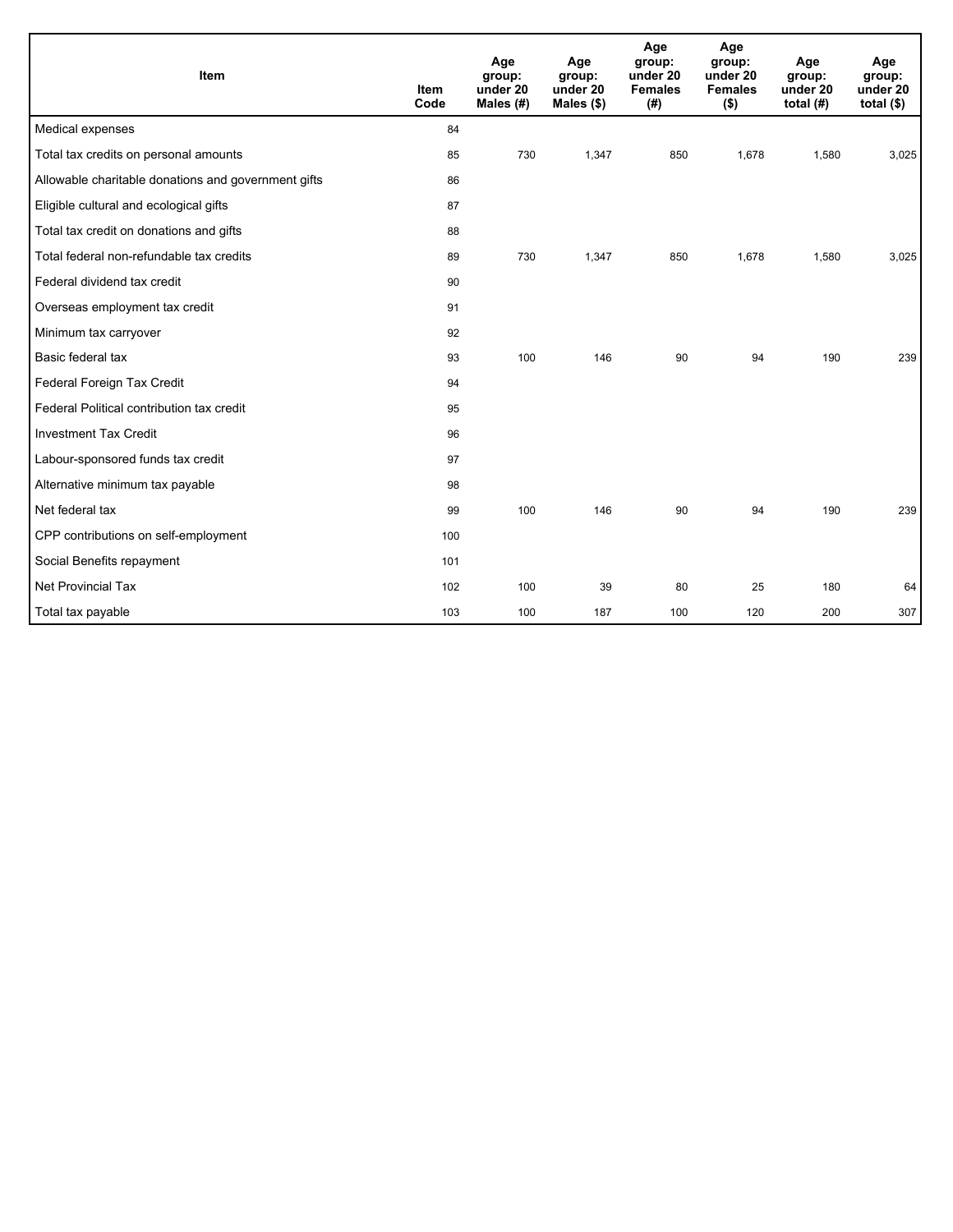| Item                                                                                           | Item<br>Code   | Age<br>group:<br>20 to 24<br>Males (#) | Age<br>group:<br>20 to 24<br>Males (\$) | Age<br>group:<br>20 to 24<br><b>Females</b><br>(# ) | Age<br>group:<br>20 to 24<br><b>Females</b><br>$($ \$) | Age<br>group:<br>20 to 24<br>total $(H)$ | Age<br>group:<br>20 to 24<br>total $($)$ |
|------------------------------------------------------------------------------------------------|----------------|----------------------------------------|-----------------------------------------|-----------------------------------------------------|--------------------------------------------------------|------------------------------------------|------------------------------------------|
| Number of taxable returns                                                                      | $\mathbf{1}$   | 580                                    |                                         | 410                                                 |                                                        | 1,000                                    |                                          |
| Number of non-taxable returns                                                                  | $\overline{2}$ | 800                                    |                                         | 980                                                 |                                                        | 1,780                                    |                                          |
| Total number of returns                                                                        | 3              | 1,380                                  |                                         | 1,390                                               |                                                        | 2,780                                    |                                          |
| Employment income                                                                              | 4              | 1,250                                  | 25,557                                  | 1,120                                               | 20,714                                                 | 2,360                                    | 46,272                                   |
| Commissions (from employment)                                                                  | 5              |                                        |                                         |                                                     |                                                        |                                          |                                          |
| Other employment income                                                                        | 6              | 10                                     | 75                                      |                                                     |                                                        | 20                                       | 96                                       |
| Old Age Security pension (OASP)                                                                | $\overline{7}$ |                                        |                                         |                                                     |                                                        |                                          |                                          |
| CPP or QPP benefits                                                                            | 8              | 10                                     | 33                                      |                                                     |                                                        | 30                                       | 55                                       |
| Other pensions or superannuation                                                               | 9              |                                        |                                         |                                                     |                                                        |                                          |                                          |
| Elected split-pension amount                                                                   | 10             |                                        |                                         |                                                     |                                                        |                                          |                                          |
| Universal Child Care Benefit (UCCB)                                                            | 11             | 90                                     | 161                                     | 580                                                 | 961                                                    | 670                                      | 1,122                                    |
| Employment Insurance and other benefits                                                        | 12             | 100                                    | 829                                     | 110                                                 | 920                                                    | 220                                      | 1,749                                    |
| Taxable amount of dividends from taxable Canadian corporations                                 | 13             | 20                                     | 9                                       |                                                     |                                                        |                                          |                                          |
| Interest and other investment income                                                           | 14             |                                        |                                         | 20                                                  | 9                                                      | 40                                       | 14                                       |
| Net partnership income (Limited or non-active partners only)                                   | 15             |                                        |                                         |                                                     |                                                        |                                          |                                          |
| Net rental income                                                                              | 16             |                                        |                                         |                                                     |                                                        |                                          |                                          |
| Taxable capital gains                                                                          | 17             |                                        |                                         |                                                     |                                                        |                                          |                                          |
| Registered retirement savings plan income (RRSP)                                               | 18             | 20                                     | 46                                      |                                                     |                                                        | 20                                       | 56                                       |
| Other income                                                                                   | 19             | 140                                    | 471                                     | 120                                                 | 439                                                    | 260                                      | 911                                      |
| Net business income                                                                            | 20             | 30                                     | 113                                     | 50                                                  | 100                                                    | 70                                       | 213                                      |
| Net professional income                                                                        | 21             |                                        |                                         |                                                     |                                                        |                                          |                                          |
| Net commission income                                                                          | 22             |                                        |                                         |                                                     |                                                        |                                          |                                          |
| Net farming income                                                                             | 23             |                                        |                                         |                                                     |                                                        |                                          |                                          |
| Net fishing income                                                                             | 24             |                                        |                                         |                                                     |                                                        |                                          |                                          |
| Workers' compensation benefits                                                                 | 25             | 30                                     | 62                                      |                                                     |                                                        | 30                                       | 80                                       |
| Social assistance payments                                                                     | 26             | 630                                    | 2,976                                   | 530                                                 | 2,897                                                  | 1,150                                    | 5,873                                    |
| Net federal supplements                                                                        | 27             |                                        |                                         |                                                     |                                                        |                                          |                                          |
| Total income assessed                                                                          | 28             | 1,380                                  | 30,486                                  | 1,390                                               | 26,184                                                 | 2,770                                    | 56,669                                   |
| Registered pension plan contributions (RPP)                                                    | 29             | 90                                     | 200                                     | 110                                                 | 255                                                    | 200                                      | 455                                      |
| <b>RRSP</b> deduction                                                                          | 30             | 40                                     | 176                                     |                                                     | 110                                                    | 90                                       | 286                                      |
| Deduction for elected split-pension amount                                                     | 31             |                                        |                                         |                                                     |                                                        |                                          |                                          |
| Annual union, professional, or like dues                                                       | 32             | 390                                    | 106                                     | 400                                                 | 126                                                    | 790                                      | 232                                      |
| Child care expenses                                                                            | 33             |                                        |                                         | 40                                                  | 93                                                     | 50                                       | 117                                      |
| Business investment loss                                                                       | 34             |                                        |                                         |                                                     |                                                        |                                          |                                          |
| Moving expenses                                                                                | 35             |                                        |                                         |                                                     |                                                        | 20                                       | 32                                       |
| Support payments made                                                                          | 36             |                                        |                                         |                                                     |                                                        |                                          |                                          |
| Carrying charges and interest expenses                                                         | 37             |                                        |                                         |                                                     |                                                        |                                          |                                          |
| Deductions for CPP/QPP contributions on self-employment and other<br>earnings                  | 38             | 20                                     | 3                                       | 20                                                  | $\overline{c}$                                         | 30                                       | 5                                        |
| Deductions for provincial parental insurance plan (PPIP) premiums on<br>self-employment income | 39             |                                        |                                         |                                                     |                                                        |                                          |                                          |
| Exploration and development expenses                                                           | 40             |                                        |                                         |                                                     |                                                        |                                          |                                          |
| Other employment expenses                                                                      | 41             |                                        |                                         |                                                     |                                                        |                                          |                                          |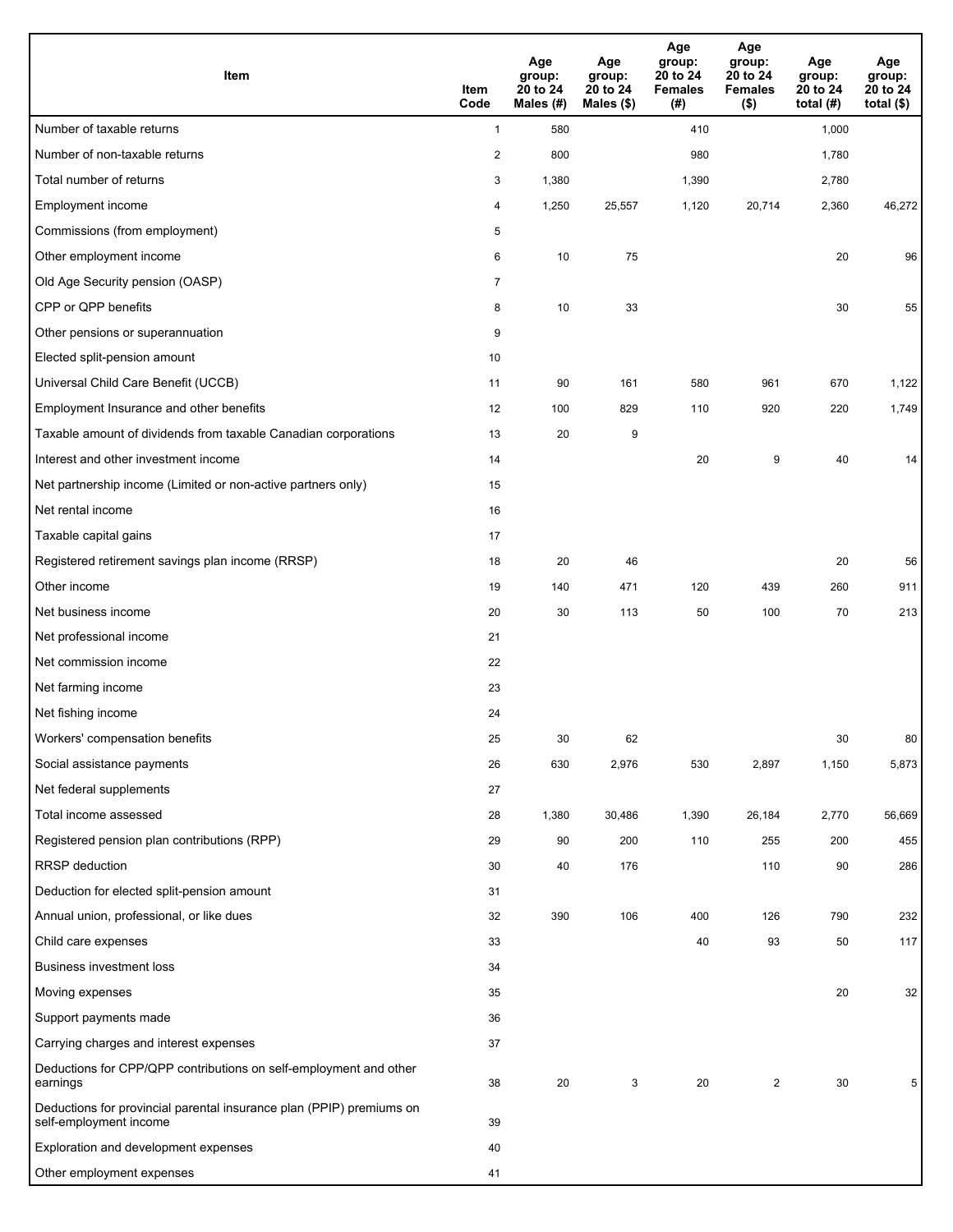| Item                                                              | Item<br>Code | Age<br>group:<br>20 to 24<br>Males $(H)$ | Age<br>group:<br>20 to 24<br>Males (\$) | Age<br>group:<br>20 to 24<br><b>Females</b><br>(# ) | Age<br>group:<br>20 to 24<br><b>Females</b><br>$($ \$) | Age<br>group:<br>20 to 24<br>total $(H)$ | Age<br>group:<br>20 to 24<br>total $($)$ |
|-------------------------------------------------------------------|--------------|------------------------------------------|-----------------------------------------|-----------------------------------------------------|--------------------------------------------------------|------------------------------------------|------------------------------------------|
| Clergy residence deduction                                        | 42           |                                          |                                         |                                                     |                                                        |                                          |                                          |
| Other deductions                                                  | 43           | 20                                       | 10                                      | 10                                                  | 10                                                     | 30                                       | 20                                       |
| Total deductions before adjustments                               | 44           | 460                                      | 534                                     | 470                                                 | 622                                                    | 930                                      | 1,155                                    |
| Social benefits repayment                                         | 45           |                                          |                                         |                                                     |                                                        |                                          |                                          |
| Net income after adjustments                                      | 46           | 1,380                                    | 29,947                                  | 1,390                                               | 25,562                                                 | 2,770                                    | 55,509                                   |
| Canadian Forces personnel and police deduction                    | 47           |                                          |                                         |                                                     |                                                        |                                          |                                          |
| Security options deductions                                       | 48           |                                          |                                         |                                                     |                                                        |                                          |                                          |
| Other payments deductions                                         | 49           | 640                                      | 3,038                                   | 530                                                 | 2,915                                                  | 1,180                                    | 5,953                                    |
| Non-capital losses of other years                                 | 50           |                                          |                                         |                                                     |                                                        |                                          |                                          |
| Net capital losses of other years                                 | 51           |                                          |                                         |                                                     |                                                        |                                          |                                          |
| Capital gains deduction                                           | 52           |                                          |                                         |                                                     |                                                        |                                          |                                          |
| Northern residents deductions                                     | 53           | 340                                      | 1,204                                   | 330                                                 | 1,253                                                  | 670                                      | 2,457                                    |
| Additional deductions                                             | 54           |                                          |                                         |                                                     |                                                        |                                          |                                          |
| Farming/fishing losses of prior years                             | 55           |                                          |                                         |                                                     |                                                        |                                          |                                          |
| Total deductions from net income                                  | 56           | 890                                      | 4,242                                   | 800                                                 | 4,168                                                  | 1,680                                    | 8,410                                    |
| Taxable income assessed                                           | 57           | 1,290                                    | 25,713                                  | 1,320                                               | 21,405                                                 | 2,610                                    | 47,118                                   |
| Basic personal amount                                             | 58           | 1,380                                    | 14,956                                  | 1,390                                               | 15,075                                                 | 2,780                                    | 30,031                                   |
| Age amount                                                        | 59           |                                          |                                         |                                                     |                                                        |                                          |                                          |
| Spouse or common-law partner amount                               | 60           | 190                                      | 1,481                                   | 90                                                  | 681                                                    | 280                                      | 2,162                                    |
| Amount for eligible dependant                                     | 61           |                                          |                                         | 280                                                 | 3,017                                                  | 280                                      | 3,050                                    |
| Amount for children 17 and under                                  | 62           | 220                                      | 828                                     | 440                                                 | 1,414                                                  | 660                                      | 2,242                                    |
| Amount for infirm dependants age 18 or older                      | 63           |                                          |                                         |                                                     |                                                        |                                          |                                          |
| CPP or QPP contributions through employment                       | 64           | 970                                      | 912                                     | 780                                                 | 719                                                    | 1,750                                    | 1,631                                    |
| CPP or QPP contributions on self-employment and other<br>earnings | 65           | 20                                       | 3                                       | 20                                                  | 2                                                      | 30                                       | 5                                        |
| Employment Insurance premiums                                     | 66           | 1,060                                    | 393                                     | 860                                                 | 308                                                    | 1,920                                    | 701                                      |
| PPIP premiums paid                                                | 67           |                                          |                                         |                                                     |                                                        |                                          |                                          |
| PPIP premiums payable on employment income                        | 68           |                                          |                                         |                                                     |                                                        |                                          |                                          |
| PPIP premiums payable on self-employment income                   | 69           |                                          |                                         |                                                     |                                                        |                                          |                                          |
| Volunteer firefighters' amount                                    | 70           | 10                                       | 30                                      |                                                     |                                                        | 10                                       | 36                                       |
| Canada employment amount                                          | 71           | 1,220                                    | 1,277                                   | 1,090                                               | 1,103                                                  | 2,310                                    | 2,381                                    |
| Public transit amount                                             | 72           | $10\,$                                   | 4                                       | 10                                                  | 3                                                      | 30                                       | $\overline{7}$                           |
| Children's fitness amount                                         | 73           |                                          |                                         |                                                     |                                                        |                                          |                                          |
| Children's arts amount                                            | 74           |                                          |                                         |                                                     |                                                        |                                          |                                          |
| Home buyers' amount                                               | 75           |                                          |                                         |                                                     |                                                        |                                          |                                          |
| Pension income amount                                             | 76           |                                          |                                         |                                                     |                                                        |                                          |                                          |
| Caregiver amount                                                  | 77           |                                          |                                         |                                                     |                                                        |                                          |                                          |
| Disability amount                                                 | 78           |                                          |                                         |                                                     |                                                        |                                          |                                          |
| Disability amount transferred from a dependant                    | 79           |                                          |                                         |                                                     |                                                        |                                          |                                          |
| Interest paid on student loans                                    | 80           |                                          |                                         | 10                                                  | 8                                                      | 20                                       | 9                                        |
| Tuition, education, and textbook amounts                          | 81           | 80                                       | 421                                     | 130                                                 | 823                                                    | 210                                      | 1,244                                    |
| Tuition, education, and textbook amounts transferred from a child | 82           |                                          |                                         |                                                     |                                                        |                                          |                                          |
| Amounts transferred from spouse or common-law partner             | 83           | 50                                       | 211                                     | 130                                                 | 492                                                    | 180                                      | 703                                      |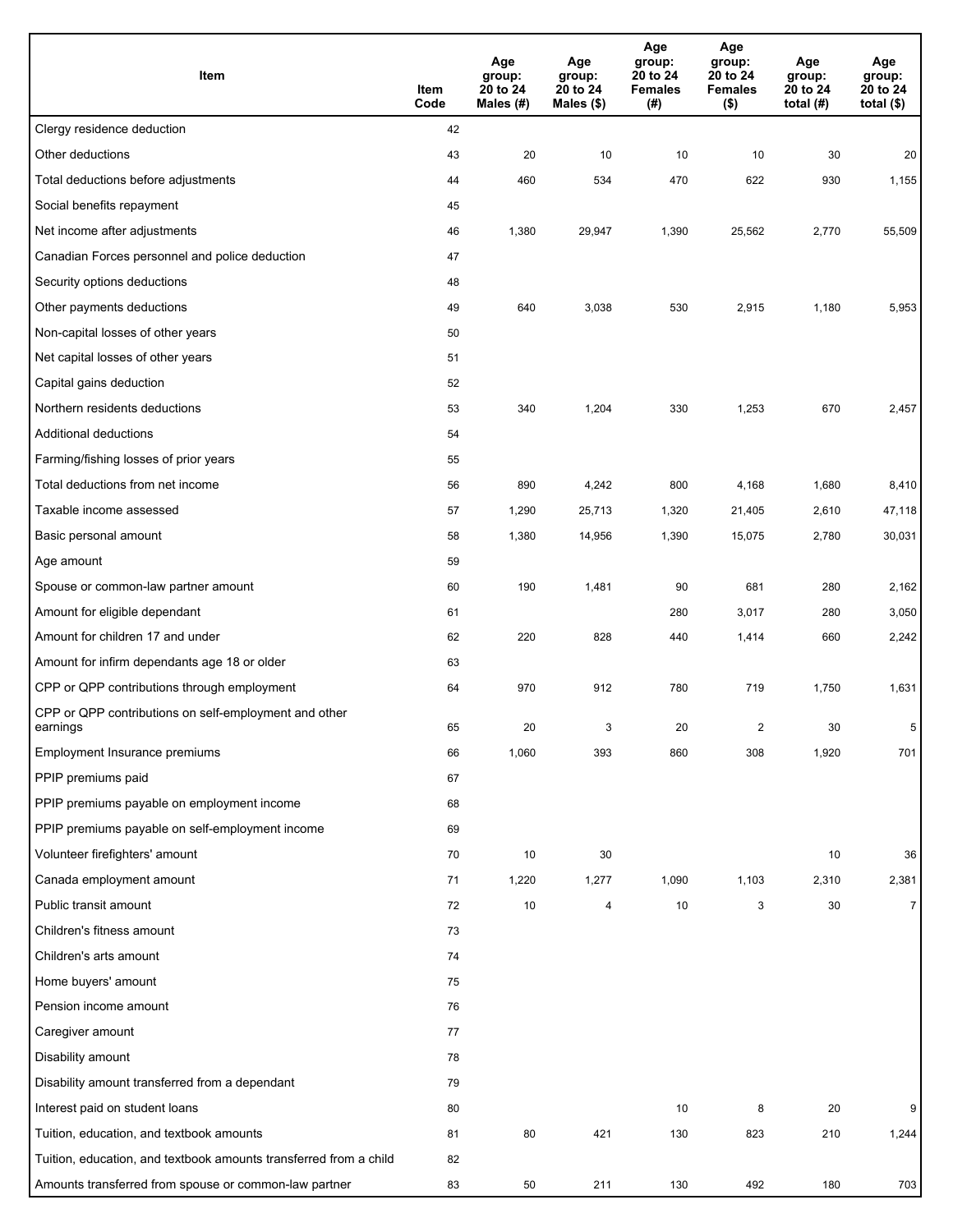| Item                                                | <b>Item</b><br>Code | Age<br>group:<br>20 to 24<br>Males (#) | Age<br>group:<br>20 to 24<br>Males $(\$)$ | Age<br>group:<br>20 to 24<br><b>Females</b><br>(# ) | Age<br>group:<br>20 to 24<br><b>Females</b><br>$($ \$) | Age<br>group:<br>20 to 24<br>total $(H)$ | Age<br>group:<br>20 to 24<br>total $($)$ |
|-----------------------------------------------------|---------------------|----------------------------------------|-------------------------------------------|-----------------------------------------------------|--------------------------------------------------------|------------------------------------------|------------------------------------------|
| Medical expenses                                    | 84                  |                                        |                                           |                                                     |                                                        |                                          |                                          |
| Total tax credits on personal amounts               | 85                  | 1,380                                  | 3,092                                     | 1,390                                               | 3,563                                                  | 2,780                                    | 6,656                                    |
| Allowable charitable donations and government gifts | 86                  |                                        |                                           |                                                     |                                                        |                                          |                                          |
| Eligible cultural and ecological gifts              | 87                  |                                        |                                           |                                                     |                                                        |                                          |                                          |
| Total tax credit on donations and gifts             | 88                  |                                        |                                           |                                                     |                                                        |                                          |                                          |
| Total federal non-refundable tax credits            | 89                  | 1,380                                  | 3,095                                     | 1,390                                               | 3,565                                                  | 2,780                                    | 6,660                                    |
| Federal dividend tax credit                         | 90                  | 20                                     |                                           | 10                                                  | 6                                                      |                                          |                                          |
| Overseas employment tax credit                      | 91                  |                                        |                                           |                                                     |                                                        |                                          |                                          |
| Minimum tax carryover                               | 92                  |                                        |                                           |                                                     |                                                        |                                          |                                          |
| Basic federal tax                                   | 93                  | 580                                    | 2,112                                     | 400                                                 | 1,570                                                  | 970                                      | 3,682                                    |
| Federal Foreign Tax Credit                          | 94                  |                                        |                                           |                                                     |                                                        |                                          |                                          |
| Federal Political contribution tax credit           | 95                  |                                        |                                           |                                                     |                                                        |                                          |                                          |
| <b>Investment Tax Credit</b>                        | 96                  |                                        |                                           |                                                     |                                                        |                                          |                                          |
| Labour-sponsored funds tax credit                   | 97                  |                                        |                                           |                                                     |                                                        |                                          |                                          |
| Alternative minimum tax payable                     | 98                  |                                        |                                           |                                                     |                                                        |                                          |                                          |
| Net federal tax                                     | 99                  | 570                                    | 2,112                                     | 400                                                 | 1,570                                                  | 970                                      | 3,682                                    |
| CPP contributions on self-employment                | 100                 | 20                                     | $\overline{7}$                            | 20                                                  | 3                                                      | 30                                       | 10                                       |
| Social Benefits repayment                           | 101                 |                                        |                                           |                                                     |                                                        |                                          |                                          |
| <b>Net Provincial Tax</b>                           | 102                 | 560                                    | 615                                       | 390                                                 | 464                                                    | 960                                      | 1,079                                    |
| Total tax payable                                   | 103                 | 580                                    | 2,739                                     | 410                                                 | 2,037                                                  | 1,000                                    | 4,775                                    |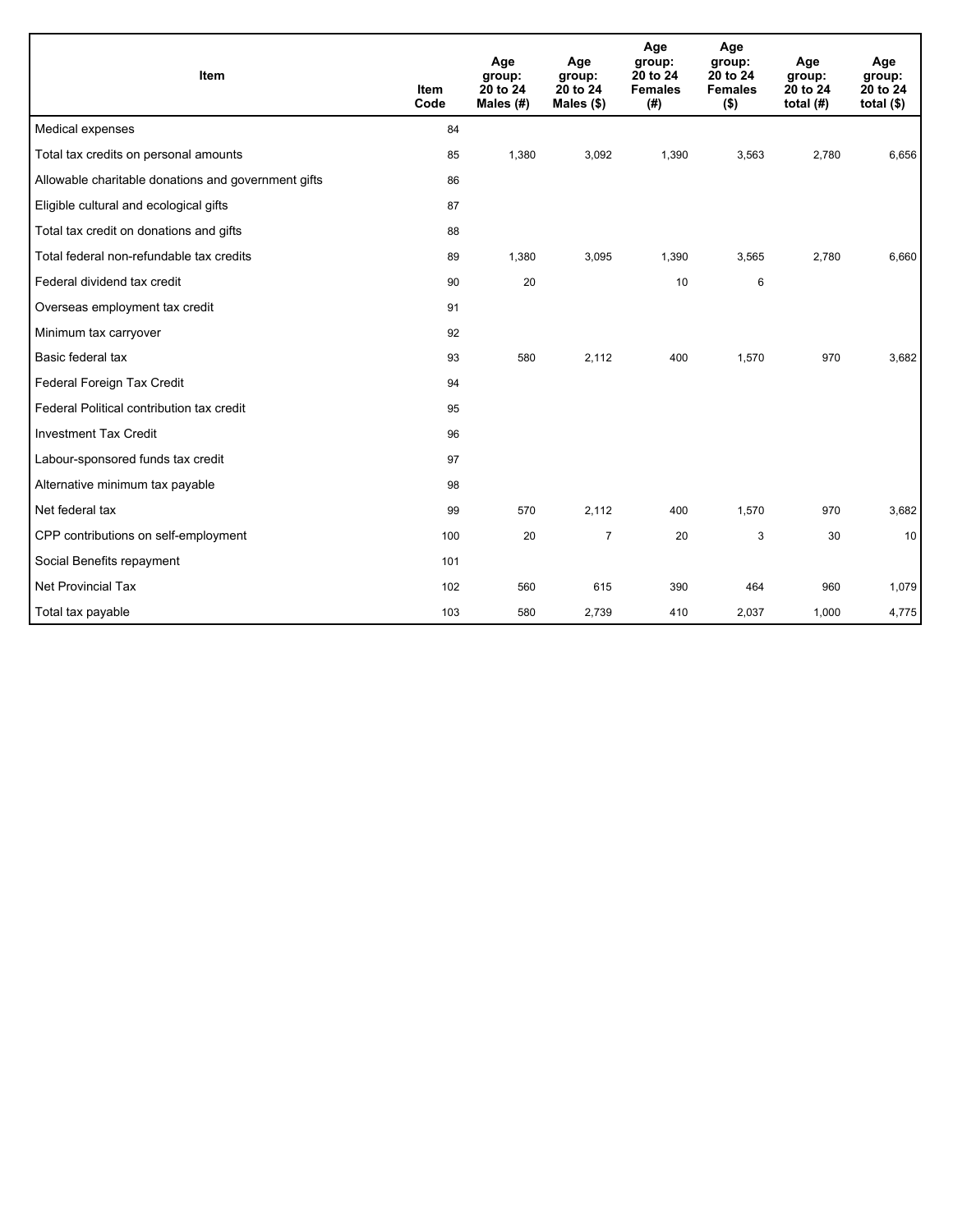| Item                                                                                           | Item<br>Code            | Age<br>group:<br>25 to 29<br>Males (#) | Age<br>group:<br>25 to 29<br>Males (\$) | Age<br>group:<br>25 to 29<br><b>Females</b><br>(# ) | Age<br>group:<br>25 to 29<br><b>Females</b><br>$($ \$) | Age<br>group:<br>25 to 29<br>total $(H)$ | Age<br>group:<br>25 to 29<br>total $($ |
|------------------------------------------------------------------------------------------------|-------------------------|----------------------------------------|-----------------------------------------|-----------------------------------------------------|--------------------------------------------------------|------------------------------------------|----------------------------------------|
| Number of taxable returns                                                                      | $\mathbf{1}$            | 740                                    |                                         | 720                                                 |                                                        | 1,460                                    |                                        |
| Number of non-taxable returns                                                                  | $\overline{\mathbf{c}}$ | 540                                    |                                         | 730                                                 |                                                        | 1,270                                    |                                        |
| Total number of returns                                                                        | 3                       | 1,280                                  |                                         | 1,450                                               |                                                        | 2,730                                    |                                        |
| Employment income                                                                              | 4                       | 1,160                                  | 44,630                                  | 1,210                                               | 45,849                                                 | 2,370                                    | 90,480                                 |
| Commissions (from employment)                                                                  | 5                       |                                        |                                         |                                                     |                                                        |                                          |                                        |
| Other employment income                                                                        | 6                       | 20                                     | 71                                      | 20                                                  | 61                                                     | 40                                       | 131                                    |
| Old Age Security pension (OASP)                                                                | $\overline{7}$          |                                        |                                         |                                                     |                                                        |                                          |                                        |
| CPP or QPP benefits                                                                            | 8                       |                                        |                                         |                                                     |                                                        | 10                                       | 25                                     |
| Other pensions or superannuation                                                               | 9                       |                                        |                                         |                                                     |                                                        |                                          |                                        |
| Elected split-pension amount                                                                   | 10                      |                                        |                                         |                                                     |                                                        |                                          |                                        |
| Universal Child Care Benefit (UCCB)                                                            | 11                      | 160                                    | 286                                     | 660                                                 | 1,193                                                  | 810                                      | 1,478                                  |
| Employment Insurance and other benefits                                                        | 12                      | 160                                    | 1,406                                   | 200                                                 | 1,810                                                  | 360                                      | 3,216                                  |
| Taxable amount of dividends from taxable Canadian corporations                                 | 13                      |                                        |                                         | 30                                                  | 136                                                    | 60                                       | 226                                    |
| Interest and other investment income                                                           | 14                      | 50                                     | 13                                      | 60                                                  | 19                                                     | 110                                      | 33                                     |
| Net partnership income (Limited or non-active partners only)                                   | 15                      |                                        |                                         |                                                     |                                                        |                                          |                                        |
| Net rental income                                                                              | 16                      | 10                                     | $-22$                                   | 20                                                  | 31                                                     | 30                                       | 9                                      |
| Taxable capital gains                                                                          | 17                      |                                        |                                         | 20                                                  | 5                                                      |                                          |                                        |
| Registered retirement savings plan income (RRSP)                                               | 18                      | 50                                     | 126                                     | 50                                                  | 152                                                    | 100                                      | 278                                    |
| Other income                                                                                   | 19                      | 170                                    | 523                                     | 160                                                 | 543                                                    | 330                                      | 1,067                                  |
| Net business income                                                                            | 20                      | 40                                     | 146                                     | 80                                                  | 485                                                    | 110                                      | 631                                    |
| Net professional income                                                                        | 21                      |                                        |                                         |                                                     |                                                        | 10                                       | 178                                    |
| Net commission income                                                                          | 22                      |                                        |                                         |                                                     |                                                        |                                          |                                        |
| Net farming income                                                                             | 23                      |                                        |                                         |                                                     |                                                        |                                          |                                        |
| Net fishing income                                                                             | 24                      | 20                                     | 478                                     |                                                     |                                                        | 20                                       | 478                                    |
| Workers' compensation benefits                                                                 | 25                      | 20                                     | 47                                      |                                                     |                                                        | 30                                       | 79                                     |
| Social assistance payments                                                                     | 26                      | 460                                    | 2,556                                   | 410                                                 | 2,900                                                  | 870                                      | 5,456                                  |
| Net federal supplements                                                                        | 27                      |                                        |                                         |                                                     |                                                        |                                          |                                        |
| Total income assessed                                                                          | 28                      | 1,270                                  | 50,541                                  | 1,450                                               | 53,352                                                 | 2,720                                    | 103,893                                |
| Registered pension plan contributions (RPP)                                                    | 29                      | 250                                    | 954                                     | 340                                                 | 1,237                                                  | 590                                      | 2,190                                  |
| <b>RRSP</b> deduction                                                                          | 30                      | 150                                    | 835                                     | 190                                                 | 804                                                    | 340                                      | 1,639                                  |
| Deduction for elected split-pension amount                                                     | 31                      |                                        |                                         |                                                     |                                                        |                                          |                                        |
| Annual union, professional, or like dues                                                       | 32                      | 440                                    | 258                                     | 620                                                 | 380                                                    | 1,060                                    | 637                                    |
| Child care expenses                                                                            | 33                      | 30                                     | 149                                     | 70                                                  | 316                                                    | 110                                      | 465                                    |
| Business investment loss                                                                       | 34                      |                                        |                                         |                                                     |                                                        |                                          |                                        |
| Moving expenses                                                                                | 35                      |                                        |                                         | 10                                                  | 24                                                     | 20                                       | 66                                     |
| Support payments made                                                                          | 36                      |                                        |                                         |                                                     |                                                        |                                          |                                        |
| Carrying charges and interest expenses                                                         | 37                      |                                        |                                         |                                                     |                                                        | 10                                       | 9                                      |
| Deductions for CPP/QPP contributions on self-employment and other<br>earnings                  | 38                      | 30                                     | 22                                      | 40                                                  | 17                                                     | 70                                       | 39                                     |
| Deductions for provincial parental insurance plan (PPIP) premiums on<br>self-employment income | 39                      |                                        |                                         |                                                     |                                                        |                                          |                                        |
| Exploration and development expenses                                                           | 40                      |                                        |                                         |                                                     |                                                        |                                          |                                        |
| Other employment expenses                                                                      | 41                      |                                        |                                         |                                                     |                                                        |                                          |                                        |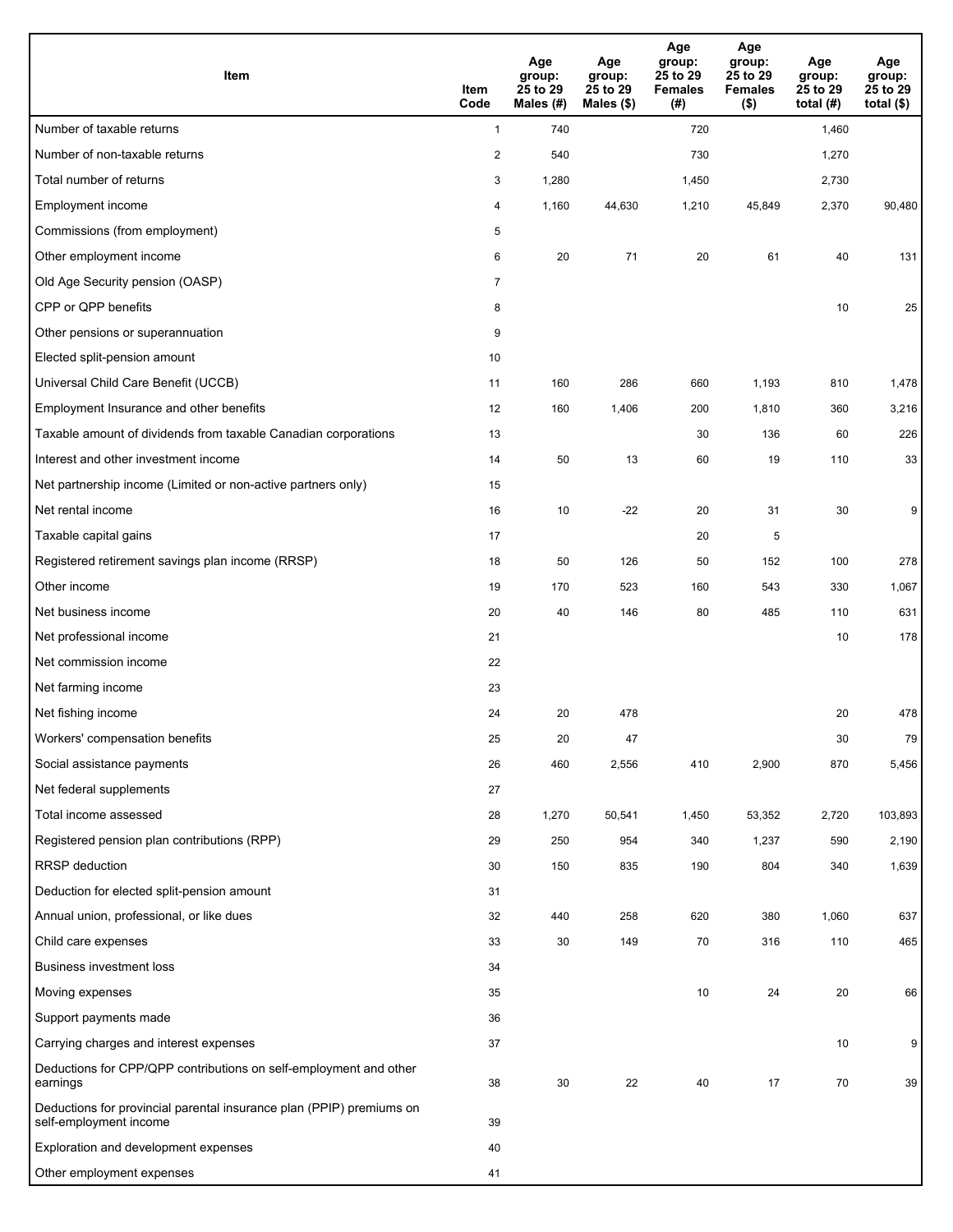| Item                                                              | Item<br>Code | Age<br>group:<br>25 to 29<br>Males $(H)$ | Age<br>group:<br>25 to 29<br>Males (\$) | Age<br>group:<br>25 to 29<br><b>Females</b><br>(# ) | Age<br>group:<br>25 to 29<br><b>Females</b><br>$($ \$) | Age<br>group:<br>25 to 29<br>total $(H)$ | Age<br>group:<br>25 to 29<br>total $($)$ |
|-------------------------------------------------------------------|--------------|------------------------------------------|-----------------------------------------|-----------------------------------------------------|--------------------------------------------------------|------------------------------------------|------------------------------------------|
| Clergy residence deduction                                        | 42           |                                          |                                         |                                                     |                                                        |                                          |                                          |
| Other deductions                                                  | 43           | 40                                       | 52                                      | 40                                                  | 23                                                     | 80                                       | 75                                       |
| Total deductions before adjustments                               | 44           | 590                                      | 2,315                                   | 770                                                 | 2,830                                                  | 1,360                                    | 5,145                                    |
| Social benefits repayment                                         | 45           | 10                                       | 21                                      |                                                     |                                                        | 20                                       | 26                                       |
| Net income after adjustments                                      | 46           | 1,270                                    | 48,243                                  | 1,450                                               | 50,518                                                 | 2,720                                    | 98,761                                   |
| Canadian Forces personnel and police deduction                    | 47           |                                          |                                         |                                                     |                                                        |                                          |                                          |
| Security options deductions                                       | 48           |                                          |                                         |                                                     |                                                        |                                          |                                          |
| Other payments deductions                                         | 49           | 470                                      | 2,603                                   | 420                                                 | 2,933                                                  | 890                                      | 5,536                                    |
| Non-capital losses of other years                                 | 50           |                                          |                                         |                                                     |                                                        |                                          |                                          |
| Net capital losses of other years                                 | 51           |                                          |                                         |                                                     |                                                        |                                          |                                          |
| Capital gains deduction                                           | 52           |                                          |                                         |                                                     |                                                        |                                          |                                          |
| Northern residents deductions                                     | 53           | 550                                      | 2,989                                   | 620                                                 | 3,356                                                  | 1,170                                    | 6,345                                    |
| Additional deductions                                             | 54           |                                          |                                         |                                                     |                                                        |                                          |                                          |
| Farming/fishing losses of prior years                             | 55           |                                          |                                         |                                                     |                                                        |                                          |                                          |
| Total deductions from net income                                  | 56           | 900                                      | 5,679                                   | 940                                                 | 6,289                                                  | 1,840                                    | 11,968                                   |
| Taxable income assessed                                           | 57           | 1,210                                    | 42,573                                  | 1,420                                               | 44,235                                                 | 2,630                                    | 86,808                                   |
| Basic personal amount                                             | 58           | 1,280                                    | 13,834                                  | 1,450                                               | 15,685                                                 | 2,730                                    | 29,519                                   |
| Age amount                                                        | 59           |                                          |                                         |                                                     |                                                        |                                          |                                          |
| Spouse or common-law partner amount                               | 60           | 250                                      | 1,681                                   | 130                                                 | 998                                                    | 380                                      | 2,678                                    |
| Amount for eligible dependant                                     | 61           | 10                                       | 141                                     | 280                                                 | 2,960                                                  | 290                                      | 3,101                                    |
| Amount for children 17 and under                                  | 62           | 320                                      | 1,548                                   | 560                                                 | 2,544                                                  | 880                                      | 4,092                                    |
| Amount for infirm dependants age 18 or older                      | 63           |                                          |                                         |                                                     |                                                        |                                          |                                          |
| CPP or QPP contributions through employment                       | 64           | 970                                      | 1,319                                   | 990                                                 | 1,370                                                  | 1,960                                    | 2,689                                    |
| CPP or QPP contributions on self-employment and other<br>earnings | 65           | 30                                       | 22                                      | 40                                                  | 17                                                     | 70                                       | 39                                       |
| Employment Insurance premiums                                     | 66           | 1,020                                    | 527                                     | 1,050                                               | 537                                                    | 2,070                                    | 1,063                                    |
| PPIP premiums paid                                                | 67           |                                          |                                         |                                                     |                                                        |                                          |                                          |
| PPIP premiums payable on employment income                        | 68           |                                          |                                         |                                                     |                                                        |                                          |                                          |
| PPIP premiums payable on self-employment income                   | 69           |                                          |                                         |                                                     |                                                        |                                          |                                          |
| Volunteer firefighters' amount                                    | 70           | 10                                       | 33                                      |                                                     |                                                        | 10                                       | 42                                       |
| Canada employment amount                                          | 71           | 1,140                                    | 1,201                                   | 1,190                                               | 1,245                                                  | 2,330                                    | 2,447                                    |
| Public transit amount                                             | 72           |                                          |                                         |                                                     |                                                        | 10                                       | 6                                        |
| Children's fitness amount                                         | 73           |                                          |                                         | 20                                                  | $\overline{\mathbf{4}}$                                | 30                                       | 6                                        |
| Children's arts amount                                            | 74           |                                          |                                         |                                                     |                                                        |                                          |                                          |
| Home buyers' amount                                               | 75           |                                          |                                         |                                                     |                                                        | 10                                       | 58                                       |
| Pension income amount                                             | 76           |                                          |                                         |                                                     |                                                        |                                          |                                          |
| Caregiver amount                                                  | 77           |                                          |                                         |                                                     |                                                        |                                          |                                          |
| Disability amount                                                 | 78           |                                          |                                         |                                                     |                                                        |                                          |                                          |
| Disability amount transferred from a dependant                    | 79           |                                          |                                         |                                                     |                                                        |                                          |                                          |
| Interest paid on student loans                                    | 80           | 50                                       | 35                                      | 90                                                  | 68                                                     | 140                                      | 104                                      |
| Tuition, education, and textbook amounts                          | 81           | 110                                      | 640                                     | 160                                                 | 1,247                                                  | 260                                      | 1,887                                    |
| Tuition, education, and textbook amounts transferred from a child | 82           |                                          |                                         |                                                     |                                                        |                                          |                                          |
| Amounts transferred from spouse or common-law partner             | 83           | 70                                       | 351                                     | 120                                                 | 640                                                    | 190                                      | 991                                      |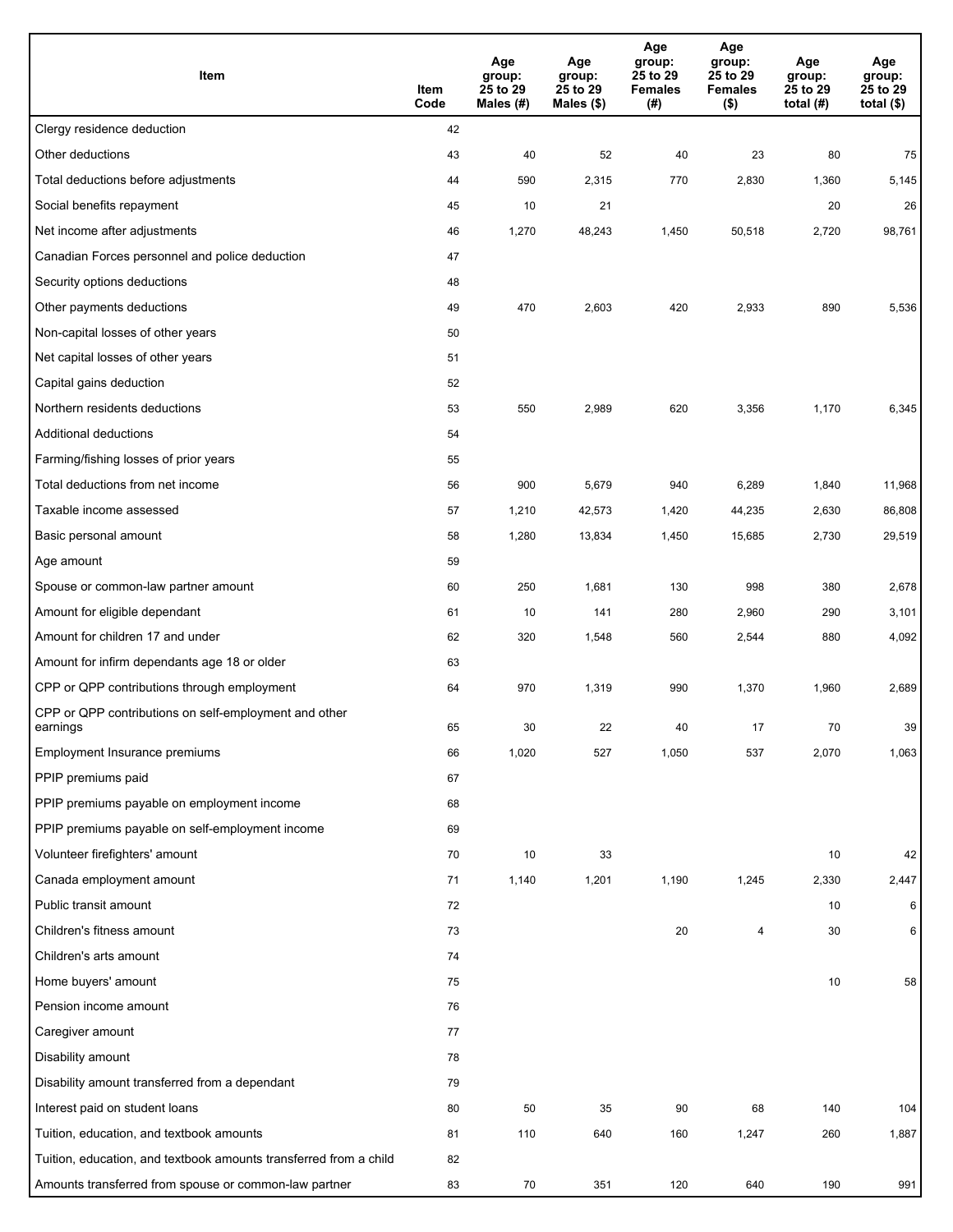| Item                                                | <b>Item</b><br>Code | Age<br>group:<br>25 to 29<br>Males (#) | Age<br>group:<br>25 to 29<br>Males (\$) | Age<br>group:<br>25 to 29<br><b>Females</b><br>(#) | Age<br>group:<br>25 to 29<br><b>Females</b><br>$($ \$) | Age<br>group:<br>25 to 29<br>total $(H)$ | Age<br>group:<br>25 to 29<br>total $($)$ |
|-----------------------------------------------------|---------------------|----------------------------------------|-----------------------------------------|----------------------------------------------------|--------------------------------------------------------|------------------------------------------|------------------------------------------|
| Medical expenses                                    | 84                  |                                        |                                         |                                                    |                                                        | 20                                       | 24                                       |
| Total tax credits on personal amounts               | 85                  | 1,280                                  | 3,206                                   | 1,450                                              | 4,116                                                  | 2,730                                    | 7,322                                    |
| Allowable charitable donations and government gifts | 86                  | 70                                     | 76                                      | 110                                                | 90                                                     | 180                                      | 166                                      |
| Eligible cultural and ecological gifts              | 87                  |                                        |                                         |                                                    |                                                        |                                          |                                          |
| Total tax credit on donations and gifts             | 88                  | 70                                     | 21                                      | 110                                                | 24                                                     | 180                                      | 44                                       |
| Total federal non-refundable tax credits            | 89                  | 1,280                                  | 3,227                                   | 1,450                                              | 4,140                                                  | 2,730                                    | 7,367                                    |
| Federal dividend tax credit                         | 90                  |                                        |                                         | 40                                                 | 17                                                     | 60                                       | 29                                       |
| Overseas employment tax credit                      | 91                  |                                        |                                         |                                                    |                                                        |                                          |                                          |
| Minimum tax carryover                               | 92                  |                                        |                                         |                                                    |                                                        |                                          |                                          |
| Basic federal tax                                   | 93                  | 720                                    | 5,000                                   | 690                                                | 4,901                                                  | 1,410                                    | 9,901                                    |
| Federal Foreign Tax Credit                          | 94                  |                                        |                                         |                                                    |                                                        |                                          |                                          |
| Federal Political contribution tax credit           | 95                  |                                        |                                         |                                                    |                                                        |                                          |                                          |
| <b>Investment Tax Credit</b>                        | 96                  |                                        |                                         |                                                    |                                                        |                                          |                                          |
| Labour-sponsored funds tax credit                   | 97                  |                                        |                                         |                                                    |                                                        |                                          |                                          |
| Alternative minimum tax payable                     | 98                  |                                        |                                         |                                                    |                                                        |                                          |                                          |
| Net federal tax                                     | 99                  | 720                                    | 5,000                                   | 690                                                | 4,901                                                  | 1,410                                    | 9,902                                    |
| CPP contributions on self-employment                | 100                 | 30                                     | 45                                      | 40                                                 | 34                                                     | 70                                       | 78                                       |
| Social Benefits repayment                           | 101                 | 10                                     | 21                                      |                                                    |                                                        | 20                                       | 26                                       |
| <b>Net Provincial Tax</b>                           | 102                 | 720                                    | 1,554                                   | 690                                                | 1,528                                                  | 1,400                                    | 3,082                                    |
| Total tax payable                                   | 103                 | 740                                    | 6,621                                   | 720                                                | 6,468                                                  | 1,460                                    | 13,089                                   |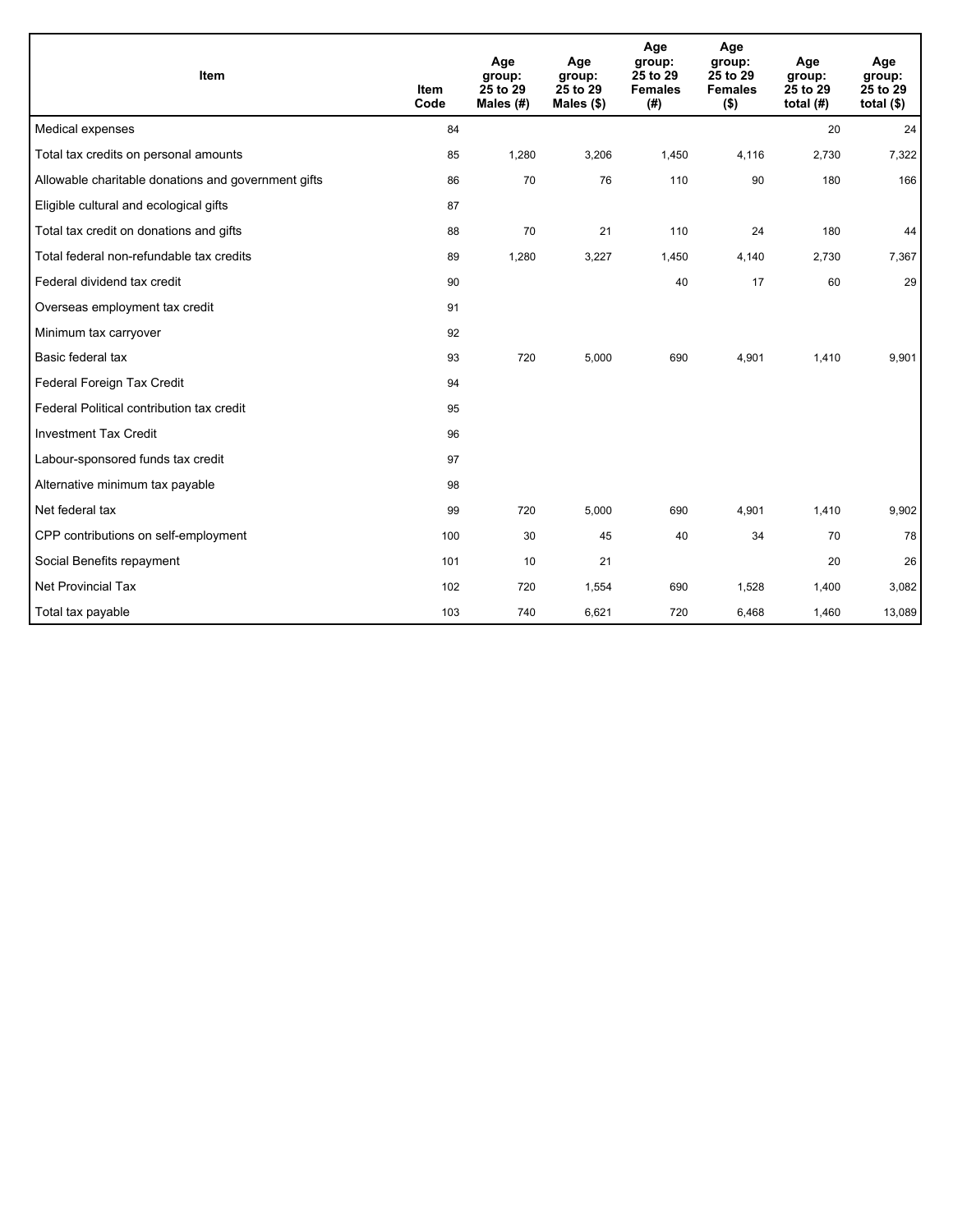| Item                                                                                           | Item<br>Code   | Age<br>group:<br>30 to 34<br>Males (#) | Age<br>group:<br>30 to 34<br>Males (\$) | Age<br>group:<br>30 to 34<br><b>Females</b><br>(# ) | Age<br>group:<br>30 to 34<br><b>Females</b><br>$($ \$) | Age<br>group:<br>30 to 34<br>total $(H)$ | Age<br>group:<br>30 to 34<br>total $($ |
|------------------------------------------------------------------------------------------------|----------------|----------------------------------------|-----------------------------------------|-----------------------------------------------------|--------------------------------------------------------|------------------------------------------|----------------------------------------|
| Number of taxable returns                                                                      | $\mathbf{1}$   | 790                                    |                                         | 710                                                 |                                                        | 1,490                                    |                                        |
| Number of non-taxable returns                                                                  | $\overline{2}$ | 430                                    |                                         | 530                                                 |                                                        | 950                                      |                                        |
| Total number of returns                                                                        | 3              | 1,210                                  |                                         | 1,230                                               |                                                        | 2,440                                    |                                        |
| Employment income                                                                              | 4              | 1,100                                  | 55,813                                  | 1,060                                               | 53,566                                                 | 2,160                                    | 109,380                                |
| Commissions (from employment)                                                                  | 5              |                                        |                                         |                                                     |                                                        |                                          |                                        |
| Other employment income                                                                        | 6              | 20                                     | 36                                      | 10                                                  | 43                                                     | 30                                       | 79                                     |
| Old Age Security pension (OASP)                                                                | $\overline{7}$ |                                        |                                         |                                                     |                                                        |                                          |                                        |
| CPP or QPP benefits                                                                            | 8              |                                        |                                         | 10                                                  | 69                                                     | 10                                       | 73                                     |
| Other pensions or superannuation                                                               | 9              |                                        |                                         |                                                     |                                                        |                                          |                                        |
| Elected split-pension amount                                                                   | 10             |                                        |                                         |                                                     |                                                        |                                          |                                        |
| Universal Child Care Benefit (UCCB)                                                            | 11             | 220                                    | 365                                     | 470                                                 | 803                                                    | 690                                      | 1,167                                  |
| Employment Insurance and other benefits                                                        | 12             | 180                                    | 1,717                                   | 190                                                 | 1,835                                                  | 370                                      | 3,552                                  |
| Taxable amount of dividends from taxable Canadian corporations                                 | 13             | 50                                     | 166                                     | 30                                                  | 103                                                    | 80                                       | 269                                    |
| Interest and other investment income                                                           | 14             | 90                                     | 51                                      | 110                                                 | 67                                                     | 190                                      | 118                                    |
| Net partnership income (Limited or non-active partners only)                                   | 15             |                                        |                                         |                                                     |                                                        |                                          |                                        |
| Net rental income                                                                              | 16             | 30                                     | 113                                     | 30                                                  | 13                                                     | 50                                       | 125                                    |
| Taxable capital gains                                                                          | 17             | 30                                     | 57                                      | 20                                                  | 13                                                     | 50                                       | 70                                     |
| Registered retirement savings plan income (RRSP)                                               | 18             | 70                                     | 155                                     | 60                                                  | 202                                                    | 130                                      | 357                                    |
| Other income                                                                                   | 19             | 150                                    | 445                                     | 140                                                 | 400                                                    | 280                                      | 844                                    |
| Net business income                                                                            | 20             | 60                                     | 329                                     | 80                                                  | 394                                                    | 140                                      | 724                                    |
| Net professional income                                                                        | 21             | 10                                     | 549                                     |                                                     |                                                        | 20                                       | 1,064                                  |
| Net commission income                                                                          | 22             |                                        |                                         |                                                     |                                                        |                                          |                                        |
| Net farming income                                                                             | 23             |                                        |                                         |                                                     |                                                        |                                          |                                        |
| Net fishing income                                                                             | 24             | 10                                     | 357                                     |                                                     |                                                        | 10                                       | 357                                    |
| Workers' compensation benefits                                                                 | 25             | 30                                     | 55                                      |                                                     |                                                        | 30                                       | 114                                    |
| Social assistance payments                                                                     | 26             | 350                                    | 2,434                                   | 290                                                 | 2,358                                                  | 640                                      | 4,793                                  |
| Net federal supplements                                                                        | 27             |                                        |                                         |                                                     |                                                        |                                          |                                        |
| Total income assessed                                                                          | 28             | 1,210                                  | 62,651                                  | 1,230                                               | 60,451                                                 | 2,440                                    | 123,103                                |
| Registered pension plan contributions (RPP)                                                    | 29             | 330                                    | 1,491                                   | 460                                                 | 1,915                                                  | 780                                      | 3,406                                  |
| <b>RRSP</b> deduction                                                                          | 30             | 180                                    | 1,331                                   | 200                                                 | 1,275                                                  | 380                                      | 2,606                                  |
| Deduction for elected split-pension amount                                                     | 31             |                                        |                                         |                                                     |                                                        |                                          |                                        |
| Annual union, professional, or like dues                                                       | 32             | 480                                    | 347                                     | 560                                                 | 430                                                    | 1,040                                    | 777                                    |
| Child care expenses                                                                            | 33             | 60                                     | 312                                     | 110                                                 | 434                                                    | 170                                      | 746                                    |
| Business investment loss                                                                       | 34             |                                        |                                         |                                                     |                                                        |                                          |                                        |
| Moving expenses                                                                                | 35             | 10                                     | 38                                      | 10                                                  | 16                                                     | 20                                       | 54                                     |
| Support payments made                                                                          | 36             |                                        |                                         |                                                     |                                                        |                                          |                                        |
| Carrying charges and interest expenses                                                         | 37             | 10                                     | 22                                      |                                                     |                                                        | 20                                       | 29                                     |
| Deductions for CPP/QPP contributions on self-employment and other<br>earnings                  | 38             | 30                                     | 18                                      | $20\,$                                              | 15                                                     | 50                                       | 33                                     |
| Deductions for provincial parental insurance plan (PPIP) premiums on<br>self-employment income | 39             |                                        |                                         |                                                     |                                                        |                                          |                                        |
| Exploration and development expenses                                                           | 40             |                                        |                                         |                                                     |                                                        |                                          |                                        |
| Other employment expenses                                                                      | 41             | 10                                     | 18                                      |                                                     |                                                        | 20                                       | 37                                     |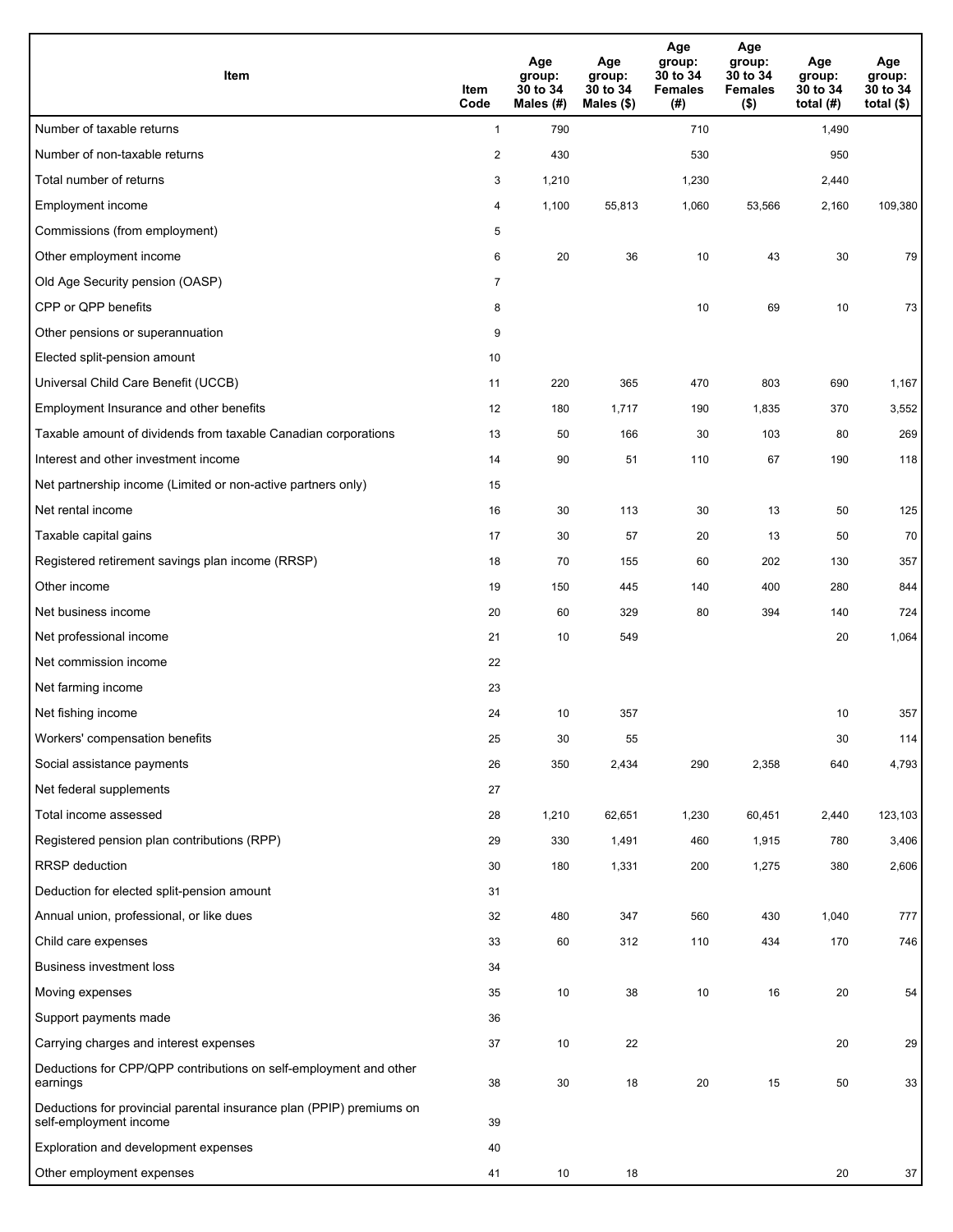| Item                                                              | Item<br>Code | Age<br>group:<br>30 to 34<br>Males (#) | Age<br>group:<br>30 to 34<br>Males (\$) | Age<br>group:<br>30 to 34<br><b>Females</b><br>(#) | Age<br>group:<br>30 to 34<br><b>Females</b><br>$($ \$) | Age<br>group:<br>30 to 34<br>total $(H)$ | Age<br>group:<br>30 to 34<br>total $($)$ |
|-------------------------------------------------------------------|--------------|----------------------------------------|-----------------------------------------|----------------------------------------------------|--------------------------------------------------------|------------------------------------------|------------------------------------------|
| Clergy residence deduction                                        | 42           |                                        |                                         |                                                    |                                                        |                                          |                                          |
| Other deductions                                                  | 43           | 40                                     | 40                                      | 40                                                 | 32                                                     | 80                                       | 72                                       |
| Total deductions before adjustments                               | 44           | 660                                    | 3,634                                   | 730                                                | 4,156                                                  | 1,390                                    | 7,790                                    |
| Social benefits repayment                                         | 45           | 20                                     | 23                                      |                                                    |                                                        | 30                                       | 28                                       |
| Net income after adjustments                                      | 46           | 1,210                                  | 58,998                                  | 1,230                                              | 56,291                                                 | 2,440                                    | 115,289                                  |
| Canadian Forces personnel and police deduction                    | 47           |                                        |                                         |                                                    |                                                        |                                          |                                          |
| Security options deductions                                       | 48           |                                        |                                         |                                                    |                                                        |                                          |                                          |
| Other payments deductions                                         | 49           | 370                                    | 2,489                                   | 290                                                | 2,417                                                  | 670                                      | 4,906                                    |
| Non-capital losses of other years                                 | 50           |                                        |                                         |                                                    |                                                        |                                          |                                          |
| Net capital losses of other years                                 | 51           |                                        |                                         |                                                    |                                                        | 10                                       | 17                                       |
| Capital gains deduction                                           | 52           |                                        |                                         |                                                    |                                                        |                                          |                                          |
| Northern residents deductions                                     | 53           | 620                                    | 3,689                                   | 600                                                | 3,823                                                  | 1,220                                    | 7,512                                    |
| Additional deductions                                             | 54           |                                        |                                         |                                                    |                                                        |                                          |                                          |
| Farming/fishing losses of prior years                             | 55           |                                        |                                         |                                                    |                                                        |                                          |                                          |
| Total deductions from net income                                  | 56           | 880                                    | 6,192                                   | 820                                                | 6,288                                                  | 1,700                                    | 12,480                                   |
| Taxable income assessed                                           | 57           | 1,170                                  | 52,815                                  | 1,190                                              | 50,017                                                 | 2,360                                    | 102,832                                  |
| Basic personal amount                                             | 58           | 1,210                                  | 13,077                                  | 1,230                                              | 13,316                                                 | 2,440                                    | 26,393                                   |
| Age amount                                                        | 59           |                                        |                                         |                                                    |                                                        |                                          |                                          |
| Spouse or common-law partner amount                               | 60           | 230                                    | 1,628                                   | 100                                                | 727                                                    | 320                                      | 2,355                                    |
| Amount for eligible dependant                                     | 61           | 20                                     | 217                                     | 230                                                | 2,441                                                  | 250                                      | 2,657                                    |
| Amount for children 17 and under                                  | 62           | 380                                    | 2,300                                   | 480                                                | 2,603                                                  | 860                                      | 4,903                                    |
| Amount for infirm dependants age 18 or older                      | 63           |                                        |                                         |                                                    |                                                        |                                          |                                          |
| CPP or QPP contributions through employment                       | 64           | 960                                    | 1,467                                   | 900                                                | 1,447                                                  | 1,860                                    | 2,915                                    |
| CPP or QPP contributions on self-employment and other<br>earnings | 65           | 30                                     | 18                                      | 20                                                 | 15                                                     | 50                                       | 33                                       |
| Employment Insurance premiums                                     | 66           | 1,000                                  | 574                                     | 930                                                | 548                                                    | 1,930                                    | 1,122                                    |
| PPIP premiums paid                                                | 67           |                                        |                                         |                                                    |                                                        |                                          |                                          |
| PPIP premiums payable on employment income                        | 68           |                                        |                                         |                                                    |                                                        |                                          |                                          |
| PPIP premiums payable on self-employment income                   | 69           |                                        |                                         |                                                    |                                                        |                                          |                                          |
| Volunteer firefighters' amount                                    | 70           |                                        |                                         |                                                    |                                                        |                                          |                                          |
| Canada employment amount                                          | 71           | 1,070                                  | 1,153                                   | 1,040                                              | 1,088                                                  | 2,110                                    | 2,241                                    |
| Public transit amount                                             | 72           |                                        |                                         |                                                    |                                                        | 20                                       | 8                                        |
| Children's fitness amount                                         | 73           | 20                                     | 4                                       | 40                                                 | 11                                                     | 60                                       | 15                                       |
| Children's arts amount                                            | 74           |                                        |                                         |                                                    |                                                        |                                          |                                          |
| Home buyers' amount                                               | 75           | $10\,$                                 | 40                                      |                                                    |                                                        | 20                                       | 65                                       |
| Pension income amount                                             | 76           |                                        |                                         |                                                    |                                                        |                                          |                                          |
| Caregiver amount                                                  | 77           |                                        |                                         |                                                    |                                                        |                                          |                                          |
| Disability amount                                                 | 78           |                                        |                                         |                                                    |                                                        |                                          |                                          |
| Disability amount transferred from a dependant                    | 79           |                                        |                                         |                                                    |                                                        | 10                                       | 131                                      |
| Interest paid on student loans                                    | 80           | 50                                     | 38                                      | 60                                                 | 45                                                     | 110                                      | 83                                       |
| Tuition, education, and textbook amounts                          | 81           | 80                                     | 500                                     | 80                                                 | 373                                                    | 170                                      | 874                                      |
| Tuition, education, and textbook amounts transferred from a child | 82           |                                        |                                         |                                                    |                                                        |                                          |                                          |
| Amounts transferred from spouse or common-law partner             | 83           | 70                                     | 343                                     | 100                                                | 613                                                    | 160                                      | 956                                      |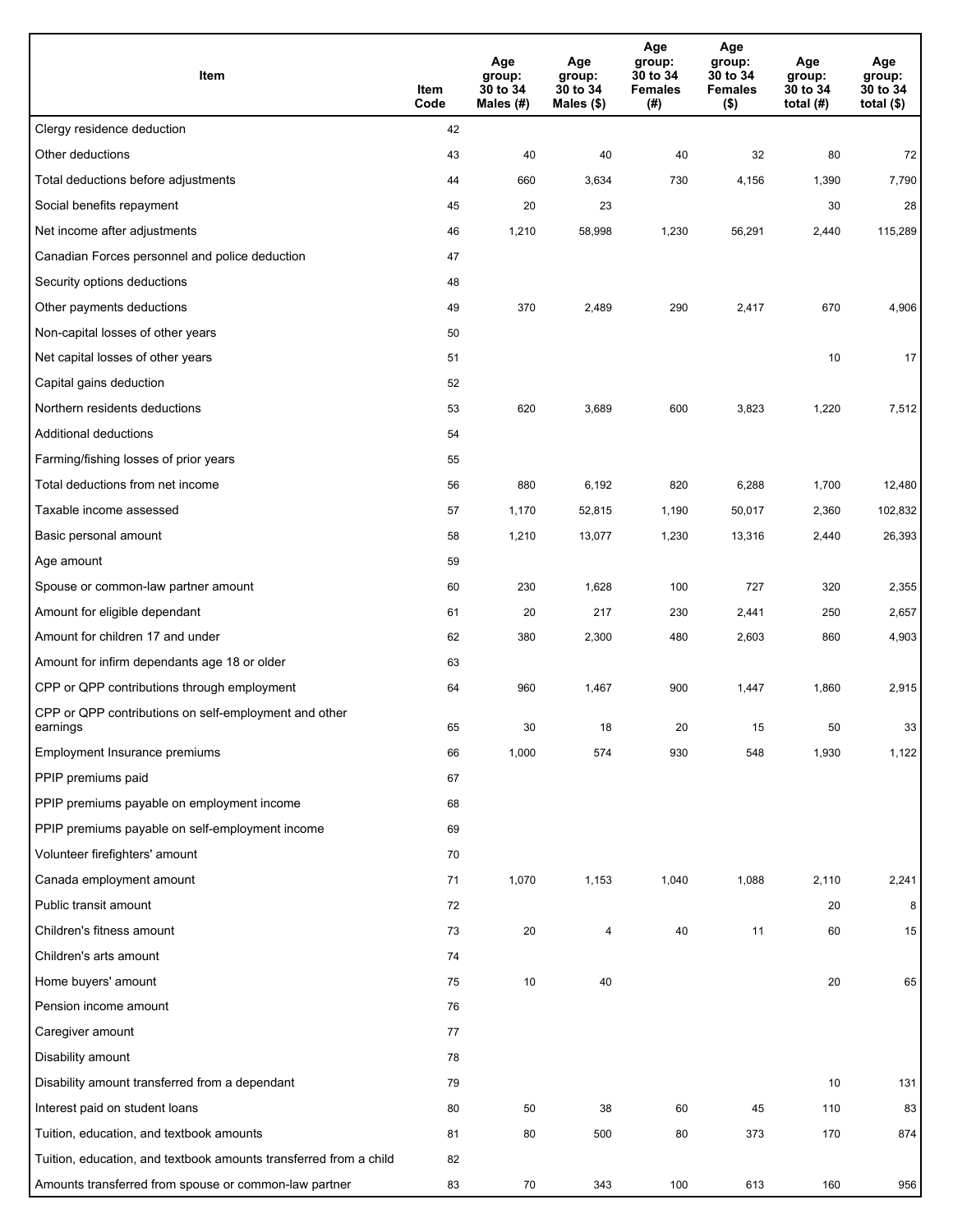| Item                                                | <b>Item</b><br>Code | Age<br>group:<br>30 to 34<br>Males $(H)$ | Age<br>group:<br>30 to 34<br>Males $(\$)$ | Age<br>group:<br>30 to 34<br><b>Females</b><br>(#) | Age<br>group:<br>30 to 34<br><b>Females</b><br>$($ \$) | Age<br>group:<br>30 to 34<br>total $(H)$ | Age<br>group:<br>30 to 34<br>total $(§)$ |
|-----------------------------------------------------|---------------------|------------------------------------------|-------------------------------------------|----------------------------------------------------|--------------------------------------------------------|------------------------------------------|------------------------------------------|
| Medical expenses                                    | 84                  |                                          |                                           | 20                                                 | 21                                                     | 30                                       | 35                                       |
| Total tax credits on personal amounts               | 85                  | 1,210                                    | 3,225                                     | 1,230                                              | 3,506                                                  | 2,440                                    | 6,730                                    |
| Allowable charitable donations and government gifts | 86                  | 90                                       | 84                                        | 140                                                | 147                                                    | 230                                      | 231                                      |
| Eligible cultural and ecological gifts              | 87                  |                                          |                                           |                                                    |                                                        |                                          |                                          |
| Total tax credit on donations and gifts             | 88                  | 90                                       | 22                                        | 140                                                | 40                                                     | 230                                      | 62                                       |
| Total federal non-refundable tax credits            | 89                  | 1,210                                    | 3,247                                     | 1,230                                              | 3,546                                                  | 2,440                                    | 6,793                                    |
| Federal dividend tax credit                         | 90                  | 50                                       | 22                                        | 30                                                 | 14                                                     | 80                                       | 36                                       |
| Overseas employment tax credit                      | 91                  |                                          |                                           |                                                    |                                                        |                                          |                                          |
| Minimum tax carryover                               | 92                  |                                          |                                           |                                                    |                                                        |                                          |                                          |
| Basic federal tax                                   | 93                  | 760                                      | 7,096                                     | 690                                                | 6,530                                                  | 1,450                                    | 13,626                                   |
| Federal Foreign Tax Credit                          | 94                  | 20                                       | $\mathbf{1}$                              | 10                                                 | $\overline{1}$                                         | 30                                       | $\overline{2}$                           |
| Federal Political contribution tax credit           | 95                  |                                          |                                           |                                                    |                                                        |                                          |                                          |
| <b>Investment Tax Credit</b>                        | 96                  |                                          |                                           |                                                    |                                                        |                                          |                                          |
| Labour-sponsored funds tax credit                   | 97                  |                                          |                                           |                                                    |                                                        |                                          |                                          |
| Alternative minimum tax payable                     | 98                  |                                          |                                           |                                                    |                                                        |                                          |                                          |
| Net federal tax                                     | 99                  | 760                                      | 7,094                                     | 690                                                | 6,528                                                  | 1,450                                    | 13,623                                   |
| CPP contributions on self-employment                | 100                 | 30                                       | 36                                        | 20                                                 | 30                                                     | 50                                       | 66                                       |
| Social Benefits repayment                           | 101                 | 20                                       | 23                                        |                                                    |                                                        | 30                                       | 28                                       |
| <b>Net Provincial Tax</b>                           | 102                 | 770                                      | 2,265                                     | 690                                                | 2,079                                                  | 1,460                                    | 4,345                                    |
| Total tax payable                                   | 103                 | 790                                      | 9,418                                     | 710                                                | 8,642                                                  | 1,490                                    | 18,060                                   |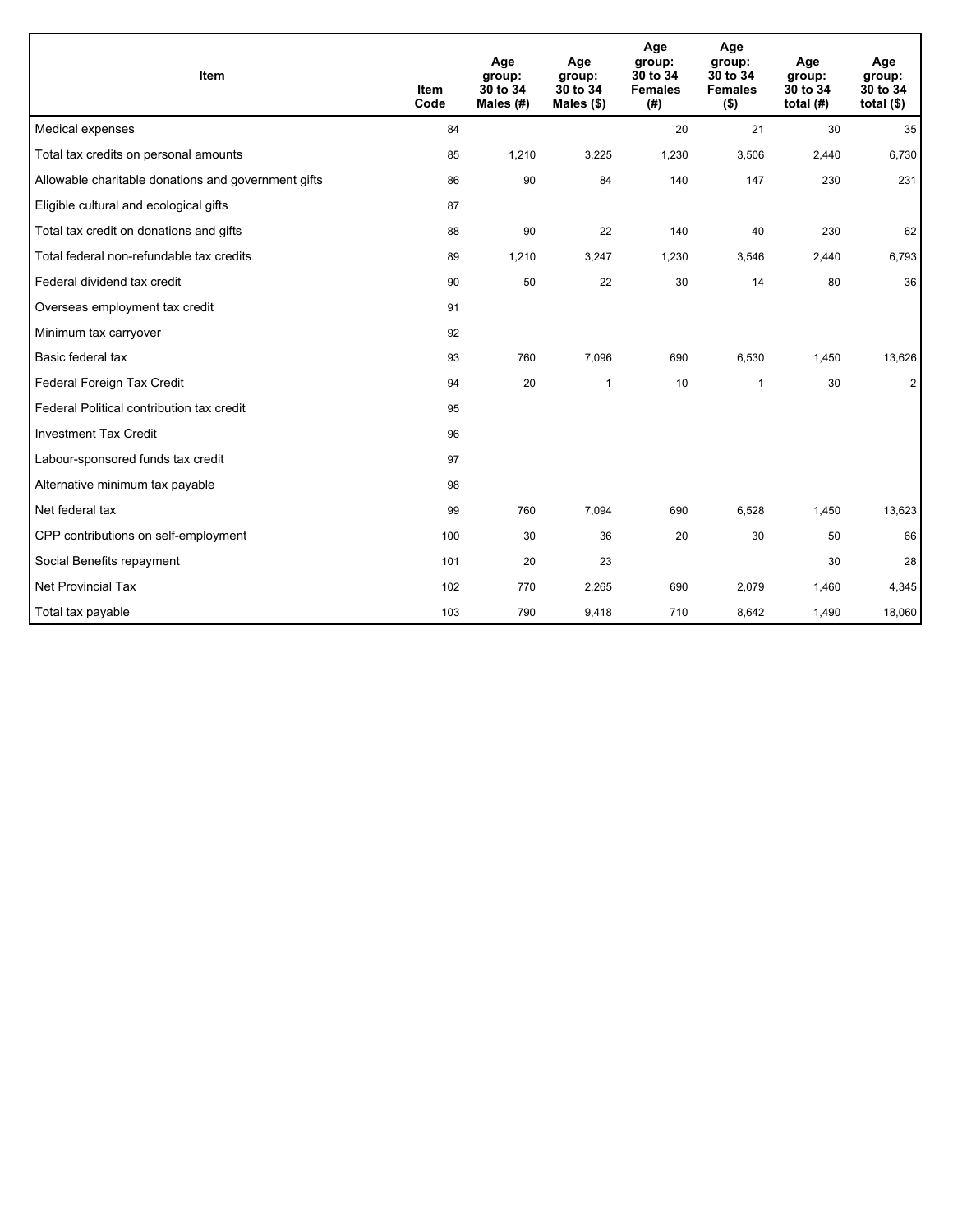| Item                                                                                           | Item<br>Code   | Age<br>group:<br>35 to 39<br>Males (#) | Age<br>group:<br>35 to 39<br>Males (\$) | Age<br>group:<br>35 to 39<br><b>Females</b><br>(# ) | Age<br>group:<br>35 to 39<br><b>Females</b><br>$($ \$) | Age<br>group:<br>35 to 39<br>total $(H)$ | Age<br>group:<br>35 to 39<br>total $($ |
|------------------------------------------------------------------------------------------------|----------------|----------------------------------------|-----------------------------------------|-----------------------------------------------------|--------------------------------------------------------|------------------------------------------|----------------------------------------|
| Number of taxable returns                                                                      | $\mathbf{1}$   | 730                                    |                                         | 610                                                 |                                                        | 1,340                                    |                                        |
| Number of non-taxable returns                                                                  | $\sqrt{2}$     | 330                                    |                                         | 390                                                 |                                                        | 720                                      |                                        |
| Total number of returns                                                                        | 3              | 1,060                                  |                                         | 1,010                                               |                                                        | 2,060                                    |                                        |
| Employment income                                                                              | 4              | 950                                    | 54,484                                  | 890                                                 | 46,757                                                 | 1,840                                    | 101,241                                |
| Commissions (from employment)                                                                  | 5              |                                        |                                         |                                                     |                                                        |                                          |                                        |
| Other employment income                                                                        | 6              | 10                                     | 80                                      | 20                                                  | 57                                                     | 30                                       | 137                                    |
| Old Age Security pension (OASP)                                                                | $\overline{7}$ |                                        |                                         |                                                     |                                                        |                                          |                                        |
| CPP or QPP benefits                                                                            | 8              |                                        |                                         | 10                                                  | 55                                                     | 20                                       | 73                                     |
| Other pensions or superannuation                                                               | 9              |                                        |                                         |                                                     |                                                        |                                          |                                        |
| Elected split-pension amount                                                                   | 10             |                                        |                                         |                                                     |                                                        |                                          |                                        |
| Universal Child Care Benefit (UCCB)                                                            | 11             | 130                                    | 209                                     | 310                                                 | 486                                                    | 440                                      | 695                                    |
| Employment Insurance and other benefits                                                        | 12             | 170                                    | 1,540                                   | 140                                                 | 1,277                                                  | 310                                      | 2,817                                  |
| Taxable amount of dividends from taxable Canadian corporations                                 | 13             | 40                                     | 88                                      | 30                                                  | 313                                                    | 70                                       | 401                                    |
| Interest and other investment income                                                           | 14             | 60                                     | 41                                      | 70                                                  | 52                                                     | 120                                      | 93                                     |
| Net partnership income (Limited or non-active partners only)                                   | 15             |                                        |                                         |                                                     |                                                        |                                          |                                        |
| Net rental income                                                                              | 16             | 30                                     | 50                                      | 30                                                  | 161                                                    | 60                                       | 211                                    |
| Taxable capital gains                                                                          | 17             |                                        |                                         |                                                     |                                                        | 30                                       | 131                                    |
| Registered retirement savings plan income (RRSP)                                               | 18             | 90                                     | 300                                     | 60                                                  | 224                                                    | 150                                      | 524                                    |
| Other income                                                                                   | 19             | 160                                    | 507                                     | 140                                                 | 816                                                    | 300                                      | 1,323                                  |
| Net business income                                                                            | 20             | 50                                     | 479                                     | 60                                                  | 364                                                    | 100                                      | 843                                    |
| Net professional income                                                                        | 21             |                                        |                                         |                                                     |                                                        | 20                                       | 951                                    |
| Net commission income                                                                          | 22             |                                        |                                         |                                                     |                                                        |                                          |                                        |
| Net farming income                                                                             | 23             |                                        |                                         |                                                     |                                                        |                                          |                                        |
| Net fishing income                                                                             | 24             | 10                                     | 392                                     |                                                     |                                                        | 10                                       | 392                                    |
| Workers' compensation benefits                                                                 | 25             | 20                                     | 77                                      |                                                     |                                                        | 30                                       | 274                                    |
| Social assistance payments                                                                     | 26             | 280                                    | 2,068                                   | 240                                                 | 1,799                                                  | 520                                      | 3,867                                  |
| Net federal supplements                                                                        | 27             |                                        |                                         |                                                     |                                                        |                                          |                                        |
| Total income assessed                                                                          | 28             | 1,050                                  | 60,514                                  | 1,010                                               | 53,500                                                 | 2,060                                    | 114,014                                |
| Registered pension plan contributions (RPP)                                                    | 29             | 300                                    | 1,553                                   | 370                                                 | 1,748                                                  | 670                                      | 3,301                                  |
| <b>RRSP</b> deduction                                                                          | 30             | 160                                    | 1,106                                   | 170                                                 | 898                                                    | 330                                      | 2,004                                  |
| Deduction for elected split-pension amount                                                     | 31             |                                        |                                         |                                                     |                                                        |                                          |                                        |
| Annual union, professional, or like dues                                                       | 32             | 410                                    | 345                                     | 460                                                 | 367                                                    | 870                                      | 712                                    |
| Child care expenses                                                                            | 33             | 40                                     | 239                                     | 80                                                  | 353                                                    | 120                                      | 592                                    |
| Business investment loss                                                                       | 34             |                                        |                                         |                                                     |                                                        |                                          |                                        |
| Moving expenses                                                                                | 35             | 10                                     | 43                                      |                                                     |                                                        | 20                                       | 53                                     |
| Support payments made                                                                          | 36             |                                        |                                         |                                                     |                                                        |                                          |                                        |
| Carrying charges and interest expenses                                                         | 37             | 10                                     | 16                                      |                                                     |                                                        | 20                                       | 25                                     |
| Deductions for CPP/QPP contributions on self-employment and other<br>earnings                  | 38             | 30                                     | 21                                      | 30                                                  | 19                                                     | 60                                       | 40                                     |
| Deductions for provincial parental insurance plan (PPIP) premiums on<br>self-employment income | 39             |                                        |                                         |                                                     |                                                        |                                          |                                        |
| Exploration and development expenses                                                           | 40             |                                        |                                         |                                                     |                                                        |                                          |                                        |
| Other employment expenses                                                                      | 41             |                                        |                                         |                                                     |                                                        | 20                                       | 74                                     |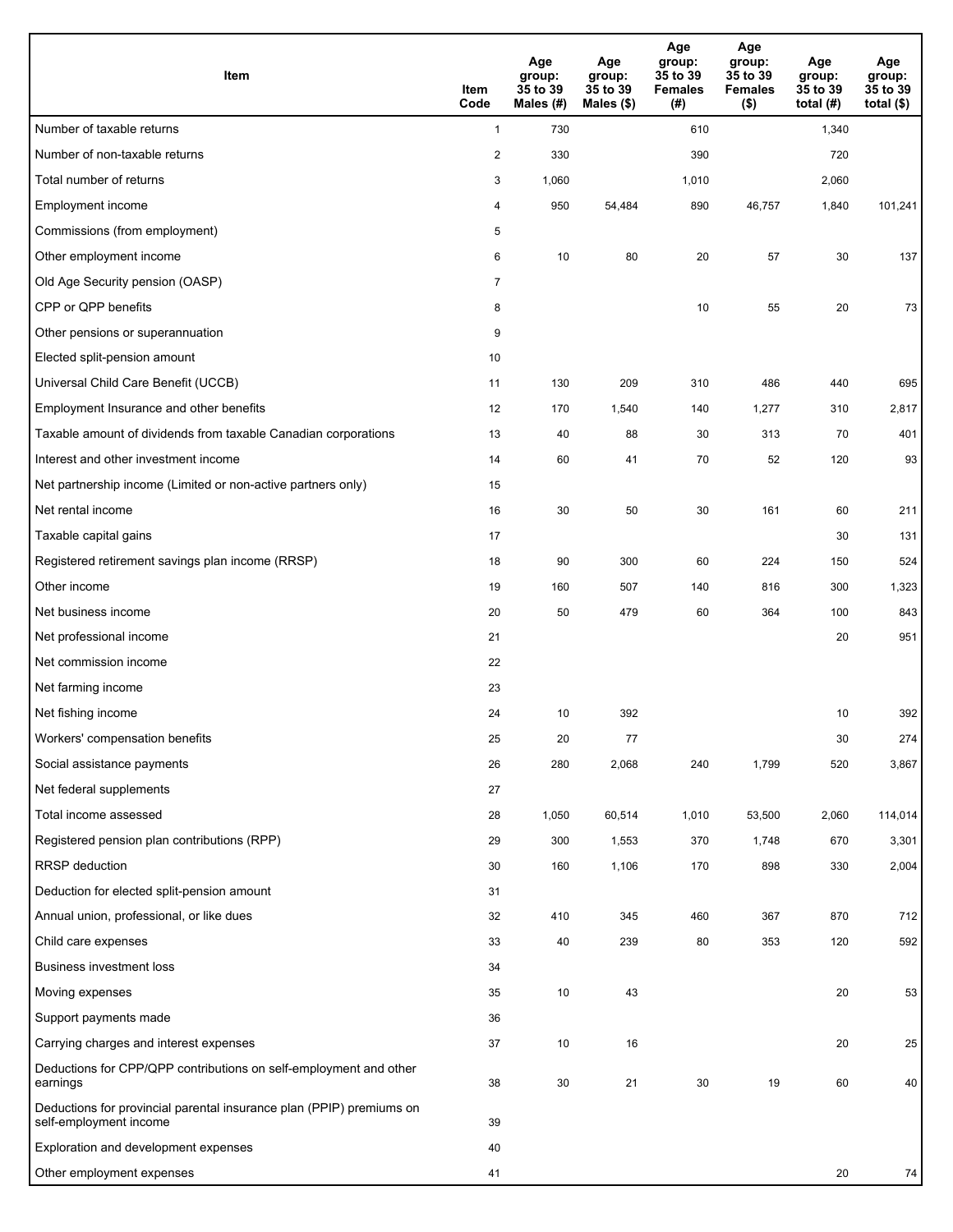| Item                                                              | Item<br>Code | Age<br>group:<br>35 to 39<br>Males $(H)$ | Age<br>group:<br>35 to 39<br>Males (\$) | Age<br>group:<br>35 to 39<br><b>Females</b><br>(#) | Age<br>group:<br>35 to 39<br><b>Females</b><br>$($ \$) | Age<br>group:<br>35 to 39<br>total $(H)$ | Age<br>group:<br>35 to 39<br>total $($)$ |
|-------------------------------------------------------------------|--------------|------------------------------------------|-----------------------------------------|----------------------------------------------------|--------------------------------------------------------|------------------------------------------|------------------------------------------|
| Clergy residence deduction                                        | 42           |                                          |                                         |                                                    |                                                        |                                          |                                          |
| Other deductions                                                  | 43           | 40                                       | 85                                      | 20                                                 | 25                                                     | 70                                       | 110                                      |
| Total deductions before adjustments                               | 44           | 590                                      | 3,428                                   | 620                                                | 3,487                                                  | 1,200                                    | 6,915                                    |
| Social benefits repayment                                         | 45           | 30                                       | 36                                      |                                                    |                                                        | 30                                       | 42                                       |
| Net income after adjustments                                      | 46           | 1,050                                    | 57,054                                  | 1,010                                              | 50,008                                                 | 2,060                                    | 107,061                                  |
| Canadian Forces personnel and police deduction                    | 47           |                                          |                                         |                                                    |                                                        |                                          |                                          |
| Security options deductions                                       | 48           |                                          |                                         |                                                    |                                                        |                                          |                                          |
| Other payments deductions                                         | 49           | 300                                      | 2,145                                   | 240                                                | 1,996                                                  | 540                                      | 4,141                                    |
| Non-capital losses of other years                                 | 50           |                                          |                                         |                                                    |                                                        |                                          |                                          |
| Net capital losses of other years                                 | 51           |                                          |                                         |                                                    |                                                        |                                          |                                          |
| Capital gains deduction                                           | 52           |                                          |                                         |                                                    |                                                        |                                          |                                          |
| Northern residents deductions                                     | 53           | 570                                      | 3,423                                   | 530                                                | 3,317                                                  | 1,100                                    | 6,740                                    |
| Additional deductions                                             | 54           |                                          |                                         |                                                    |                                                        |                                          |                                          |
| Farming/fishing losses of prior years                             | 55           |                                          |                                         |                                                    |                                                        |                                          |                                          |
| Total deductions from net income                                  | 56           | 760                                      | 5,593                                   | 700                                                | 5,371                                                  | 1,460                                    | 10,964                                   |
| Taxable income assessed                                           | 57           | 990                                      | 51,500                                  | 980                                                | 44,646                                                 | 1,970                                    | 96,146                                   |
| Basic personal amount                                             | 58           | 1,060                                    | 11,407                                  | 1,010                                              | 10,903                                                 | 2,060                                    | 22,310                                   |
| Age amount                                                        | 59           |                                          |                                         |                                                    |                                                        |                                          |                                          |
| Spouse or common-law partner amount                               | 60           | 190                                      | 1,507                                   | 100                                                | 738                                                    | 290                                      | 2,244                                    |
| Amount for eligible dependant                                     | 61           | 20                                       | 259                                     | 220                                                | 2,323                                                  | 240                                      | 2,582                                    |
| Amount for children 17 and under                                  | 62           | 370                                      | 2,403                                   | 460                                                | 2,477                                                  | 820                                      | 4,880                                    |
| Amount for infirm dependants age 18 or older                      | 63           |                                          |                                         |                                                    |                                                        |                                          |                                          |
| CPP or QPP contributions through employment                       | 64           | 830                                      | 1,385                                   | 740                                                | 1,226                                                  | 1,570                                    | 2,611                                    |
| CPP or QPP contributions on self-employment and other<br>earnings | 65           | 30                                       | 21                                      | 30                                                 | 19                                                     | 60                                       | 40                                       |
| Employment Insurance premiums                                     | 66           | 850                                      | 531                                     | 760                                                | 460                                                    | 1,610                                    | 990                                      |
| PPIP premiums paid                                                | 67           |                                          |                                         |                                                    |                                                        |                                          |                                          |
| PPIP premiums payable on employment income                        | 68           |                                          |                                         |                                                    |                                                        |                                          |                                          |
| PPIP premiums payable on self-employment income                   | 69           |                                          |                                         |                                                    |                                                        |                                          |                                          |
| Volunteer firefighters' amount                                    | 70           |                                          |                                         |                                                    |                                                        |                                          |                                          |
| Canada employment amount                                          | 71           | 930                                      | 992                                     | 860                                                | 898                                                    | 1,790                                    | 1,890                                    |
| Public transit amount                                             | 72           |                                          |                                         |                                                    |                                                        |                                          |                                          |
| Children's fitness amount                                         | 73           | 30                                       | 15                                      | 40                                                 | 11                                                     | 70                                       | 27                                       |
| Children's arts amount                                            | 74           |                                          |                                         |                                                    |                                                        | 10                                       | 3                                        |
| Home buyers' amount                                               | 75           |                                          |                                         |                                                    |                                                        |                                          |                                          |
| Pension income amount                                             | 76           |                                          |                                         |                                                    |                                                        |                                          |                                          |
| Caregiver amount                                                  | 77           |                                          |                                         |                                                    |                                                        |                                          |                                          |
| Disability amount                                                 | 78           |                                          |                                         |                                                    |                                                        |                                          |                                          |
| Disability amount transferred from a dependant                    | 79           |                                          |                                         |                                                    |                                                        |                                          |                                          |
| Interest paid on student loans                                    | 80           | 20                                       | 18                                      | 30                                                 | 22                                                     | 50                                       | 40                                       |
| Tuition, education, and textbook amounts                          | 81           | 50                                       | 161                                     | 60                                                 | 268                                                    | 110                                      | 429                                      |
| Tuition, education, and textbook amounts transferred from a child | 82           |                                          |                                         |                                                    |                                                        |                                          |                                          |
| Amounts transferred from spouse or common-law partner             | 83           | 50                                       | 283                                     | 60                                                 | 416                                                    | 110                                      | 699                                      |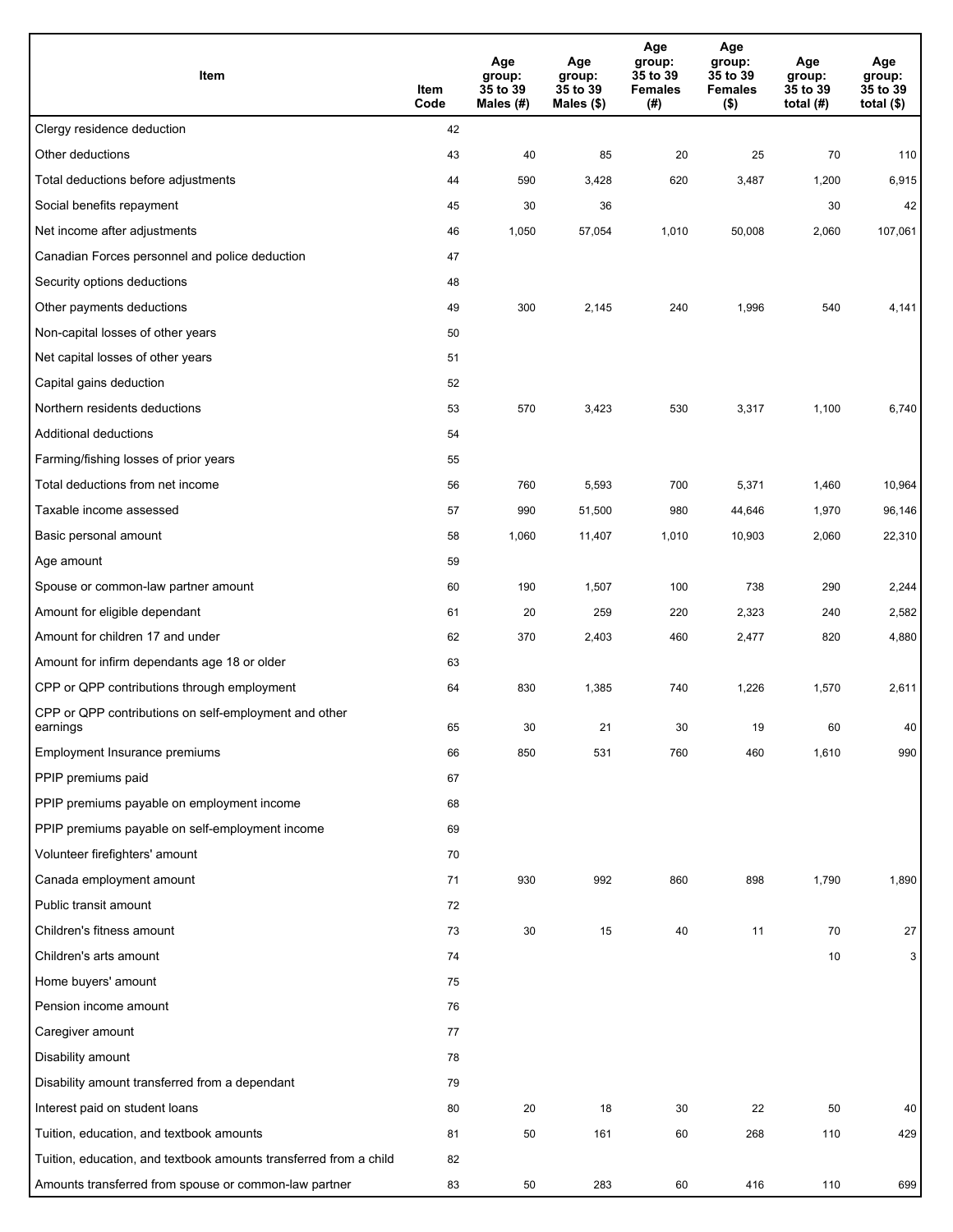| Item                                                | <b>Item</b><br>Code | Age<br>group:<br>35 to 39<br>Males $(H)$ | Age<br>group:<br>35 to 39<br>Males $(\$)$ | Age<br>group:<br>35 to 39<br><b>Females</b><br>(#) | Age<br>group:<br>35 to 39<br><b>Females</b><br>$($ \$) | Age<br>group:<br>35 to 39<br>total $(H)$ | Age<br>group:<br>35 to 39<br>total $(§)$ |
|-----------------------------------------------------|---------------------|------------------------------------------|-------------------------------------------|----------------------------------------------------|--------------------------------------------------------|------------------------------------------|------------------------------------------|
| Medical expenses                                    | 84                  | 10                                       | 17                                        |                                                    |                                                        | 20                                       | 25                                       |
| Total tax credits on personal amounts               | 85                  | 1,060                                    | 2,866                                     | 1,010                                              | 2,981                                                  | 2,060                                    | 5,846                                    |
| Allowable charitable donations and government gifts | 86                  | 90                                       | 74                                        | 120                                                | 131                                                    | 210                                      | 205                                      |
| Eligible cultural and ecological gifts              | 87                  |                                          |                                           |                                                    |                                                        |                                          |                                          |
| Total tax credit on donations and gifts             | 88                  | 90                                       | 20                                        | 120                                                | 35                                                     | 210                                      | 55                                       |
| Total federal non-refundable tax credits            | 89                  | 1,060                                    | 2,886                                     | 1,010                                              | 3,016                                                  | 2,060                                    | 5,901                                    |
| Federal dividend tax credit                         | 90                  | 40                                       | 12                                        | 30                                                 | 41                                                     | 70                                       | 53                                       |
| Overseas employment tax credit                      | 91                  |                                          |                                           |                                                    |                                                        |                                          |                                          |
| Minimum tax carryover                               | 92                  |                                          |                                           |                                                    |                                                        |                                          |                                          |
| Basic federal tax                                   | 93                  | 710                                      | 7,265                                     | 590                                                | 5,982                                                  | 1,300                                    | 13,247                                   |
| Federal Foreign Tax Credit                          | 94                  |                                          |                                           | 10                                                 | $\overline{2}$                                         | 20                                       | 3                                        |
| Federal Political contribution tax credit           | 95                  |                                          |                                           |                                                    |                                                        |                                          |                                          |
| <b>Investment Tax Credit</b>                        | 96                  |                                          |                                           |                                                    |                                                        |                                          |                                          |
| Labour-sponsored funds tax credit                   | 97                  |                                          |                                           |                                                    |                                                        |                                          |                                          |
| Alternative minimum tax payable                     | 98                  |                                          |                                           |                                                    |                                                        |                                          |                                          |
| Net federal tax                                     | 99                  | 710                                      | 7,263                                     | 590                                                | 5,978                                                  | 1,300                                    | 13,242                                   |
| CPP contributions on self-employment                | 100                 | 30                                       | 42                                        | 30                                                 | 38                                                     | 60                                       | 80                                       |
| Social Benefits repayment                           | 101                 | 30                                       | 36                                        |                                                    |                                                        | 30                                       | 42                                       |
| <b>Net Provincial Tax</b>                           | 102                 | 720                                      | 2,356                                     | 600                                                | 1,938                                                  | 1,310                                    | 4,294                                    |
| Total tax payable                                   | 103                 | 730                                      | 9,697                                     | 610                                                | 7,960                                                  | 1,340                                    | 17,657                                   |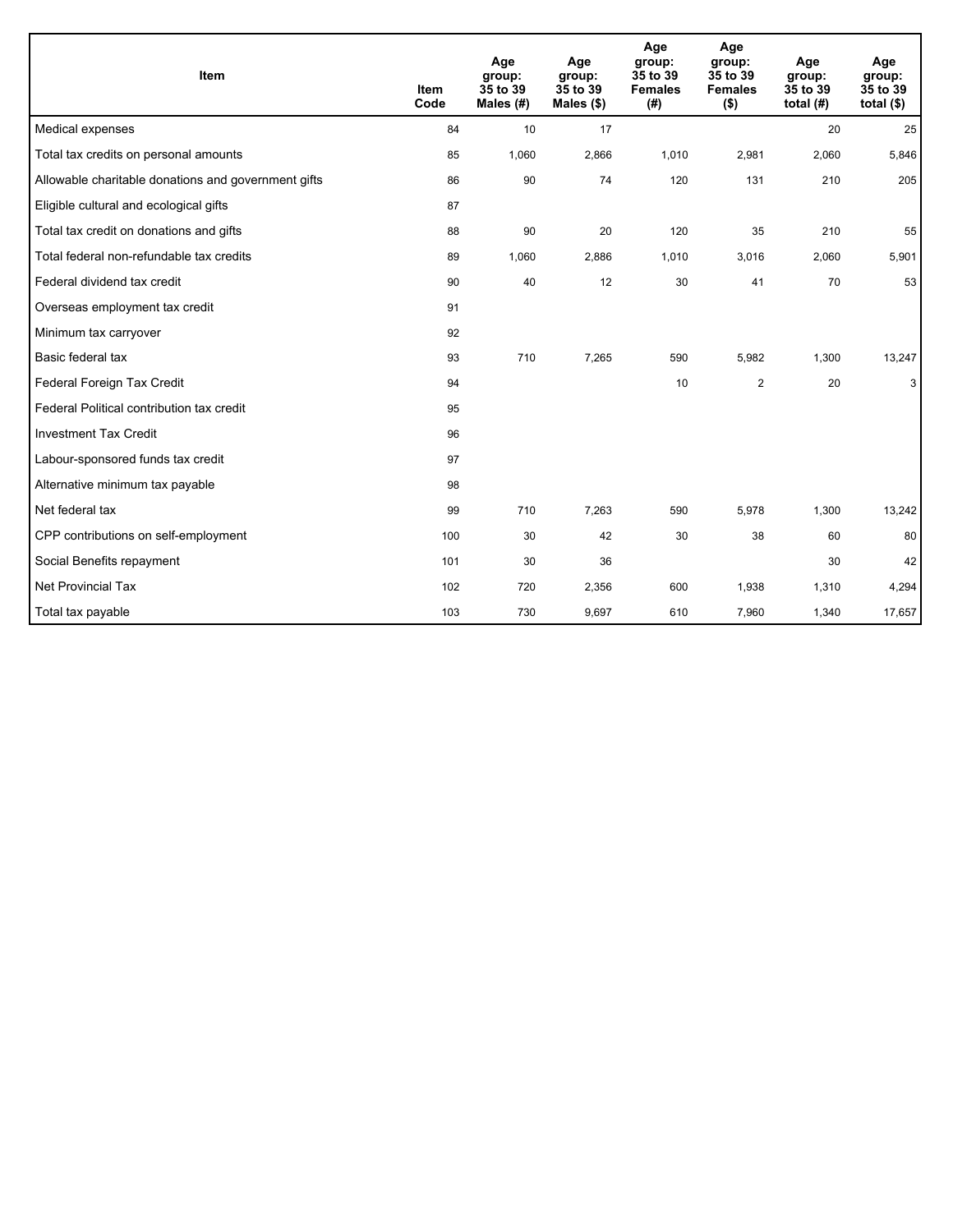| Item                                                                                           | Item<br>Code   | Age<br>group:<br>40 to 44<br>Males (#) | Age<br>group:<br>40 to 44<br>Males (\$) | Age<br>group:<br>40 to 44<br><b>Females</b><br>(# ) | Age<br>group:<br>40 to 44<br><b>Females</b><br>$($ \$) | Age<br>group:<br>40 to 44<br>total $(H)$ | Age<br>group:<br>40 to 44<br>total $($ |
|------------------------------------------------------------------------------------------------|----------------|----------------------------------------|-----------------------------------------|-----------------------------------------------------|--------------------------------------------------------|------------------------------------------|----------------------------------------|
| Number of taxable returns                                                                      | $\mathbf{1}$   | 740                                    |                                         | 620                                                 |                                                        | 1,350                                    |                                        |
| Number of non-taxable returns                                                                  | $\sqrt{2}$     | 300                                    |                                         | 380                                                 |                                                        | 680                                      |                                        |
| Total number of returns                                                                        | 3              | 1,030                                  |                                         | 1,000                                               |                                                        | 2,030                                    |                                        |
| Employment income                                                                              | 4              | 940                                    | 54,368                                  | 880                                                 | 46,472                                                 | 1,820                                    | 100,868                                |
| Commissions (from employment)                                                                  | 5              |                                        |                                         |                                                     |                                                        |                                          |                                        |
| Other employment income                                                                        | 6              | 10                                     | 61                                      |                                                     |                                                        | 20                                       | 167                                    |
| Old Age Security pension (OASP)                                                                | $\overline{7}$ |                                        |                                         |                                                     |                                                        |                                          |                                        |
| CPP or QPP benefits                                                                            | 8              | 10                                     | 69                                      | 30                                                  | 116                                                    | 40                                       | 185                                    |
| Other pensions or superannuation                                                               | 9              |                                        |                                         |                                                     |                                                        |                                          |                                        |
| Elected split-pension amount                                                                   | 10             |                                        |                                         |                                                     |                                                        |                                          |                                        |
| Universal Child Care Benefit (UCCB)                                                            | 11             | 100                                    | 139                                     | 210                                                 | 288                                                    | 310                                      | 427                                    |
| Employment Insurance and other benefits                                                        | 12             | 160                                    | 1,369                                   | 120                                                 | 956                                                    | 280                                      | 2,326                                  |
| Taxable amount of dividends from taxable Canadian corporations                                 | 13             | 60                                     | 777                                     |                                                     |                                                        | 90                                       | 993                                    |
| Interest and other investment income                                                           | 14             | 60                                     | 37                                      | 40                                                  | 26                                                     | 100                                      | 63                                     |
| Net partnership income (Limited or non-active partners only)                                   | 15             |                                        |                                         |                                                     |                                                        |                                          |                                        |
| Net rental income                                                                              | 16             | 30                                     | 127                                     | 30                                                  | 63                                                     | 60                                       | 189                                    |
| Taxable capital gains                                                                          | 17             |                                        |                                         |                                                     |                                                        | 30                                       | 173                                    |
| Registered retirement savings plan income (RRSP)                                               | 18             | 70                                     | 456                                     | 70                                                  | 497                                                    | 140                                      | 952                                    |
| Other income                                                                                   | 19             | 140                                    | 556                                     | 120                                                 | 1,017                                                  | 260                                      | 1,572                                  |
| Net business income                                                                            | 20             | 50                                     | 400                                     | 50                                                  | 231                                                    | 100                                      | 631                                    |
| Net professional income                                                                        | 21             |                                        |                                         |                                                     |                                                        |                                          |                                        |
| Net commission income                                                                          | 22             |                                        |                                         |                                                     |                                                        |                                          |                                        |
| Net farming income                                                                             | 23             |                                        |                                         |                                                     |                                                        |                                          |                                        |
| Net fishing income                                                                             | 24             | 10                                     | 328                                     |                                                     |                                                        | 10                                       | 329                                    |
| Workers' compensation benefits                                                                 | 25             | 30                                     | 306                                     | 10                                                  | 83                                                     | 40                                       | 389                                    |
| Social assistance payments                                                                     | 26             | 270                                    | 1,848                                   | 230                                                 | 1,884                                                  | 500                                      | 3,732                                  |
| Net federal supplements                                                                        | 27             |                                        |                                         |                                                     |                                                        |                                          |                                        |
| Total income assessed                                                                          | 28             | 1,030                                  | 61,114                                  | 1,000                                               | 52,572                                                 | 2,030                                    | 113,715                                |
| Registered pension plan contributions (RPP)                                                    | 29             | 300                                    | 1,498                                   | 350                                                 | 1,708                                                  | 660                                      | 3,206                                  |
| <b>RRSP</b> deduction                                                                          | 30             | 170                                    | 1,174                                   | 110                                                 | 709                                                    | 280                                      | 1,883                                  |
| Deduction for elected split-pension amount                                                     | 31             |                                        |                                         |                                                     |                                                        |                                          |                                        |
| Annual union, professional, or like dues                                                       | 32             | 380                                    | 319                                     | 430                                                 | 360                                                    | 810                                      | 679                                    |
| Child care expenses                                                                            | 33             | 30                                     | 177                                     | 30                                                  | 99                                                     | 70                                       | 276                                    |
| Business investment loss                                                                       | 34             |                                        |                                         |                                                     |                                                        |                                          |                                        |
| Moving expenses                                                                                | 35             |                                        |                                         |                                                     |                                                        | 20                                       | 33                                     |
| Support payments made                                                                          | 36             |                                        |                                         |                                                     |                                                        |                                          |                                        |
| Carrying charges and interest expenses                                                         | 37             |                                        |                                         |                                                     |                                                        |                                          |                                        |
| Deductions for CPP/QPP contributions on self-employment and other<br>earnings                  | 38             | 20                                     | 14                                      | 20                                                  | 10                                                     | 40                                       | 25                                     |
| Deductions for provincial parental insurance plan (PPIP) premiums on<br>self-employment income | 39             |                                        |                                         |                                                     |                                                        |                                          |                                        |
| Exploration and development expenses                                                           | 40             |                                        |                                         |                                                     |                                                        |                                          |                                        |
| Other employment expenses                                                                      | 41             |                                        |                                         |                                                     |                                                        | 10                                       | 26                                     |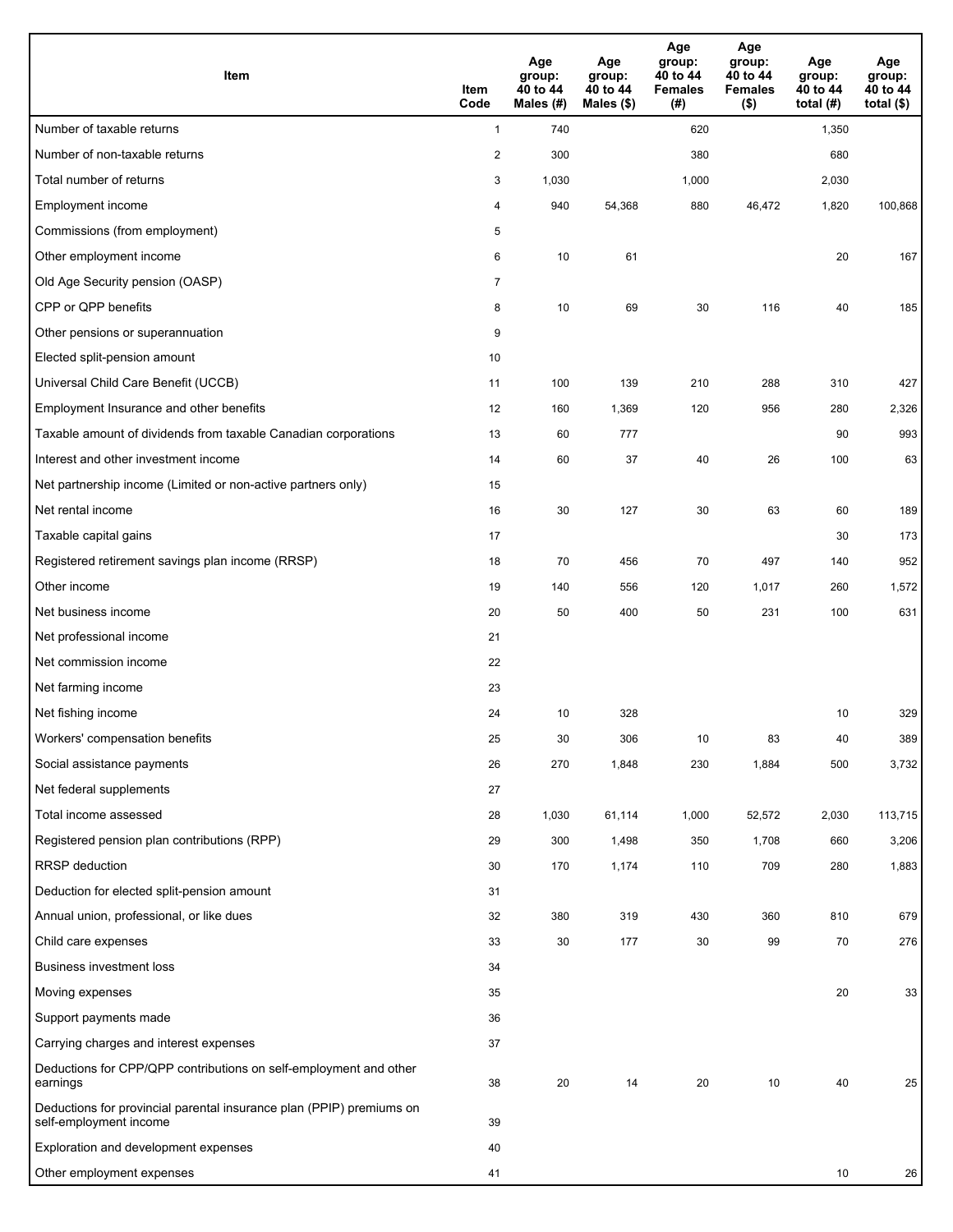| Item                                                              | Item<br>Code | Age<br>group:<br>40 to 44<br>Males (#) | Age<br>group:<br>40 to 44<br>Males (\$) | Age<br>group:<br>40 to 44<br><b>Females</b><br>(# ) | Age<br>group:<br>40 to 44<br><b>Females</b><br>$($ \$) | Age<br>group:<br>40 to 44<br>total $(H)$ | Age<br>group:<br>40 to 44<br>total $($)$ |
|-------------------------------------------------------------------|--------------|----------------------------------------|-----------------------------------------|-----------------------------------------------------|--------------------------------------------------------|------------------------------------------|------------------------------------------|
| Clergy residence deduction                                        | 42           |                                        |                                         |                                                     |                                                        |                                          |                                          |
| Other deductions                                                  | 43           | 50                                     | 70                                      |                                                     |                                                        | 80                                       | 246                                      |
| Total deductions before adjustments                               | 44           | 570                                    | 3,345                                   | 580                                                 | 3,135                                                  | 1,150                                    | 6,480                                    |
| Social benefits repayment                                         | 45           | 20                                     | 25                                      | 10                                                  | 17                                                     | 30                                       | 41                                       |
| Net income after adjustments                                      | 46           | 1,030                                  | 57,750                                  | 1,000                                               | 49,420                                                 | 2,020                                    | 107,198                                  |
| Canadian Forces personnel and police deduction                    | 47           |                                        |                                         |                                                     |                                                        |                                          |                                          |
| Security options deductions                                       | 48           |                                        |                                         |                                                     |                                                        |                                          |                                          |
| Other payments deductions                                         | 49           | 300                                    | 2,154                                   | 240                                                 | 1,967                                                  | 540                                      | 4,121                                    |
| Non-capital losses of other years                                 | 50           |                                        |                                         |                                                     |                                                        |                                          |                                          |
| Net capital losses of other years                                 | 51           |                                        |                                         |                                                     |                                                        |                                          |                                          |
| Capital gains deduction                                           | 52           |                                        |                                         |                                                     |                                                        |                                          |                                          |
| Northern residents deductions                                     | 53           | 590                                    | 3,644                                   | 530                                                 | 3,472                                                  | 1,120                                    | 7,116                                    |
| Additional deductions                                             | 54           |                                        |                                         |                                                     |                                                        |                                          |                                          |
| Farming/fishing losses of prior years                             | 55           |                                        |                                         |                                                     |                                                        |                                          |                                          |
| Total deductions from net income                                  | 56           | 780                                    | 5,867                                   | 700                                                 | 5,517                                                  | 1,480                                    | 11,384                                   |
| Taxable income assessed                                           | 57           | 980                                    | 51,897                                  | 960                                                 | 43,917                                                 | 1,950                                    | 95,843                                   |
| Basic personal amount                                             | 58           | 1,030                                  | 11,158                                  | 1,000                                               | 10,798                                                 | 2,030                                    | 21,967                                   |
| Age amount                                                        | 59           |                                        |                                         |                                                     |                                                        |                                          |                                          |
| Spouse or common-law partner amount                               | 60           | 170                                    | 1,303                                   | 100                                                 | 863                                                    | 270                                      | 2,166                                    |
| Amount for eligible dependant                                     | 61           | 40                                     | 463                                     | 170                                                 | 1,826                                                  | 220                                      | 2,289                                    |
| Amount for children 17 and under                                  | 62           | 360                                    | 2,056                                   | 420                                                 | 1,936                                                  | 790                                      | 3,992                                    |
| Amount for infirm dependants age 18 or older                      | 63           |                                        |                                         |                                                     |                                                        |                                          |                                          |
| CPP or QPP contributions through employment                       | 64           | 820                                    | 1,380                                   | 750                                                 | 1,196                                                  | 1,570                                    | 2,577                                    |
| CPP or QPP contributions on self-employment and other<br>earnings | 65           | 20                                     | 14                                      | 20                                                  | 10                                                     | 40                                       | 25                                       |
| Employment Insurance premiums                                     | 66           | 830                                    | 518                                     | 760                                                 | 454                                                    | 1,590                                    | 973                                      |
| PPIP premiums paid                                                | 67           |                                        |                                         |                                                     |                                                        |                                          |                                          |
| PPIP premiums payable on employment income                        | 68           |                                        |                                         |                                                     |                                                        |                                          |                                          |
| PPIP premiums payable on self-employment income                   | 69           |                                        |                                         |                                                     |                                                        |                                          |                                          |
| Volunteer firefighters' amount                                    | 70           |                                        |                                         |                                                     |                                                        |                                          |                                          |
| Canada employment amount                                          | 71           | 900                                    | 960                                     | 850                                                 | 895                                                    | 1,750                                    | 1,856                                    |
| Public transit amount                                             | 72           |                                        |                                         |                                                     |                                                        |                                          |                                          |
| Children's fitness amount                                         | 73           | 30                                     | 19                                      | 30                                                  | 12                                                     | 60                                       | 32                                       |
| Children's arts amount                                            | 74           |                                        |                                         | 10                                                  | $\overline{2}$                                         | 20                                       | 4                                        |
| Home buyers' amount                                               | 75           |                                        |                                         |                                                     |                                                        |                                          |                                          |
| Pension income amount                                             | 76           |                                        |                                         |                                                     |                                                        |                                          |                                          |
| Caregiver amount                                                  | 77           |                                        |                                         |                                                     |                                                        |                                          |                                          |
| Disability amount                                                 | 78           |                                        |                                         |                                                     |                                                        |                                          |                                          |
| Disability amount transferred from a dependant                    | 79           |                                        |                                         |                                                     |                                                        | 10                                       | 93                                       |
| Interest paid on student loans                                    | 80           | 20                                     | 14                                      | 10                                                  | 13                                                     | 30                                       | 27                                       |
| Tuition, education, and textbook amounts                          | 81           | 40                                     | 130                                     | 50                                                  | 188                                                    | 80                                       | 317                                      |
| Tuition, education, and textbook amounts transferred from a child | 82           |                                        |                                         |                                                     |                                                        |                                          |                                          |
| Amounts transferred from spouse or common-law partner             | 83           | 30                                     | 183                                     | 60                                                  | 290                                                    | 90                                       | 473                                      |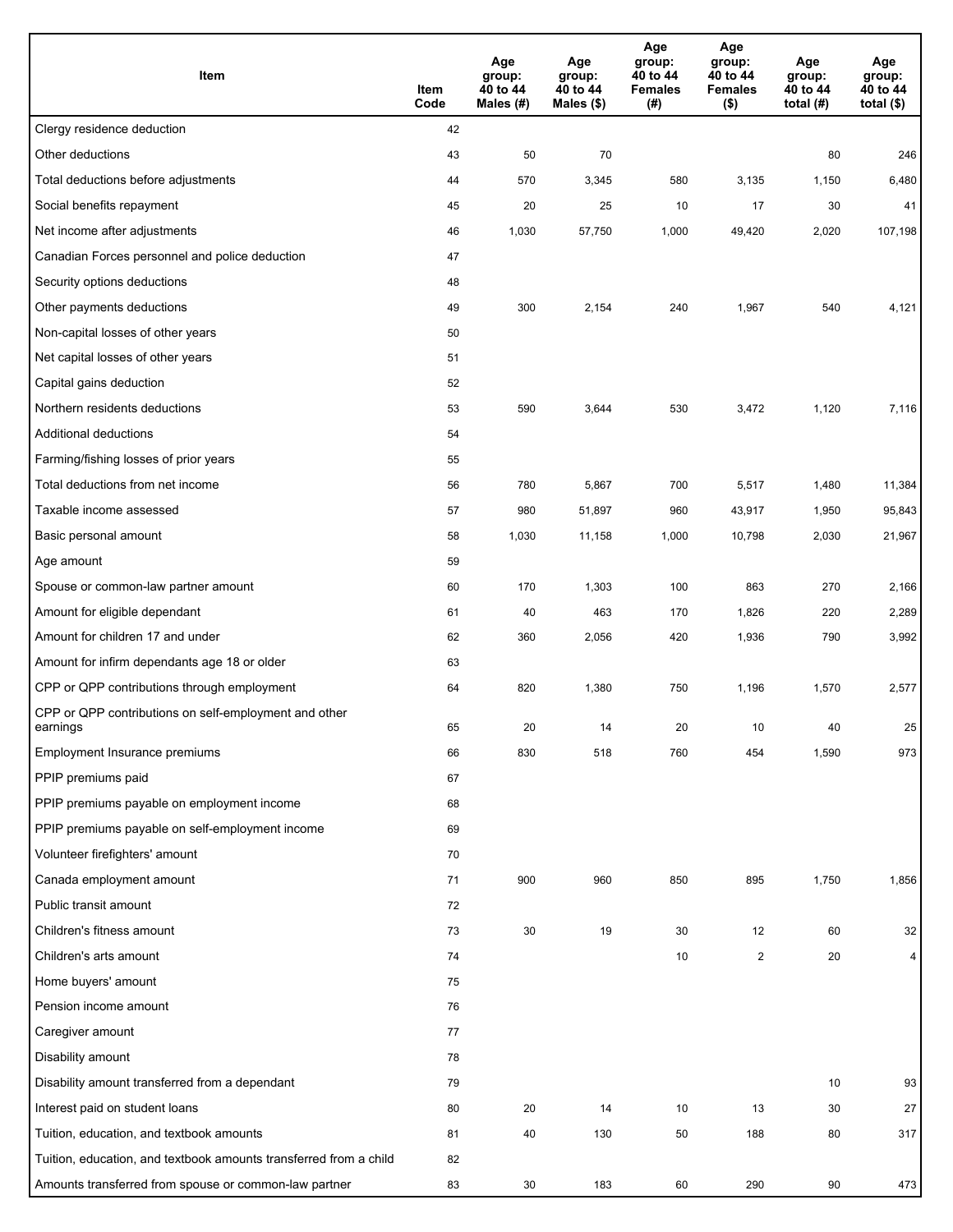| Item                                                | <b>Item</b><br>Code | Age<br>group:<br>40 to 44<br>Males (#) | Age<br>group:<br>40 to 44<br>Males $(\$)$ | Age<br>group:<br>40 to 44<br><b>Females</b><br>(#) | Age<br>group:<br>40 to 44<br><b>Females</b><br>( \$) | Age<br>group:<br>40 to 44<br>total $(H)$ | Age<br>group:<br>40 to 44<br>total $($)$ |
|-----------------------------------------------------|---------------------|----------------------------------------|-------------------------------------------|----------------------------------------------------|------------------------------------------------------|------------------------------------------|------------------------------------------|
| Medical expenses                                    | 84                  |                                        |                                           | 10                                                 | 14                                                   | 20                                       | 54                                       |
| Total tax credits on personal amounts               | 85                  | 1,030                                  | 2,752                                     | 1,000                                              | 2,798                                                | 2,030                                    | 5,552                                    |
| Allowable charitable donations and government gifts | 86                  | 110                                    | 118                                       | 110                                                | 118                                                  | 220                                      | 236                                      |
| Eligible cultural and ecological gifts              | 87                  |                                        |                                           |                                                    |                                                      |                                          |                                          |
| Total tax credit on donations and gifts             | 88                  | 110                                    | 32                                        | 110                                                | 32                                                   | 220                                      | 63                                       |
| Total federal non-refundable tax credits            | 89                  | 1,030                                  | 2,783                                     | 1,000                                              | 2,830                                                | 2,030                                    | 5,615                                    |
| Federal dividend tax credit                         | 90                  | 60                                     | 104                                       |                                                    |                                                      | 80                                       | 133                                      |
| Overseas employment tax credit                      | 91                  |                                        |                                           |                                                    |                                                      |                                          |                                          |
| Minimum tax carryover                               | 92                  |                                        |                                           |                                                    |                                                      |                                          |                                          |
| Basic federal tax                                   | 93                  | 710                                    | 7,382                                     | 600                                                | 6,048                                                | 1,310                                    | 13,432                                   |
| Federal Foreign Tax Credit                          | 94                  | 10                                     |                                           |                                                    |                                                      | 20                                       | $\mathbf{1}$                             |
| Federal Political contribution tax credit           | 95                  |                                        |                                           |                                                    |                                                      |                                          |                                          |
| <b>Investment Tax Credit</b>                        | 96                  |                                        |                                           |                                                    |                                                      |                                          |                                          |
| Labour-sponsored funds tax credit                   | 97                  |                                        |                                           |                                                    |                                                      |                                          |                                          |
| Alternative minimum tax payable                     | 98                  |                                        |                                           |                                                    |                                                      |                                          |                                          |
| Net federal tax                                     | 99                  | 710                                    | 7,381                                     | 600                                                | 6,047                                                | 1,310                                    | 13,430                                   |
| CPP contributions on self-employment                | 100                 | 20                                     | 29                                        | 20                                                 | 21                                                   | 40                                       | 49                                       |
| Social Benefits repayment                           | 101                 | 20                                     | 25                                        | 10                                                 | 17                                                   | 30                                       | 41                                       |
| Net Provincial Tax                                  | 102                 | 720                                    | 2,403                                     | 600                                                | 1,959                                                | 1,330                                    | 4,362                                    |
| Total tax payable                                   | 103                 | 740                                    | 9,837                                     | 620                                                | 8,043                                                | 1,350                                    | 17,883                                   |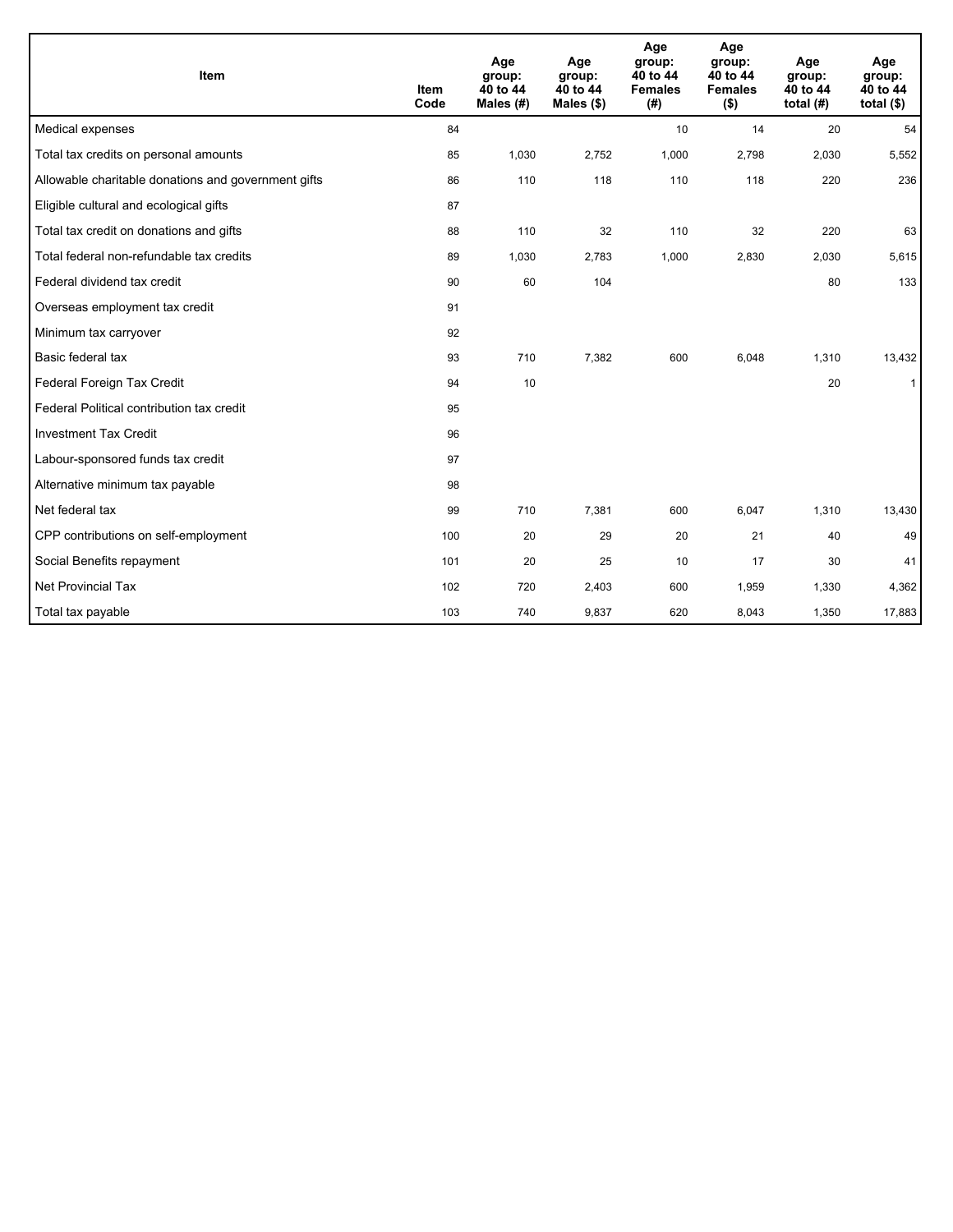| <b>Item</b>                                                                                    | Item<br>Code   | Age<br>group:<br>45 to 49<br>Males (#) | Age<br>group:<br>45 to 49<br>Males $(\$)$ | Age<br>group:<br>45 to 49<br><b>Females</b><br>(# ) | Age<br>group:<br>45 to 49<br><b>Females</b><br>$($ \$) | Age<br>group:<br>45 to 49<br>total $(H)$ | Age<br>group:<br>45 to 49<br>total $($)$ |
|------------------------------------------------------------------------------------------------|----------------|----------------------------------------|-------------------------------------------|-----------------------------------------------------|--------------------------------------------------------|------------------------------------------|------------------------------------------|
| Number of taxable returns                                                                      | $\mathbf{1}$   | 680                                    |                                           | 570                                                 |                                                        | 1,250                                    |                                          |
| Number of non-taxable returns                                                                  | $\sqrt{2}$     | 290                                    |                                           | 330                                                 |                                                        | 620                                      |                                          |
| Total number of returns                                                                        | 3              | 970                                    |                                           | 890                                                 |                                                        | 1,860                                    |                                          |
| Employment income                                                                              | 4              | 870                                    | 53,520                                    | 780                                                 | 46,335                                                 | 1,650                                    | 99,855                                   |
| Commissions (from employment)                                                                  | 5              |                                        |                                           |                                                     |                                                        |                                          |                                          |
| Other employment income                                                                        | 6              |                                        |                                           | 20                                                  | 377                                                    | 30                                       | 475                                      |
| Old Age Security pension (OASP)                                                                | $\overline{7}$ |                                        |                                           |                                                     |                                                        |                                          |                                          |
| CPP or QPP benefits                                                                            | 8              | 20                                     | 96                                        | 60                                                  | 269                                                    | 80                                       | 365                                      |
| Other pensions or superannuation                                                               | 9              | 10                                     | 125                                       |                                                     |                                                        | 20                                       | 170                                      |
| Elected split-pension amount                                                                   | 10             |                                        |                                           | 10                                                  | 56                                                     | 10                                       | 59                                       |
| Universal Child Care Benefit (UCCB)                                                            | 11             | 90                                     | 136                                       | 130                                                 | 170                                                    | 220                                      | 306                                      |
| Employment Insurance and other benefits                                                        | 12             | 140                                    | 1,458                                     | 80                                                  | 620                                                    | 220                                      | 2,078                                    |
| Taxable amount of dividends from taxable Canadian corporations                                 | 13             | 40                                     | 270                                       | 40                                                  | 433                                                    | 80                                       | 703                                      |
| Interest and other investment income                                                           | 14             | 50                                     | 65                                        | 40                                                  | 43                                                     | 90                                       | 108                                      |
| Net partnership income (Limited or non-active partners only)                                   | 15             |                                        |                                           |                                                     |                                                        |                                          |                                          |
| Net rental income                                                                              | 16             | 30                                     | 33                                        | 20                                                  | $-12$                                                  | 50                                       | 21                                       |
| Taxable capital gains                                                                          | 17             |                                        |                                           |                                                     |                                                        |                                          |                                          |
| Registered retirement savings plan income (RRSP)                                               | 18             | 80                                     | 508                                       | 60                                                  | 284                                                    | 150                                      | 793                                      |
| Other income                                                                                   | 19             | 150                                    | 893                                       | 130                                                 | 905                                                    | 280                                      | 1,798                                    |
| Net business income                                                                            | 20             | 40                                     | 404                                       | 40                                                  | 233                                                    | 90                                       | 637                                      |
| Net professional income                                                                        | 21             |                                        |                                           |                                                     |                                                        |                                          |                                          |
| Net commission income                                                                          | 22             |                                        |                                           |                                                     |                                                        |                                          |                                          |
| Net farming income                                                                             | 23             |                                        |                                           |                                                     |                                                        |                                          |                                          |
| Net fishing income                                                                             | 24             |                                        |                                           |                                                     |                                                        |                                          |                                          |
| Workers' compensation benefits                                                                 | 25             | 20                                     | 105                                       | 10                                                  | 154                                                    | 40                                       | 260                                      |
| Social assistance payments                                                                     | 26             | 220                                    | 1,501                                     | 190                                                 | 1,398                                                  | 420                                      | 2,898                                    |
| Net federal supplements                                                                        | 27             |                                        |                                           |                                                     |                                                        |                                          |                                          |
| Total income assessed                                                                          | 28             | 970                                    | 59,505                                    | 890                                                 | 51,732                                                 | 1,860                                    | 111,237                                  |
| Registered pension plan contributions (RPP)                                                    | 29             | 300                                    | 1,569                                     | 340                                                 | 1,668                                                  | 640                                      | 3,237                                    |
| RRSP deduction                                                                                 | 30             | 140                                    | 1,197                                     | 140                                                 | 1,203                                                  | 270                                      | 2,400                                    |
| Deduction for elected split-pension amount                                                     | 31             |                                        |                                           |                                                     |                                                        |                                          |                                          |
| Annual union, professional, or like dues                                                       | 32             | 350                                    | 326                                       | 380                                                 | 372                                                    | 730                                      | 698                                      |
| Child care expenses                                                                            | 33             | 20                                     | 58                                        | 20                                                  | 55                                                     | 40                                       | 113                                      |
| <b>Business investment loss</b>                                                                | 34             |                                        |                                           |                                                     |                                                        |                                          |                                          |
| Moving expenses                                                                                | 35             |                                        |                                           |                                                     |                                                        | 10                                       | 117                                      |
| Support payments made                                                                          | 36             |                                        |                                           |                                                     |                                                        |                                          |                                          |
| Carrying charges and interest expenses                                                         | 37             |                                        |                                           |                                                     |                                                        | 30                                       | 45                                       |
| Deductions for CPP/QPP contributions on self-employment and other<br>earnings                  | 38             | 20                                     | 16                                        | 10                                                  | 9                                                      | 30                                       | 26                                       |
| Deductions for provincial parental insurance plan (PPIP) premiums on<br>self-employment income | 39             |                                        |                                           |                                                     |                                                        |                                          |                                          |
| Exploration and development expenses                                                           | 40             |                                        |                                           |                                                     |                                                        |                                          |                                          |
| Other employment expenses                                                                      | 41             |                                        |                                           |                                                     |                                                        |                                          |                                          |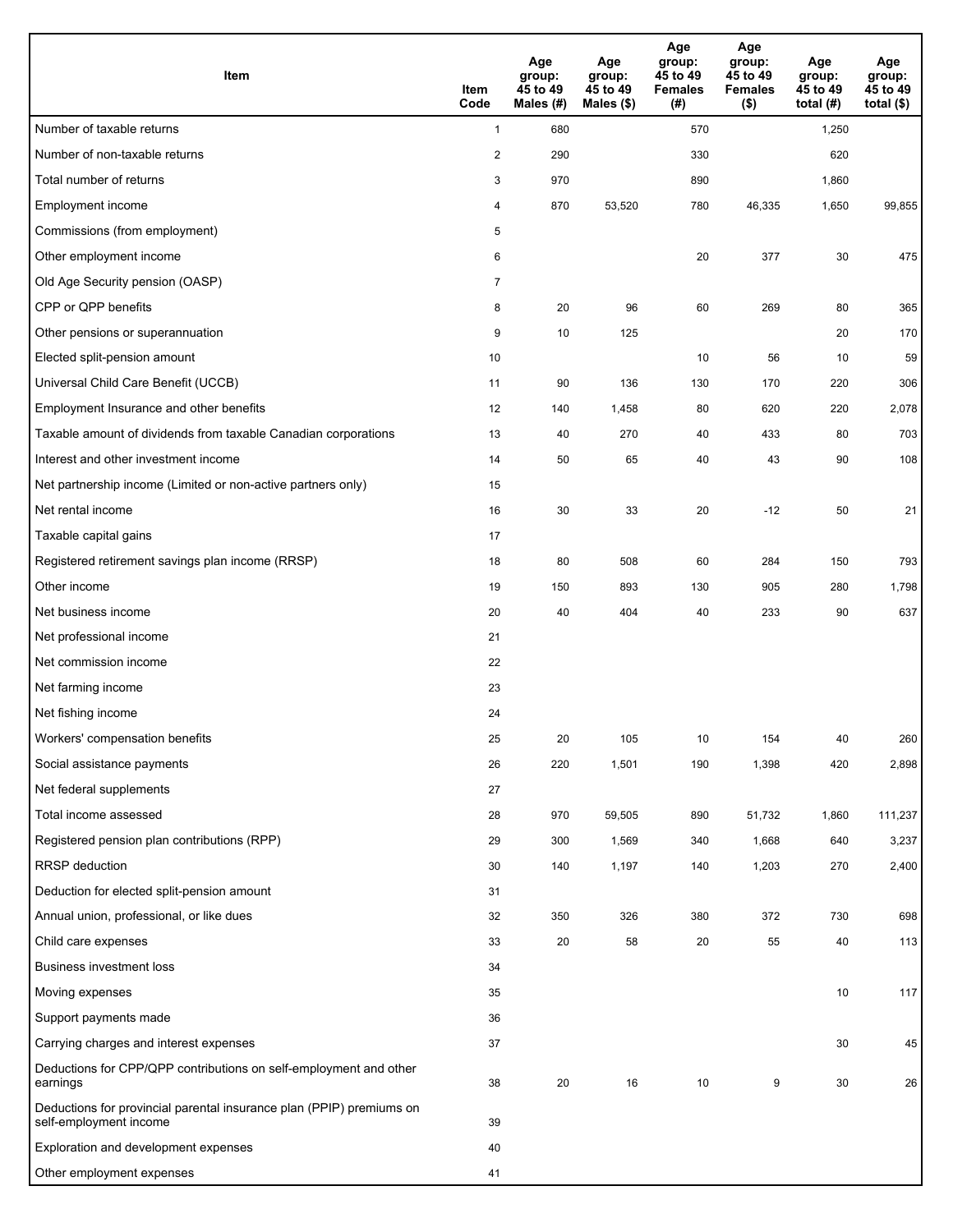| Item                                                              | Item<br>Code | Age<br>group:<br>45 to 49<br>Males (#) | Age<br>group:<br>45 to 49<br>Males (\$) | Age<br>group:<br>45 to 49<br><b>Females</b><br>(#) | Age<br>group:<br>45 to 49<br><b>Females</b><br>$($ \$) | Age<br>group:<br>45 to 49<br>total $(H)$ | Age<br>group:<br>45 to 49<br>total $($)$ |
|-------------------------------------------------------------------|--------------|----------------------------------------|-----------------------------------------|----------------------------------------------------|--------------------------------------------------------|------------------------------------------|------------------------------------------|
| Clergy residence deduction                                        | 42           |                                        |                                         |                                                    |                                                        |                                          |                                          |
| Other deductions                                                  | 43           | 40                                     | 30                                      | 20                                                 | 32                                                     | 60                                       | 62                                       |
| Total deductions before adjustments                               | 44           | 520                                    | 3,380                                   | 520                                                | 3,428                                                  | 1,030                                    | 6,808                                    |
| Social benefits repayment                                         | 45           | 20                                     | 34                                      |                                                    |                                                        | 30                                       | 42                                       |
| Net income after adjustments                                      | 46           | 970                                    | 56,110                                  | 890                                                | 48,375                                                 | 1,850                                    | 104,485                                  |
| Canadian Forces personnel and police deduction                    | 47           |                                        |                                         |                                                    |                                                        |                                          |                                          |
| Security options deductions                                       | 48           |                                        |                                         |                                                    |                                                        |                                          |                                          |
| Other payments deductions                                         | 49           | 240                                    | 1,606                                   | 200                                                | 1,552                                                  | 440                                      | 3,158                                    |
| Non-capital losses of other years                                 | 50           |                                        |                                         |                                                    |                                                        |                                          |                                          |
| Net capital losses of other years                                 | 51           |                                        |                                         |                                                    |                                                        |                                          |                                          |
| Capital gains deduction                                           | 52           |                                        |                                         |                                                    |                                                        |                                          |                                          |
| Northern residents deductions                                     | 53           | 580                                    | 3,450                                   | 480                                                | 3,034                                                  | 1,060                                    | 6,484                                    |
| Additional deductions                                             | 54           |                                        |                                         |                                                    |                                                        |                                          |                                          |
| Farming/fishing losses of prior years                             | 55           |                                        |                                         |                                                    |                                                        |                                          |                                          |
| Total deductions from net income                                  | 56           | 730                                    | 5,139                                   | 620                                                | 4,901                                                  | 1,350                                    | 10,040                                   |
| Taxable income assessed                                           | 57           | 920                                    | 50,982                                  | 850                                                | 43,487                                                 | 1,760                                    | 94,469                                   |
| Basic personal amount                                             | 58           | 970                                    | 10,491                                  | 890                                                | 9,671                                                  | 1,860                                    | 20,163                                   |
| Age amount                                                        | 59           |                                        |                                         |                                                    |                                                        |                                          |                                          |
| Spouse or common-law partner amount                               | 60           | 150                                    | 1,157                                   | 90                                                 | 830                                                    | 240                                      | 1,987                                    |
| Amount for eligible dependant                                     | 61           | 30                                     | 301                                     | 130                                                | 1,380                                                  | 160                                      | 1,680                                    |
| Amount for children 17 and under                                  | 62           | 310                                    | 1,484                                   | 320                                                | 1,229                                                  | 630                                      | 2,713                                    |
| Amount for infirm dependants age 18 or older                      | 63           |                                        |                                         |                                                    |                                                        |                                          |                                          |
| CPP or QPP contributions through employment                       | 64           | 750                                    | 1,323                                   | 650                                                | 1,138                                                  | 1,400                                    | 2,461                                    |
| CPP or QPP contributions on self-employment and other<br>earnings | 65           | 20                                     | 16                                      | 10                                                 | 9                                                      | 30                                       | 26                                       |
| Employment Insurance premiums                                     | 66           | 770                                    | 498                                     | 670                                                | 427                                                    | 1,440                                    | 925                                      |
| PPIP premiums paid                                                | 67           |                                        |                                         |                                                    |                                                        |                                          |                                          |
| PPIP premiums payable on employment income                        | 68           |                                        |                                         |                                                    |                                                        |                                          |                                          |
| PPIP premiums payable on self-employment income                   | 69           |                                        |                                         |                                                    |                                                        |                                          |                                          |
| Volunteer firefighters' amount                                    | 70           |                                        |                                         |                                                    |                                                        |                                          |                                          |
| Canada employment amount                                          | 71           | 840                                    | 889                                     | 740                                                | 781                                                    | 1,570                                    | 1,670                                    |
| Public transit amount                                             | 72           |                                        |                                         |                                                    |                                                        |                                          |                                          |
| Children's fitness amount                                         | 73           | 30                                     | 9                                       | 20                                                 | 6                                                      | 40                                       | 15                                       |
| Children's arts amount                                            | 74           |                                        |                                         |                                                    |                                                        |                                          |                                          |
| Home buyers' amount                                               | 75           |                                        |                                         |                                                    |                                                        |                                          |                                          |
| Pension income amount                                             | 76           | 10                                     | 24                                      | 20                                                 | 35                                                     | 30                                       | 59                                       |
| Caregiver amount                                                  | 77           |                                        |                                         |                                                    |                                                        |                                          |                                          |
| Disability amount                                                 | 78           |                                        |                                         |                                                    |                                                        |                                          |                                          |
| Disability amount transferred from a dependant                    | 79           |                                        |                                         |                                                    |                                                        | 10                                       | 162                                      |
| Interest paid on student loans                                    | 80           |                                        |                                         |                                                    |                                                        | 10                                       | 13                                       |
| Tuition, education, and textbook amounts                          | 81           | 20                                     | 113                                     | 20                                                 | 92                                                     | 50                                       | 205                                      |
| Tuition, education, and textbook amounts transferred from a child | 82           | 10                                     | 68                                      | 10                                                 | 58                                                     | 30                                       | 126                                      |
| Amounts transferred from spouse or common-law partner             | 83           | 40                                     | 143                                     | 40                                                 | 201                                                    | 80                                       | 344                                      |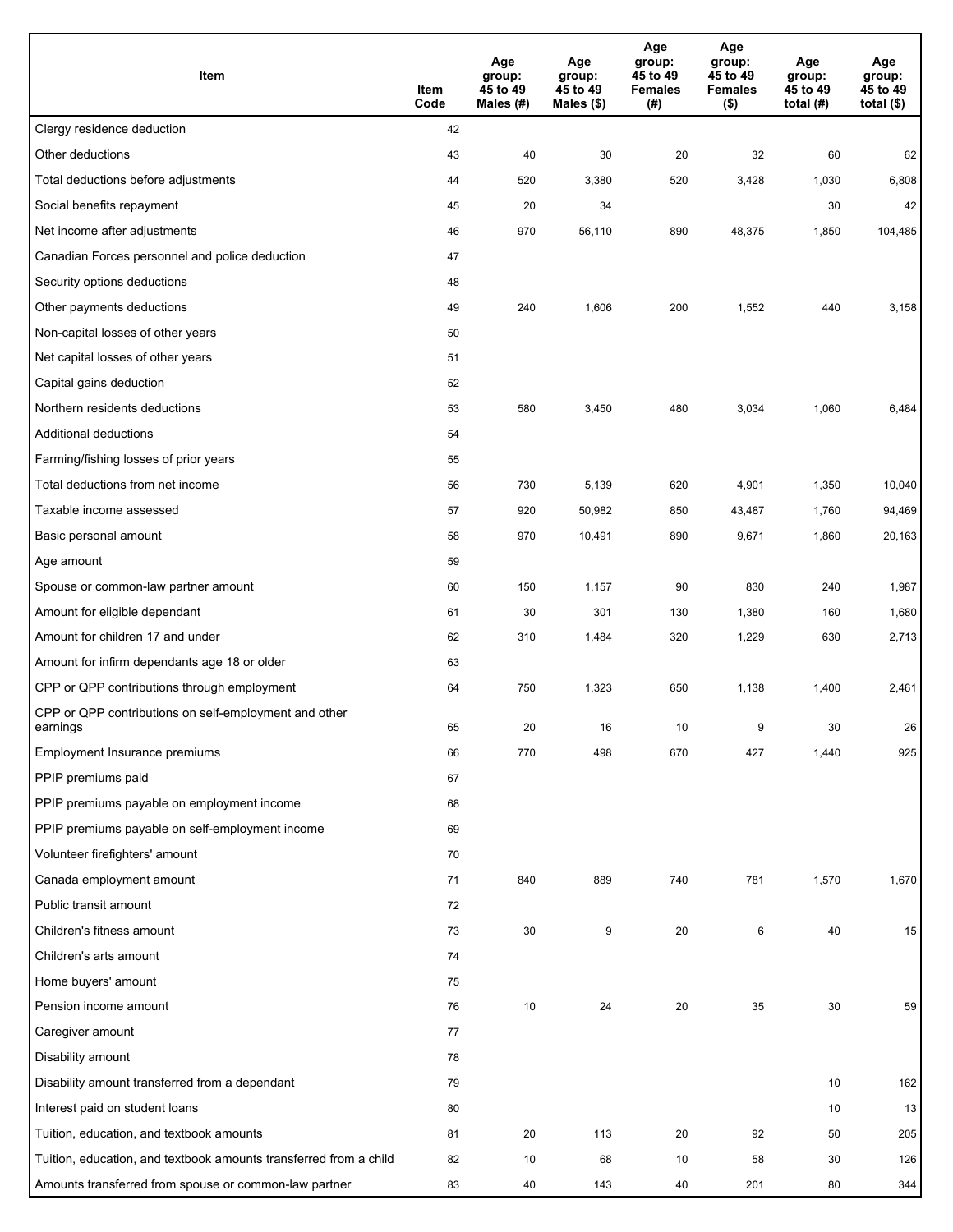| Item                                                | <b>Item</b><br>Code | Age<br>group:<br>45 to 49<br>Males $(H)$ | Age<br>group:<br>45 to 49<br>Males (\$) | Age<br>group:<br>45 to 49<br><b>Females</b><br>(# ) | Age<br>group:<br>45 to 49<br><b>Females</b><br>$($ \$) | Age<br>group:<br>45 to 49<br>total $(H)$ | Age<br>group:<br>45 to 49<br>total $(§)$ |
|-----------------------------------------------------|---------------------|------------------------------------------|-----------------------------------------|-----------------------------------------------------|--------------------------------------------------------|------------------------------------------|------------------------------------------|
| Medical expenses                                    | 84                  | 10                                       | 31                                      | 20                                                  | 51                                                     | 30                                       | 82                                       |
| Total tax credits on personal amounts               | 85                  | 970                                      | 2,506                                   | 890                                                 | 2,405                                                  | 1,860                                    | 4,910                                    |
| Allowable charitable donations and government gifts | 86                  | 90                                       | 152                                     | 100                                                 | 157                                                    | 180                                      | 309                                      |
| Eligible cultural and ecological gifts              | 87                  |                                          |                                         |                                                     |                                                        |                                          |                                          |
| Total tax credit on donations and gifts             | 88                  | 90                                       | 42                                      | 100                                                 | 43                                                     | 180                                      | 86                                       |
| Total federal non-refundable tax credits            | 89                  | 970                                      | 2,548                                   | 890                                                 | 2,448                                                  | 1,860                                    | 4,996                                    |
| Federal dividend tax credit                         | 90                  | 40                                       | 36                                      | 30                                                  | 59                                                     | 70                                       | 96                                       |
| Overseas employment tax credit                      | 91                  |                                          |                                         |                                                     |                                                        |                                          |                                          |
| Minimum tax carryover                               | 92                  |                                          |                                         |                                                     |                                                        |                                          |                                          |
| Basic federal tax                                   | 93                  | 670                                      | 7,511                                   | 560                                                 | 6,344                                                  | 1,230                                    | 13,855                                   |
| Federal Foreign Tax Credit                          | 94                  | 10                                       | $\mathbf{1}$                            |                                                     |                                                        | 20                                       | $\overline{2}$                           |
| Federal Political contribution tax credit           | 95                  |                                          |                                         |                                                     |                                                        |                                          |                                          |
| <b>Investment Tax Credit</b>                        | 96                  |                                          |                                         |                                                     |                                                        |                                          |                                          |
| Labour-sponsored funds tax credit                   | 97                  |                                          |                                         |                                                     |                                                        |                                          |                                          |
| Alternative minimum tax payable                     | 98                  |                                          |                                         |                                                     |                                                        |                                          |                                          |
| Net federal tax                                     | 99                  | 670                                      | 7,509                                   | 560                                                 | 6,341                                                  | 1,230                                    | 13,849                                   |
| CPP contributions on self-employment                | 100                 | 20                                       | 33                                      | 10                                                  | 19                                                     | 30                                       | 52                                       |
| Social Benefits repayment                           | 101                 | 20                                       | 34                                      |                                                     |                                                        | 30                                       | 42                                       |
| <b>Net Provincial Tax</b>                           | 102                 | 670                                      | 2,429                                   | 560                                                 | 2,051                                                  | 1,230                                    | 4,479                                    |
| Total tax payable                                   | 103                 | 680                                      | 10,004                                  | 570                                                 | 8,419                                                  | 1,250                                    | 18,423                                   |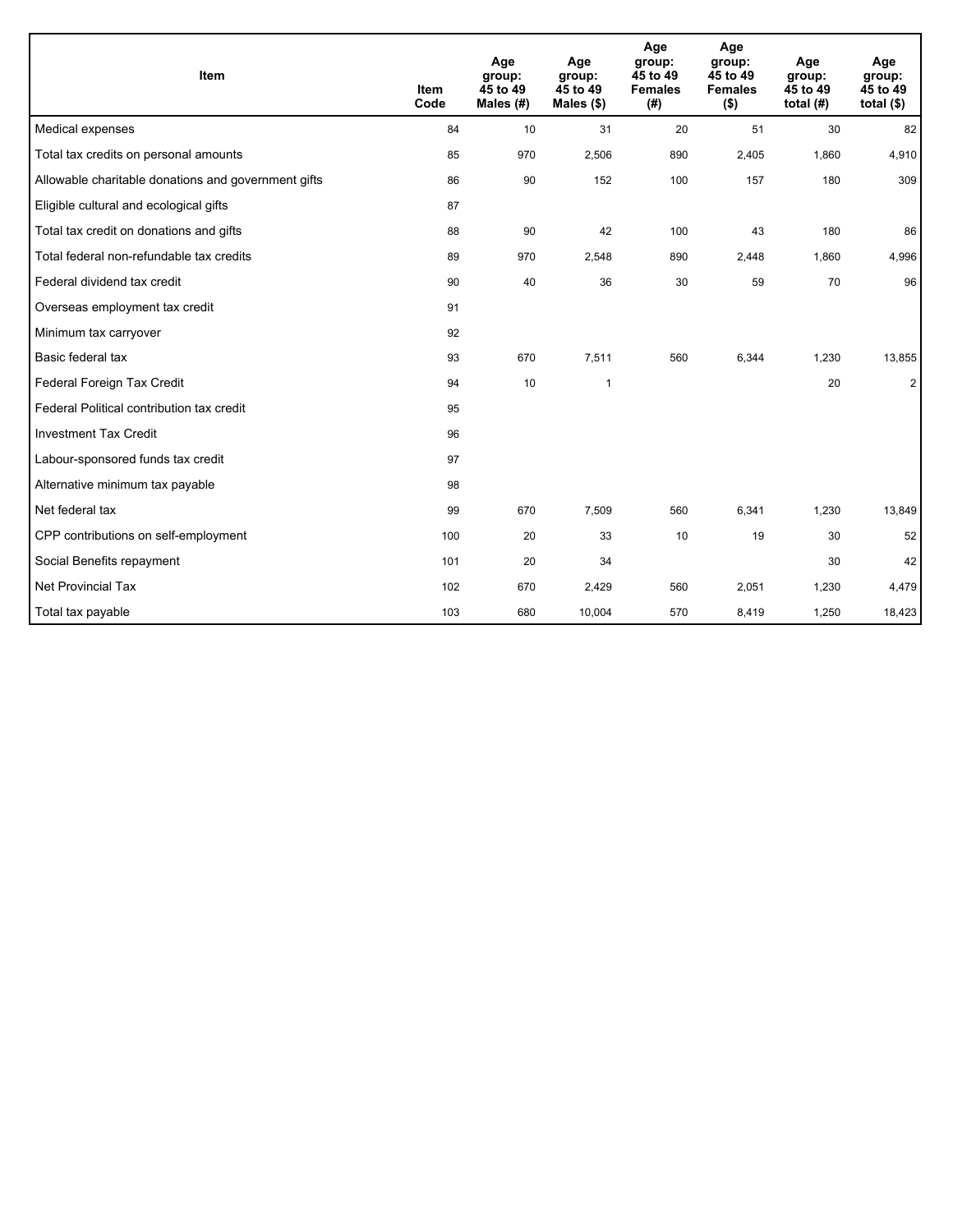| <b>Item</b>                                                                                    | Item<br>Code            | Age<br>group:<br>50 to 54<br>Males (#) | Age<br>group:<br>50 to 54<br>Males $(\$)$ | Age<br>group:<br>50 to 54<br><b>Females</b><br>(#) | Age<br>group:<br>50 to 54<br><b>Females</b><br>$($ \$) | Age<br>group:<br>50 to 54<br>total $(#)$ | Age<br>group:<br>50 to 54<br>total $($)$ |
|------------------------------------------------------------------------------------------------|-------------------------|----------------------------------------|-------------------------------------------|----------------------------------------------------|--------------------------------------------------------|------------------------------------------|------------------------------------------|
| Number of taxable returns                                                                      | $\mathbf{1}$            | 630                                    |                                           | 500                                                |                                                        | 1,130                                    |                                          |
| Number of non-taxable returns                                                                  | $\overline{\mathbf{c}}$ | 170                                    |                                           | 210                                                |                                                        | 380                                      |                                          |
| Total number of returns                                                                        | 3                       | 800                                    |                                           | 700                                                |                                                        | 1,500                                    |                                          |
| Employment income                                                                              | 4                       | 730                                    | 54,173                                    | 620                                                | 40,700                                                 | 1,360                                    | 94,873                                   |
| Commissions (from employment)                                                                  | 5                       |                                        |                                           |                                                    |                                                        |                                          |                                          |
| Other employment income                                                                        | 6                       | 20                                     | 154                                       | 30                                                 | 219                                                    | 40                                       | 373                                      |
| Old Age Security pension (OASP)                                                                | $\overline{7}$          |                                        |                                           |                                                    |                                                        |                                          |                                          |
| CPP or QPP benefits                                                                            | 8                       | 20                                     | 115                                       | 60                                                 | 296                                                    | 70                                       | 411                                      |
| Other pensions or superannuation                                                               | 9                       | 10                                     | 312                                       | 20                                                 | 209                                                    | 30                                       | 521                                      |
| Elected split-pension amount                                                                   | 10                      |                                        |                                           | 10                                                 | 118                                                    | 20                                       | 181                                      |
| Universal Child Care Benefit (UCCB)                                                            | 11                      | 40                                     | 59                                        | 60                                                 | 69                                                     | 100                                      | 128                                      |
| Employment Insurance and other benefits                                                        | 12                      | 90                                     | 784                                       | 70                                                 | 505                                                    | 160                                      | 1,290                                    |
| Taxable amount of dividends from taxable Canadian corporations                                 | 13                      | 50                                     | 1,300                                     | 30                                                 | 212                                                    | 80                                       | 1,512                                    |
| Interest and other investment income                                                           | 14                      | 70                                     | 53                                        | 70                                                 | 62                                                     | 130                                      | 115                                      |
| Net partnership income (Limited or non-active partners only)                                   | 15                      |                                        |                                           |                                                    |                                                        |                                          |                                          |
| Net rental income                                                                              | 16                      | 30                                     | 13                                        | 30                                                 | 119                                                    | 60                                       | 132                                      |
| Taxable capital gains                                                                          | 17                      |                                        |                                           | 10                                                 | 43                                                     | 30                                       | 183                                      |
| Registered retirement savings plan income (RRSP)                                               | 18                      | 70                                     | 539                                       | 60                                                 | 312                                                    | 130                                      | 851                                      |
| Other income                                                                                   | 19                      | 130                                    | 478                                       | 90                                                 | 349                                                    | 220                                      | 827                                      |
| Net business income                                                                            | 20                      | 50                                     | 635                                       | 40                                                 | 510                                                    | 90                                       | 1,145                                    |
| Net professional income                                                                        | 21                      |                                        |                                           |                                                    |                                                        |                                          |                                          |
| Net commission income                                                                          | 22                      |                                        |                                           |                                                    |                                                        |                                          |                                          |
| Net farming income                                                                             | 23                      |                                        |                                           |                                                    |                                                        |                                          |                                          |
| Net fishing income                                                                             | 24                      |                                        |                                           |                                                    |                                                        |                                          |                                          |
| Workers' compensation benefits                                                                 | 25                      | 20                                     | 129                                       |                                                    |                                                        | 30                                       | 249                                      |
| Social assistance payments                                                                     | 26                      | 120                                    | 702                                       | 120                                                | 774                                                    | 240                                      | 1,476                                    |
| Net federal supplements                                                                        | 27                      |                                        |                                           |                                                    |                                                        |                                          |                                          |
| Total income assessed                                                                          | 28                      | 800                                    | 60,295                                    | 700                                                | 45,008                                                 | 1,500                                    | 105,303                                  |
| Registered pension plan contributions (RPP)                                                    | 29                      | 280                                    | 1,601                                     | 300                                                | 1,595                                                  | 580                                      | 3,195                                    |
| RRSP deduction                                                                                 | 30                      | 170                                    | 1,487                                     | 150                                                | 949                                                    | 320                                      | 2,436                                    |
| Deduction for elected split-pension amount                                                     | 31                      |                                        |                                           |                                                    |                                                        |                                          |                                          |
| Annual union, professional, or like dues                                                       | 32                      | 290                                    | 316                                       | 330                                                | 335                                                    | 610                                      | 650                                      |
| Child care expenses                                                                            | 33                      | 10                                     | 27                                        |                                                    |                                                        | 20                                       | 49                                       |
| <b>Business investment loss</b>                                                                | 34                      |                                        |                                           |                                                    |                                                        |                                          |                                          |
| Moving expenses                                                                                | 35                      |                                        |                                           |                                                    |                                                        |                                          |                                          |
| Support payments made                                                                          | 36                      |                                        |                                           |                                                    |                                                        |                                          |                                          |
| Carrying charges and interest expenses                                                         | 37                      | 20                                     | 38                                        |                                                    |                                                        | 30                                       | 50                                       |
| Deductions for CPP/QPP contributions on self-employment and other<br>earnings                  | 38                      | 30                                     | 20                                        | 10                                                 | 18                                                     | 40                                       | 38                                       |
| Deductions for provincial parental insurance plan (PPIP) premiums on<br>self-employment income | 39                      |                                        |                                           |                                                    |                                                        |                                          |                                          |
| Exploration and development expenses                                                           | 40                      |                                        |                                           |                                                    |                                                        |                                          |                                          |
| Other employment expenses                                                                      | 41                      |                                        |                                           |                                                    |                                                        | 20                                       | 64                                       |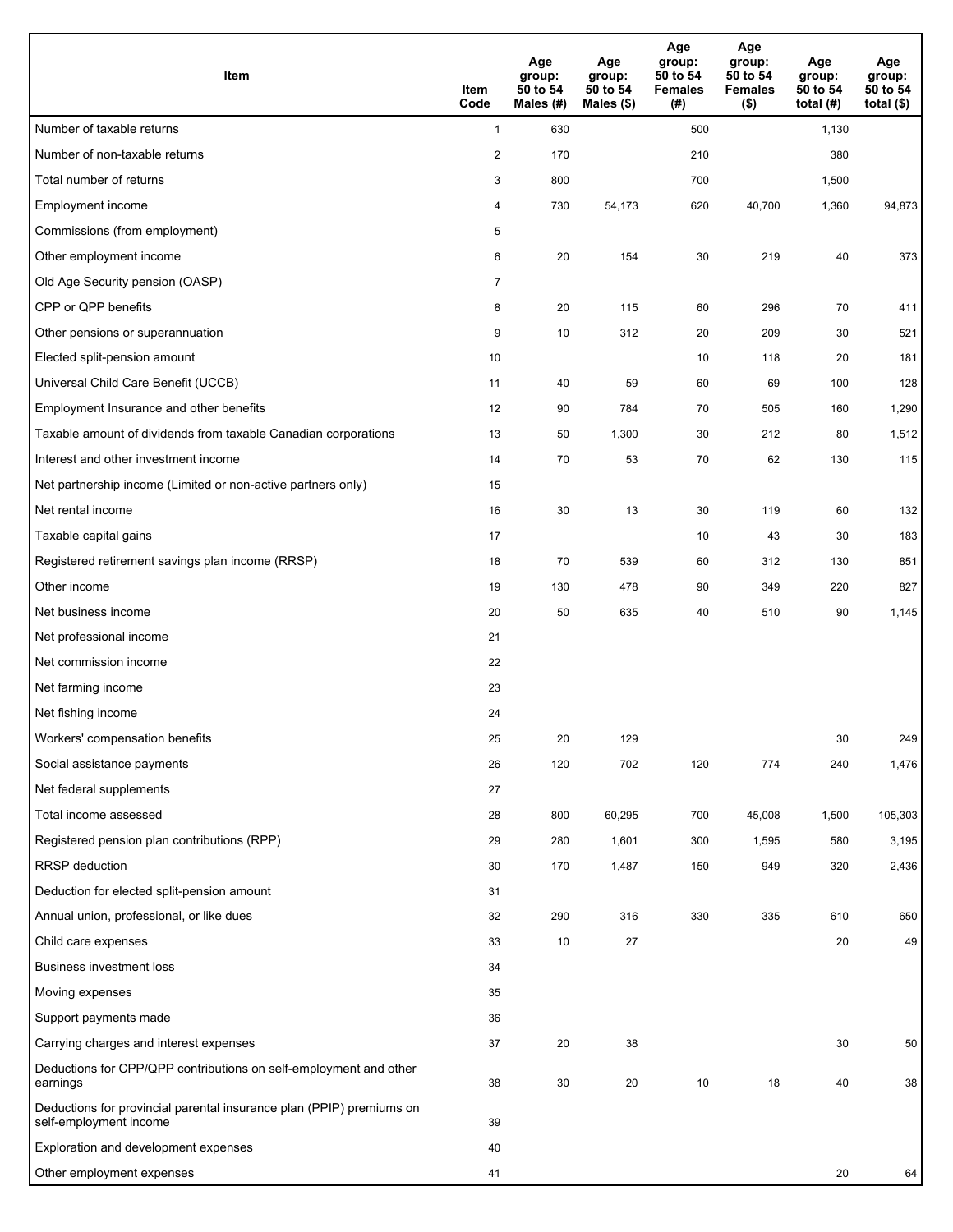| Item                                                              | Item<br>Code | Age<br>group:<br>50 to 54<br>Males (#) | Age<br>group:<br>50 to 54<br>Males (\$) | Age<br>group:<br>50 to 54<br><b>Females</b><br>(#) | Age<br>group:<br>50 to 54<br><b>Females</b><br>$($ \$) | Age<br>group:<br>50 to 54<br>total $(H)$ | Age<br>group:<br>50 to 54<br>total $($)$ |
|-------------------------------------------------------------------|--------------|----------------------------------------|-----------------------------------------|----------------------------------------------------|--------------------------------------------------------|------------------------------------------|------------------------------------------|
| Clergy residence deduction                                        | 42           |                                        |                                         |                                                    |                                                        |                                          |                                          |
| Other deductions                                                  | 43           | 30                                     | 74                                      | 10                                                 | 16                                                     | 40                                       | 90                                       |
| Total deductions before adjustments                               | 44           | 490                                    | 3,692                                   | 440                                                | 3,075                                                  | 930                                      | 6,767                                    |
| Social benefits repayment                                         | 45           | 20                                     | 35                                      |                                                    |                                                        | 30                                       | 38                                       |
| Net income after adjustments                                      | 46           | 800                                    | 56,569                                  | 700                                                | 41,930                                                 | 1,500                                    | 98,499                                   |
| Canadian Forces personnel and police deduction                    | 47           |                                        |                                         |                                                    |                                                        |                                          |                                          |
| Security options deductions                                       | 48           |                                        |                                         |                                                    |                                                        |                                          |                                          |
| Other payments deductions                                         | 49           | 140                                    | 831                                     | 130                                                | 893                                                    | 260                                      | 1,725                                    |
| Non-capital losses of other years                                 | 50           |                                        |                                         |                                                    |                                                        |                                          |                                          |
| Net capital losses of other years                                 | 51           |                                        |                                         |                                                    |                                                        |                                          |                                          |
| Capital gains deduction                                           | 52           |                                        |                                         |                                                    |                                                        |                                          |                                          |
| Northern residents deductions                                     | 53           | 520                                    | 3,352                                   | 440                                                | 2,794                                                  | 960                                      | 6,146                                    |
| Additional deductions                                             | 54           |                                        |                                         |                                                    |                                                        |                                          |                                          |
| Farming/fishing losses of prior years                             | 55           |                                        |                                         |                                                    |                                                        |                                          |                                          |
| Total deductions from net income                                  | 56           | 600                                    | 4,294                                   | 510                                                | 3,687                                                  | 1,110                                    | 7,982                                    |
| Taxable income assessed                                           | 57           | 770                                    | 52,284                                  | 680                                                | 38,253                                                 | 1,450                                    | 90,537                                   |
| Basic personal amount                                             | 58           | 800                                    | 8,648                                   | 700                                                | 7,602                                                  | 1,500                                    | 16,250                                   |
| Age amount                                                        | 59           |                                        |                                         |                                                    |                                                        |                                          |                                          |
| Spouse or common-law partner amount                               | 60           | 120                                    | 962                                     | 60                                                 | 449                                                    | 180                                      | 1,410                                    |
| Amount for eligible dependant                                     | 61           | 30                                     | 252                                     | 60                                                 | 640                                                    | 90                                       | 892                                      |
| Amount for children 17 and under                                  | 62           | 200                                    | 851                                     | 160                                                | 586                                                    | 360                                      | 1,438                                    |
| Amount for infirm dependants age 18 or older                      | 63           |                                        |                                         |                                                    |                                                        |                                          |                                          |
| CPP or QPP contributions through employment                       | 64           | 670                                    | 1,246                                   | 560                                                | 979                                                    | 1,220                                    | 2,225                                    |
| CPP or QPP contributions on self-employment and other<br>earnings | 65           | 30                                     | 20                                      | 10                                                 | 18                                                     | 40                                       | 38                                       |
| Employment Insurance premiums                                     | 66           | 670                                    | 457                                     | 560                                                | 368                                                    | 1,220                                    | 825                                      |
| PPIP premiums paid                                                | 67           |                                        |                                         |                                                    |                                                        |                                          |                                          |
| PPIP premiums payable on employment income                        | 68           |                                        |                                         |                                                    |                                                        |                                          |                                          |
| PPIP premiums payable on self-employment income                   | 69           |                                        |                                         |                                                    |                                                        |                                          |                                          |
| Volunteer firefighters' amount                                    | 70           |                                        |                                         |                                                    |                                                        |                                          |                                          |
| Canada employment amount                                          | 71           | 710                                    | 761                                     | 600                                                | 639                                                    | 1,310                                    | 1,400                                    |
| Public transit amount                                             | 72           |                                        |                                         |                                                    |                                                        |                                          |                                          |
| Children's fitness amount                                         | 73           | 10                                     | 3                                       |                                                    |                                                        | 20                                       | 6                                        |
| Children's arts amount                                            | 74           |                                        |                                         |                                                    |                                                        |                                          |                                          |
| Home buyers' amount                                               | 75           |                                        |                                         |                                                    |                                                        |                                          |                                          |
| Pension income amount                                             | 76           | 20                                     | 38                                      | 30                                                 | 58                                                     | 50                                       | 96                                       |
| Caregiver amount                                                  | 77           |                                        |                                         |                                                    |                                                        |                                          |                                          |
| Disability amount                                                 | 78           |                                        |                                         |                                                    |                                                        | 10                                       | 91                                       |
| Disability amount transferred from a dependant                    | 79           |                                        |                                         |                                                    |                                                        | 10                                       | 109                                      |
| Interest paid on student loans                                    | 80           |                                        |                                         |                                                    |                                                        | 10                                       | $\overline{7}$                           |
| Tuition, education, and textbook amounts                          | 81           | 10                                     | 55                                      | 30                                                 | 160                                                    | 40                                       | 215                                      |
| Tuition, education, and textbook amounts transferred from a child | 82           | 20                                     | 76                                      | 10                                                 | 52                                                     | 30                                       | 128                                      |
| Amounts transferred from spouse or common-law partner             | 83           | 30                                     | 136                                     | 20                                                 | 98                                                     | 50                                       | 234                                      |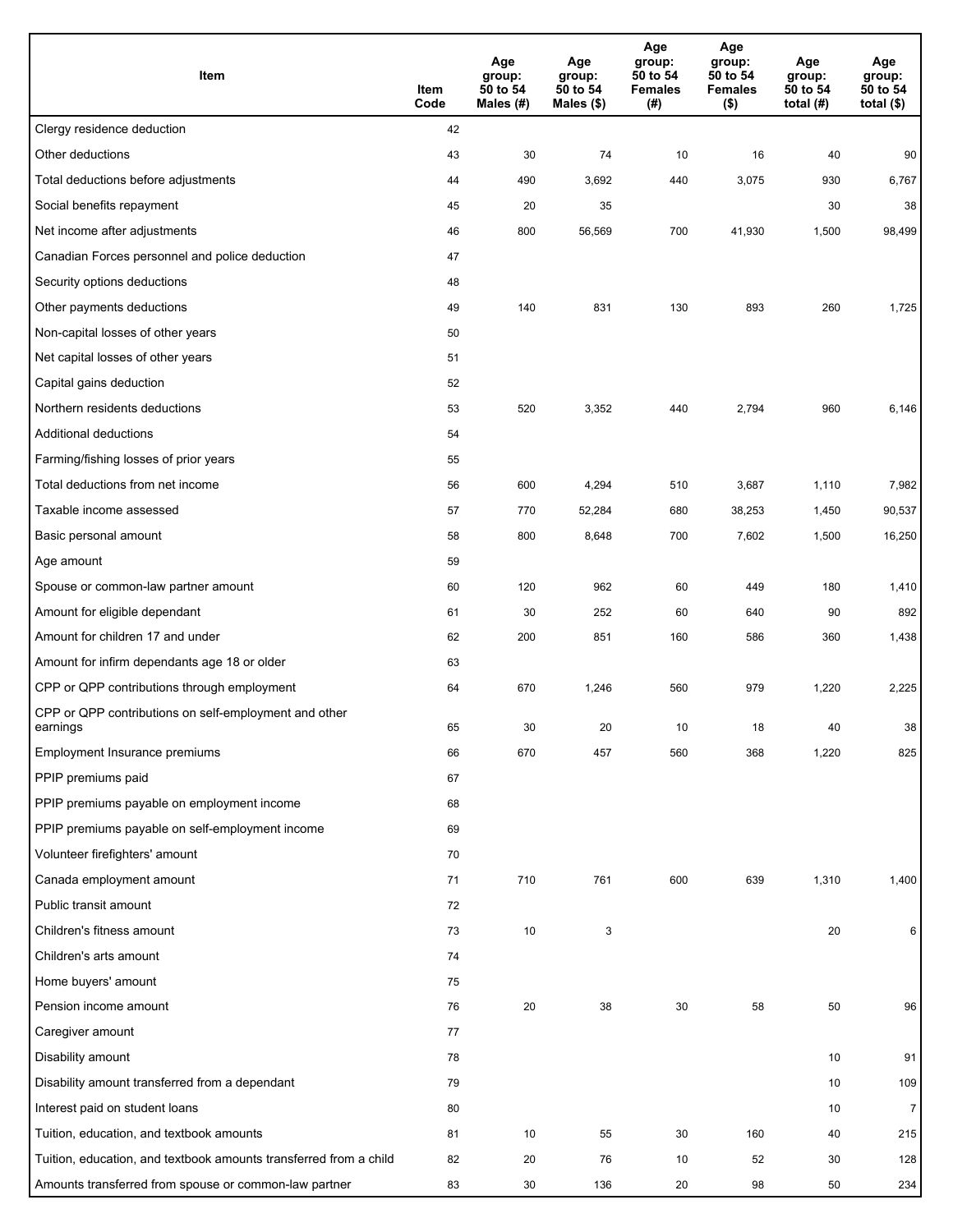| Item                                                | <b>Item</b><br>Code | Age<br>group:<br>50 to 54<br>Males $(H)$ | Age<br>group:<br>50 to 54<br>Males $(\$)$ | Age<br>group:<br>50 to 54<br><b>Females</b><br>(#) | Age<br>group:<br>50 to 54<br><b>Females</b><br>$($ \$) | Age<br>group:<br>50 to 54<br>total $(H)$ | Age<br>group:<br>50 to 54<br>total $($ |
|-----------------------------------------------------|---------------------|------------------------------------------|-------------------------------------------|----------------------------------------------------|--------------------------------------------------------|------------------------------------------|----------------------------------------|
| Medical expenses                                    | 84                  | 20                                       | 67                                        | 20                                                 | 63                                                     | 40                                       | 130                                    |
| Total tax credits on personal amounts               | 85                  | 800                                      | 2,057                                     | 700                                                | 1,776                                                  | 1,500                                    | 3,832                                  |
| Allowable charitable donations and government gifts | 86                  | 120                                      | 271                                       | 120                                                | 205                                                    | 230                                      | 476                                    |
| Eligible cultural and ecological gifts              | 87                  |                                          |                                           |                                                    |                                                        |                                          |                                        |
| Total tax credit on donations and gifts             | 88                  | 120                                      | 76                                        | 120                                                | 57                                                     | 230                                      | 133                                    |
| Total federal non-refundable tax credits            | 89                  | 800                                      | 2,133                                     | 700                                                | 1,832                                                  | 1,500                                    | 3,965                                  |
| Federal dividend tax credit                         | 90                  | 50                                       | 185                                       | 30                                                 | 29                                                     | 80                                       | 213                                    |
| Overseas employment tax credit                      | 91                  |                                          |                                           |                                                    |                                                        |                                          |                                        |
| Minimum tax carryover                               | 92                  |                                          |                                           |                                                    |                                                        |                                          |                                        |
| Basic federal tax                                   | 93                  | 620                                      | 8,217                                     | 500                                                | 5,708                                                  | 1.110                                    | 13,924                                 |
| Federal Foreign Tax Credit                          | 94                  | 10                                       | $\mathbf{1}$                              |                                                    |                                                        | 20                                       | $\mathbf{1}$                           |
| Federal Political contribution tax credit           | 95                  |                                          |                                           |                                                    |                                                        |                                          |                                        |
| <b>Investment Tax Credit</b>                        | 96                  |                                          |                                           |                                                    |                                                        |                                          |                                        |
| Labour-sponsored funds tax credit                   | 97                  |                                          |                                           |                                                    |                                                        |                                          |                                        |
| Alternative minimum tax payable                     | 98                  |                                          |                                           |                                                    |                                                        |                                          |                                        |
| Net federal tax                                     | 99                  | 620                                      | 8,215                                     | 500                                                | 5.708                                                  | 1,110                                    | 13,923                                 |
| CPP contributions on self-employment                | 100                 | 30                                       | 39                                        | 10                                                 | 36                                                     | 40                                       | 75                                     |
| Social Benefits repayment                           | 101                 | 20                                       | 35                                        |                                                    |                                                        | 30                                       | 38                                     |
| <b>Net Provincial Tax</b>                           | 102                 | 620                                      | 2,701                                     | 490                                                | 1,830                                                  | 1,110                                    | 4,531                                  |
| Total tax payable                                   | 103                 | 630                                      | 10,991                                    | 500                                                | 7,576                                                  | 1,130                                    | 18,567                                 |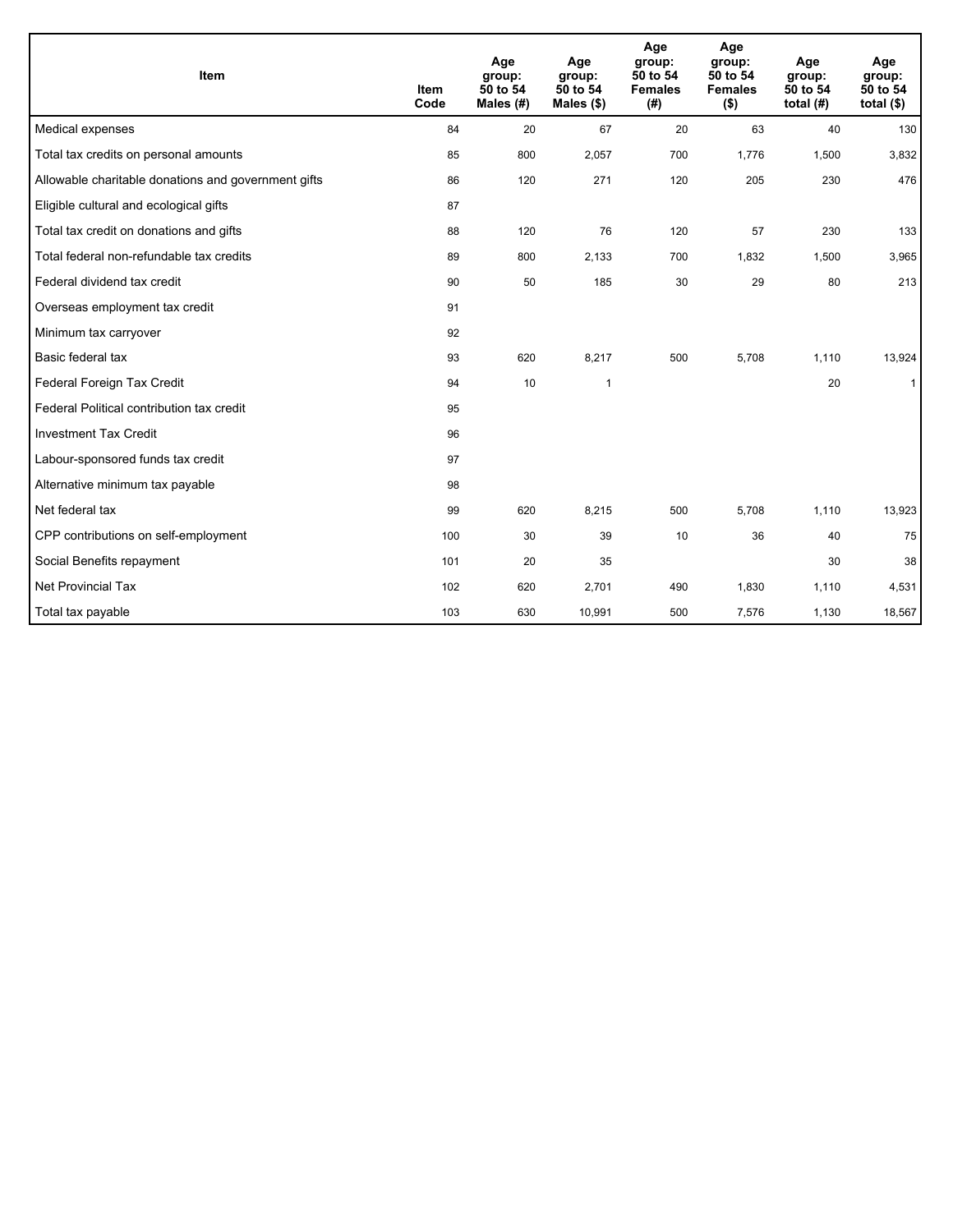| <b>Item</b>                                                                                    | Item<br>Code   | Age<br>group:<br>55 to 59<br>Males (#) | Age<br>group:<br>55 to 59<br>Males (\$) | Age<br>group:<br>55 to 59<br><b>Females</b><br>(# ) | Age<br>group:<br>55 to 59<br><b>Females</b><br>$($ \$) | Age<br>group:<br>55 to 59<br>total (#) | Age<br>group:<br>55 to 59<br>total $($)$ |
|------------------------------------------------------------------------------------------------|----------------|----------------------------------------|-----------------------------------------|-----------------------------------------------------|--------------------------------------------------------|----------------------------------------|------------------------------------------|
| Number of taxable returns                                                                      | $\mathbf{1}$   | 490                                    |                                         | 410                                                 |                                                        | 900                                    |                                          |
| Number of non-taxable returns                                                                  | $\overline{c}$ | 110                                    |                                         | 130                                                 |                                                        | 250                                    |                                          |
| Total number of returns                                                                        | 3              | 600                                    |                                         | 550                                                 |                                                        | 1,150                                  |                                          |
| Employment income                                                                              | 4              | 550                                    | 44,767                                  | 490                                                 | 36,050                                                 | 1,040                                  | 80,817                                   |
| Commissions (from employment)                                                                  | 5              |                                        |                                         |                                                     |                                                        |                                        |                                          |
| Other employment income                                                                        | 6              | 20                                     | 174                                     | 20                                                  | 173                                                    | 50                                     | 347                                      |
| Old Age Security pension (OASP)                                                                | $\overline{7}$ |                                        |                                         |                                                     |                                                        |                                        |                                          |
| CPP or QPP benefits                                                                            | 8              | 20                                     | 159                                     | 60                                                  | 352                                                    | 80                                     | 512                                      |
| Other pensions or superannuation                                                               | 9              | 30                                     | 786                                     | 50                                                  | 897                                                    | 80                                     | 1,683                                    |
| Elected split-pension amount                                                                   | 10             |                                        |                                         | 30                                                  | 354                                                    | 40                                     | 406                                      |
| Universal Child Care Benefit (UCCB)                                                            | 11             | 20                                     | 32                                      | 20                                                  | 24                                                     | 40                                     | 56                                       |
| Employment Insurance and other benefits                                                        | 12             | 70                                     | 584                                     | 50                                                  | 328                                                    | 110                                    | 912                                      |
| Taxable amount of dividends from taxable Canadian corporations                                 | 13             | 50                                     | 2,016                                   | 40                                                  | 443                                                    | 90                                     | 2,459                                    |
| Interest and other investment income                                                           | 14             | 80                                     | 198                                     | 70                                                  | 73                                                     | 150                                    | 271                                      |
| Net partnership income (Limited or non-active partners only)                                   | 15             |                                        |                                         |                                                     |                                                        |                                        |                                          |
| Net rental income                                                                              | 16             | 40                                     | 23                                      | 30                                                  | 3                                                      | 60                                     | 26                                       |
| Taxable capital gains                                                                          | 17             | 30                                     | 87                                      |                                                     |                                                        | 40                                     | 172                                      |
| Registered retirement savings plan income (RRSP)                                               | 18             | 60                                     | 511                                     | 40                                                  | 481                                                    | 100                                    | 992                                      |
| Other income                                                                                   | 19             | 130                                    | 655                                     | 110                                                 | 800                                                    | 240                                    | 1,455                                    |
| Net business income                                                                            | 20             | 40                                     | 620                                     | 40                                                  | 677                                                    | 80                                     | 1,297                                    |
| Net professional income                                                                        | 21             |                                        |                                         |                                                     |                                                        | 20                                     | 925                                      |
| Net commission income                                                                          | 22             |                                        |                                         |                                                     |                                                        |                                        |                                          |
| Net farming income                                                                             | 23             |                                        |                                         |                                                     |                                                        |                                        |                                          |
| Net fishing income                                                                             | 24             |                                        |                                         |                                                     |                                                        |                                        |                                          |
| Workers' compensation benefits                                                                 | 25             | 20                                     | 75                                      |                                                     |                                                        | 30                                     | 126                                      |
| Social assistance payments                                                                     | 26             | 80                                     | 562                                     | 60                                                  | 378                                                    | 140                                    | 940                                      |
| Net federal supplements                                                                        | 27             |                                        |                                         |                                                     |                                                        |                                        |                                          |
| Total income assessed                                                                          | 28             | 600                                    | 51,655                                  | 540                                                 | 41,949                                                 | 1,140                                  | 93,604                                   |
| Registered pension plan contributions (RPP)                                                    | 29             | 240                                    | 1,497                                   | 270                                                 | 1,578                                                  | 500                                    | 3,075                                    |
| <b>RRSP</b> deduction                                                                          | 30             | 140                                    | 1,382                                   | 130                                                 | 996                                                    | 260                                    | 2,379                                    |
| Deduction for elected split-pension amount                                                     | 31             | 10                                     | 136                                     | 10                                                  | 126                                                    | 30                                     | 263                                      |
| Annual union, professional, or like dues                                                       | 32             | 200                                    | 220                                     | 290                                                 | 312                                                    | 480                                    | 533                                      |
| Child care expenses                                                                            | 33             |                                        |                                         |                                                     |                                                        |                                        |                                          |
| <b>Business investment loss</b>                                                                | 34             |                                        |                                         |                                                     |                                                        |                                        |                                          |
| Moving expenses                                                                                | 35             |                                        |                                         |                                                     |                                                        | 10                                     | 41                                       |
| Support payments made                                                                          | 36             |                                        |                                         |                                                     |                                                        |                                        |                                          |
| Carrying charges and interest expenses                                                         | 37             | 30                                     | 78                                      |                                                     |                                                        | 50                                     | 118                                      |
| Deductions for CPP/QPP contributions on self-employment and other<br>earnings                  | 38             | 20                                     | 18                                      | 20                                                  | 23                                                     | 40                                     | 42                                       |
| Deductions for provincial parental insurance plan (PPIP) premiums on<br>self-employment income | 39             |                                        |                                         |                                                     |                                                        |                                        |                                          |
| Exploration and development expenses                                                           | 40             |                                        |                                         |                                                     |                                                        |                                        |                                          |
| Other employment expenses                                                                      | 41             | 10                                     | 30                                      |                                                     |                                                        | 20                                     | 55                                       |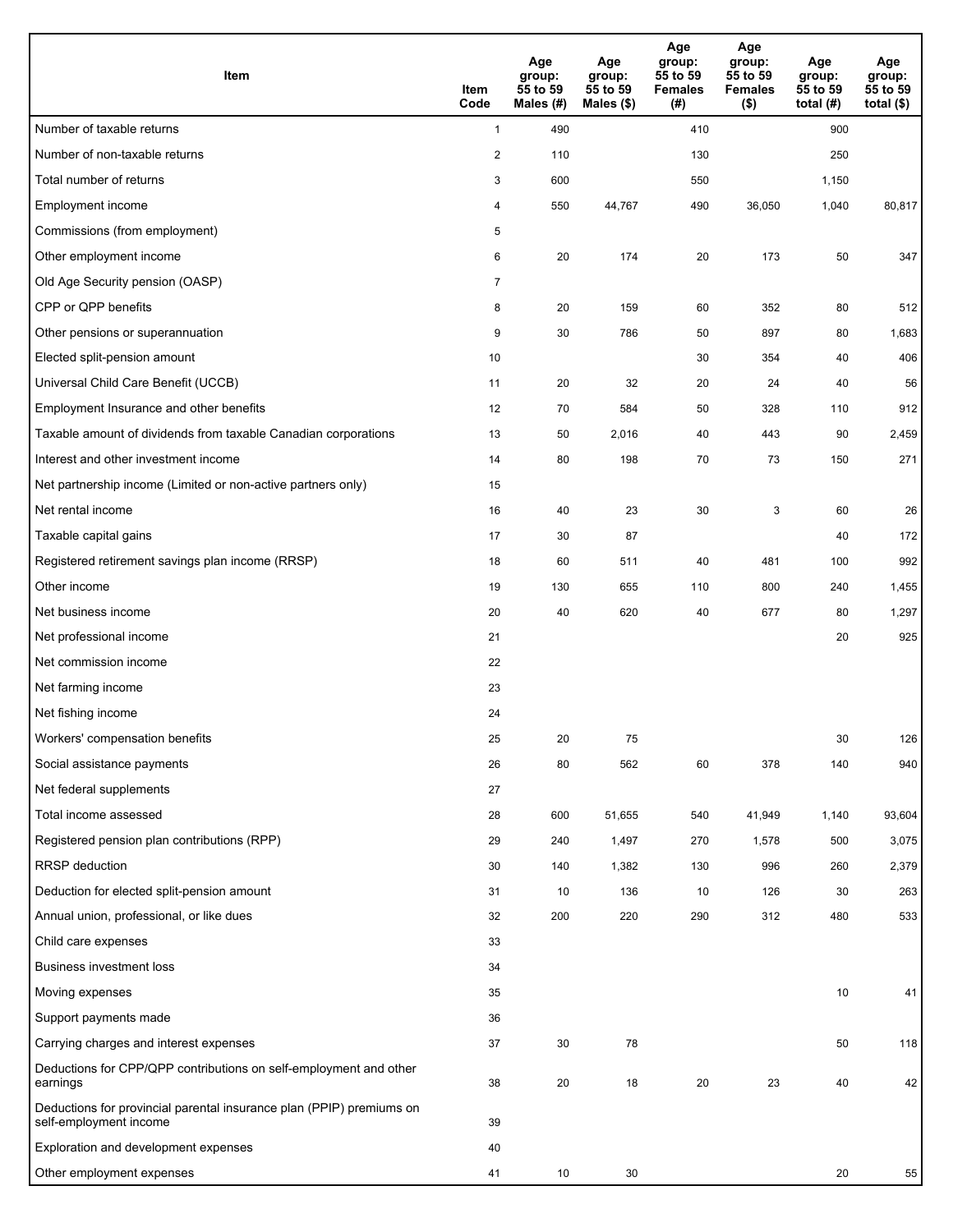| Item                                                              | Item<br>Code | Age<br>group:<br>55 to 59<br>Males $(H)$ | Age<br>group:<br>55 to 59<br>Males (\$) | Age<br>group:<br>55 to 59<br><b>Females</b><br>(# ) | Age<br>group:<br>55 to 59<br><b>Females</b><br>$($ \$) | Age<br>group:<br>55 to 59<br>total $(H)$ | Age<br>group:<br>55 to 59<br>total $($)$ |
|-------------------------------------------------------------------|--------------|------------------------------------------|-----------------------------------------|-----------------------------------------------------|--------------------------------------------------------|------------------------------------------|------------------------------------------|
| Clergy residence deduction                                        | 42           |                                          |                                         |                                                     |                                                        |                                          |                                          |
| Other deductions                                                  | 43           | 20                                       | 14                                      | 20                                                  | 13                                                     | 40                                       | 26                                       |
| Total deductions before adjustments                               | 44           | 380                                      | 3,652                                   | 370                                                 | 3,209                                                  | 750                                      | 6,861                                    |
| Social benefits repayment                                         | 45           | 20                                       | 10                                      |                                                     |                                                        | 20                                       | 22                                       |
| Net income after adjustments                                      | 46           | 600                                      | 47,993                                  | 540                                                 | 38,785                                                 | 1,140                                    | 86,778                                   |
| Canadian Forces personnel and police deduction                    | 47           |                                          |                                         |                                                     |                                                        |                                          |                                          |
| Security options deductions                                       | 48           |                                          |                                         |                                                     |                                                        |                                          |                                          |
| Other payments deductions                                         | 49           | 90                                       | 637                                     | 70                                                  | 429                                                    | 160                                      | 1,066                                    |
| Non-capital losses of other years                                 | 50           |                                          |                                         |                                                     |                                                        |                                          |                                          |
| Net capital losses of other years                                 | 51           |                                          |                                         |                                                     |                                                        |                                          |                                          |
| Capital gains deduction                                           | 52           |                                          |                                         |                                                     |                                                        |                                          |                                          |
| Northern residents deductions                                     | 53           | 430                                      | 2,772                                   | 350                                                 | 2,366                                                  | 780                                      | 5,138                                    |
| Additional deductions                                             | 54           |                                          |                                         |                                                     |                                                        |                                          |                                          |
| Farming/fishing losses of prior years                             | 55           |                                          |                                         |                                                     |                                                        |                                          |                                          |
| Total deductions from net income                                  | 56           | 470                                      | 3,426                                   | 390                                                 | 2,811                                                  | 850                                      | 6,237                                    |
| Taxable income assessed                                           | 57           | 590                                      | 44,571                                  | 530                                                 | 35,982                                                 | 1,120                                    | 80,553                                   |
| Basic personal amount                                             | 58           | 600                                      | 6,499                                   | 550                                                 | 5,898                                                  | 1,150                                    | 12,397                                   |
| Age amount                                                        | 59           |                                          |                                         |                                                     |                                                        |                                          |                                          |
| Spouse or common-law partner amount                               | 60           | 100                                      | 858                                     | 40                                                  | 254                                                    | 140                                      | 1,112                                    |
| Amount for eligible dependant                                     | 61           |                                          |                                         | 40                                                  | 391                                                    | 50                                       | 445                                      |
| Amount for children 17 and under                                  | 62           | 110                                      | 446                                     | 90                                                  | 321                                                    | 210                                      | 767                                      |
| Amount for infirm dependants age 18 or older                      | 63           |                                          |                                         |                                                     |                                                        |                                          |                                          |
| CPP or QPP contributions through employment                       | 64           | 490                                      | 947                                     | 430                                                 | 817                                                    | 920                                      | 1,763                                    |
| CPP or QPP contributions on self-employment and other<br>earnings | 65           | 20                                       | 18                                      | 20                                                  | 23                                                     | 40                                       | 42                                       |
| Employment Insurance premiums                                     | 66           | 480                                      | 335                                     | 430                                                 | 297                                                    | 910                                      | 632                                      |
| PPIP premiums paid                                                | 67           |                                          |                                         |                                                     |                                                        |                                          |                                          |
| PPIP premiums payable on employment income                        | 68           |                                          |                                         |                                                     |                                                        |                                          |                                          |
| PPIP premiums payable on self-employment income                   | 69           |                                          |                                         |                                                     |                                                        |                                          |                                          |
| Volunteer firefighters' amount                                    | 70           |                                          |                                         |                                                     |                                                        |                                          |                                          |
| Canada employment amount                                          | 71           | 520                                      | 567                                     | 470                                                 | 501                                                    | 990                                      | 1,068                                    |
| Public transit amount                                             | 72           |                                          |                                         |                                                     |                                                        |                                          |                                          |
| Children's fitness amount                                         | 73           |                                          |                                         |                                                     |                                                        |                                          |                                          |
| Children's arts amount                                            | 74           |                                          |                                         |                                                     |                                                        |                                          |                                          |
| Home buyers' amount                                               | 75           |                                          |                                         |                                                     |                                                        |                                          |                                          |
| Pension income amount                                             | 76           | 40                                       | 79                                      | 70                                                  | 137                                                    | 110                                      | 216                                      |
| Caregiver amount                                                  | 77           |                                          |                                         |                                                     |                                                        |                                          |                                          |
| Disability amount                                                 | 78           |                                          |                                         |                                                     |                                                        | 10                                       | 98                                       |
| Disability amount transferred from a dependant                    | 79           |                                          |                                         |                                                     |                                                        |                                          |                                          |
| Interest paid on student loans                                    | 80           |                                          |                                         |                                                     |                                                        |                                          |                                          |
| Tuition, education, and textbook amounts                          | 81           | 10                                       | 30                                      | 10                                                  | 44                                                     | 30                                       | 74                                       |
| Tuition, education, and textbook amounts transferred from a child | 82           | 20                                       | 123                                     |                                                     |                                                        | 30                                       | 178                                      |
| Amounts transferred from spouse or common-law partner             | 83           |                                          |                                         | 20                                                  | 102                                                    | 30                                       | 150                                      |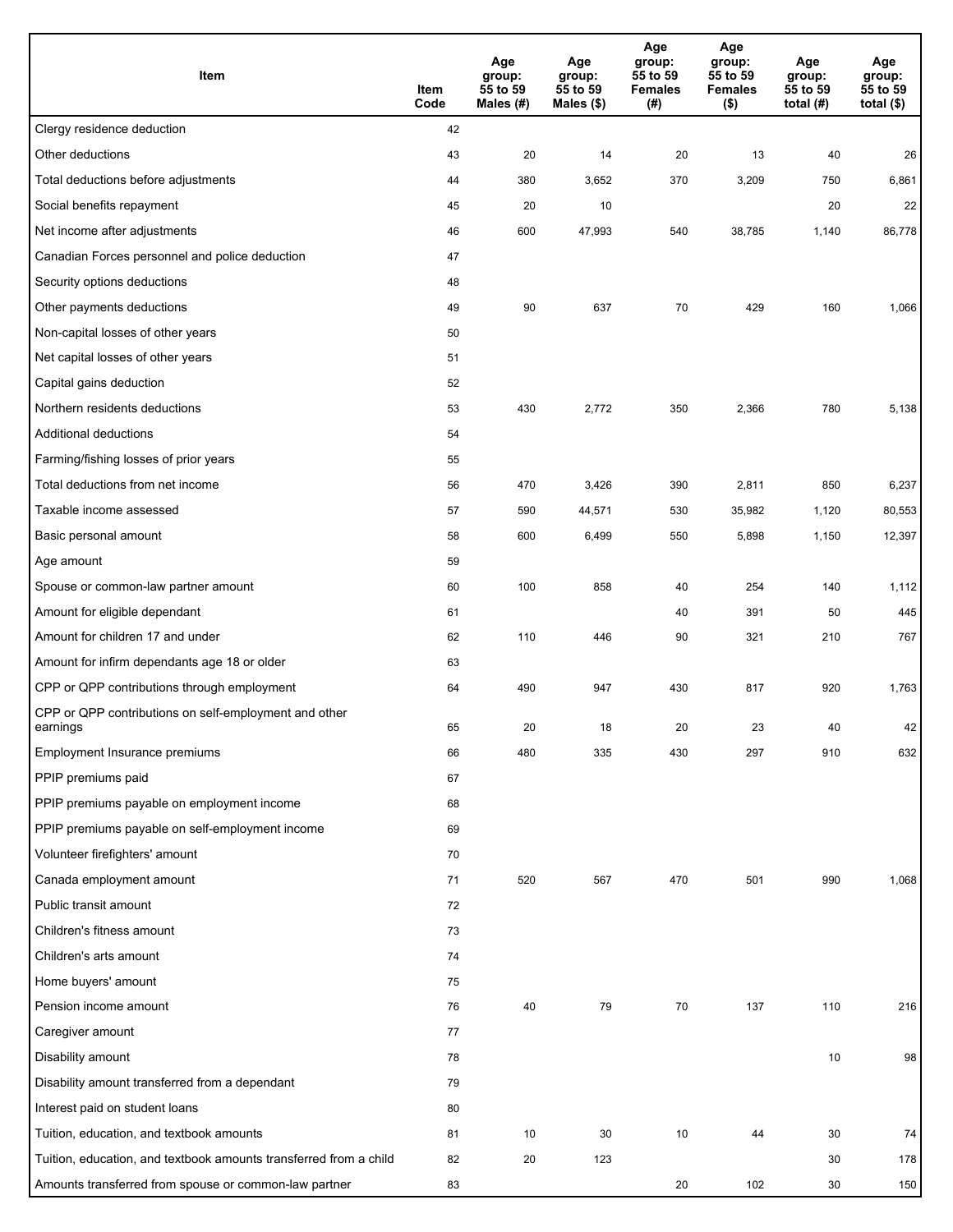| Item                                                | <b>Item</b><br>Code | Age<br>group:<br>55 to 59<br>Males (#) | Age<br>group:<br>55 to 59<br>Males (\$) | Age<br>group:<br>55 to 59<br><b>Females</b><br>(#) | Age<br>group:<br>55 to 59<br><b>Females</b><br>$($ \$) | Age<br>group:<br>55 to 59<br>total $(H)$ | Age<br>group:<br>55 to 59<br>total $(§)$ |
|-----------------------------------------------------|---------------------|----------------------------------------|-----------------------------------------|----------------------------------------------------|--------------------------------------------------------|------------------------------------------|------------------------------------------|
| Medical expenses                                    | 84                  | 20                                     | 52                                      | 20                                                 | 52                                                     | 40                                       | 104                                      |
| Total tax credits on personal amounts               | 85                  | 600                                    | 1,526                                   | 550                                                | 1,341                                                  | 1,150                                    | 2,867                                    |
| Allowable charitable donations and government gifts | 86                  | 110                                    | 378                                     | 130                                                | 293                                                    | 240                                      | 671                                      |
| Eligible cultural and ecological gifts              | 87                  |                                        |                                         |                                                    |                                                        |                                          |                                          |
| Total tax credit on donations and gifts             | 88                  | 110                                    | 107                                     | 130                                                | 82                                                     | 240                                      | 189                                      |
| Total federal non-refundable tax credits            | 89                  | 600                                    | 1,634                                   | 550                                                | 1,422                                                  | 1,150                                    | 3,056                                    |
| Federal dividend tax credit                         | 90                  | 50                                     | 273                                     | 40                                                 | 63                                                     | 90                                       | 336                                      |
| Overseas employment tax credit                      | 91                  |                                        |                                         |                                                    |                                                        |                                          |                                          |
| Minimum tax carryover                               | 92                  |                                        |                                         |                                                    |                                                        |                                          |                                          |
| Basic federal tax                                   | 93                  | 480                                    | 7,292                                   | 410                                                | 5,803                                                  | 890                                      | 13,095                                   |
| Federal Foreign Tax Credit                          | 94                  | 20                                     | 4                                       |                                                    |                                                        | 30                                       | 9                                        |
| Federal Political contribution tax credit           | 95                  | 10                                     | 2                                       |                                                    |                                                        | 20                                       | 3                                        |
| <b>Investment Tax Credit</b>                        | 96                  |                                        |                                         |                                                    |                                                        |                                          |                                          |
| Labour-sponsored funds tax credit                   | 97                  |                                        |                                         |                                                    |                                                        |                                          |                                          |
| Alternative minimum tax payable                     | 98                  |                                        |                                         |                                                    |                                                        |                                          |                                          |
| Net federal tax                                     | 99                  | 480                                    | 7,284                                   | 410                                                | 5,797                                                  | 890                                      | 13,081                                   |
| CPP contributions on self-employment                | 100                 | 20                                     | 37                                      | 20                                                 | 47                                                     | 40                                       | 83                                       |
| Social Benefits repayment                           | 101                 | 20                                     | 10                                      |                                                    |                                                        | 20                                       | 22                                       |
| <b>Net Provincial Tax</b>                           | 102                 | 480                                    | 2,435                                   | 410                                                | 1,890                                                  | 880                                      | 4,325                                    |
| Total tax payable                                   | 103                 | 490                                    | 9,766                                   | 410                                                | 7,746                                                  | 900                                      | 17,512                                   |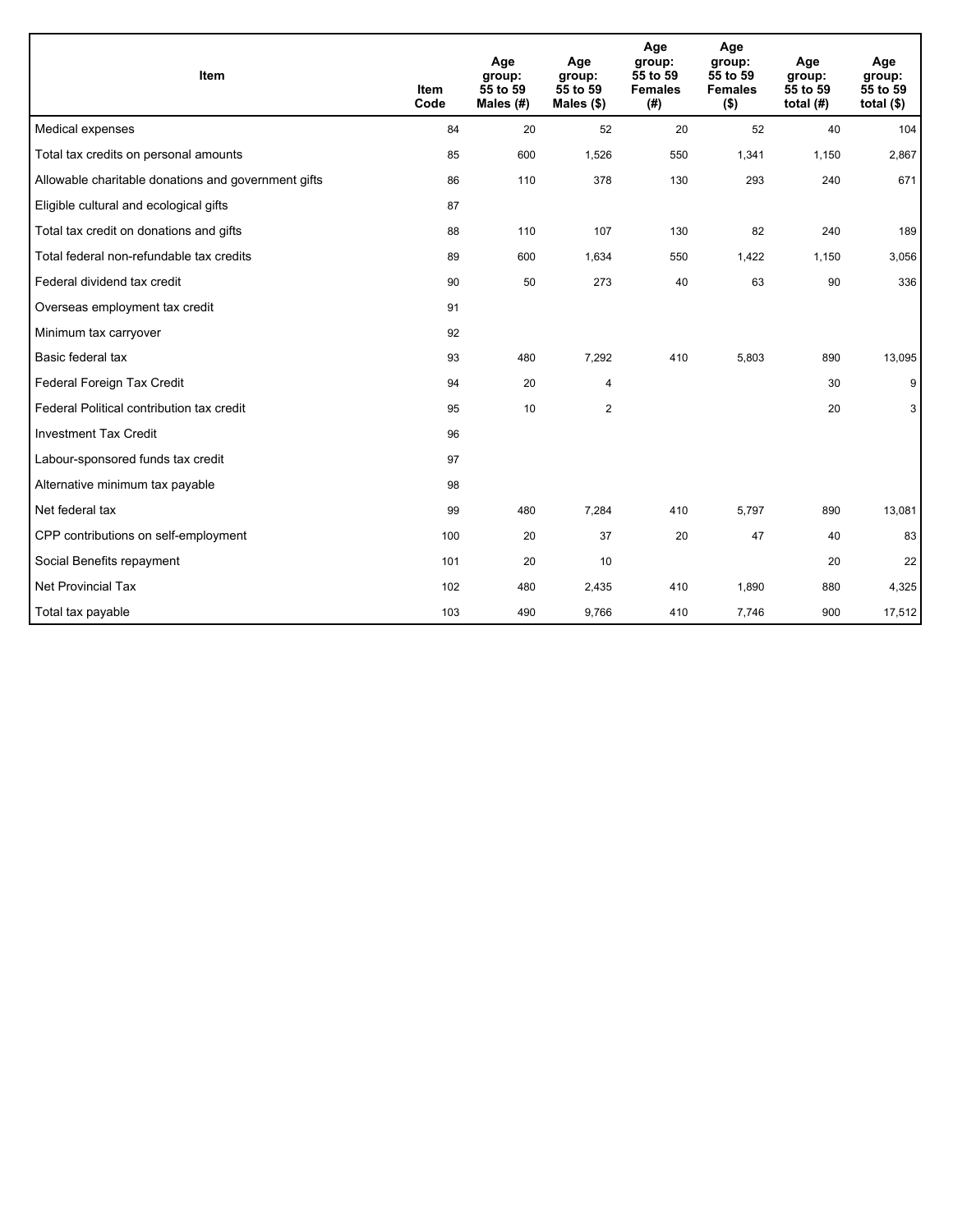| <b>Item</b>                                                                                    | Item<br>Code   | Age<br>group:<br>60 to 64<br>Males (#) | Age<br>group:<br>60 to 64<br>Males $(\$)$ | Age<br>group:<br>60 to 64<br><b>Females</b><br>(#) | Age<br>group:<br>60 to 64<br><b>Females</b><br>$($ \$) | Age<br>group:<br>60 to 64<br>total $(H)$ | Age<br>group:<br>60 to 64<br>total $($)$ |
|------------------------------------------------------------------------------------------------|----------------|----------------------------------------|-------------------------------------------|----------------------------------------------------|--------------------------------------------------------|------------------------------------------|------------------------------------------|
| Number of taxable returns                                                                      | $\mathbf{1}$   | 380                                    |                                           | 290                                                |                                                        | 670                                      |                                          |
| Number of non-taxable returns                                                                  | 2              | 110                                    |                                           | 140                                                |                                                        | 250                                      |                                          |
| Total number of returns                                                                        | 3              | 490                                    |                                           | 430                                                |                                                        | 920                                      |                                          |
| Employment income                                                                              | 4              | 410                                    | 31,147                                    | 350                                                | 20,158                                                 | 760                                      | 51,304                                   |
| Commissions (from employment)                                                                  | 5              |                                        |                                           |                                                    |                                                        |                                          |                                          |
| Other employment income                                                                        | 6              | 40                                     | 247                                       | 20                                                 | 132                                                    | 60                                       | 378                                      |
| Old Age Security pension (OASP)                                                                | $\overline{7}$ |                                        |                                           |                                                    |                                                        |                                          |                                          |
| CPP or QPP benefits                                                                            | 8              | 200                                    | 1,124                                     | 200                                                | 998                                                    | 400                                      | 2,122                                    |
| Other pensions or superannuation                                                               | 9              | 100                                    | 2,434                                     | 100                                                | 2,174                                                  | 200                                      | 4,607                                    |
| Elected split-pension amount                                                                   | 10             |                                        |                                           | 50                                                 | 483                                                    | 60                                       | 544                                      |
| Universal Child Care Benefit (UCCB)                                                            | 11             |                                        |                                           | 20                                                 | 24                                                     | 20                                       | 30                                       |
| Employment Insurance and other benefits                                                        | 12             | 50                                     | 504                                       | 30                                                 | 238                                                    | 70                                       | 742                                      |
| Taxable amount of dividends from taxable Canadian corporations                                 | 13             | 50                                     | 883                                       | 40                                                 | 420                                                    | 80                                       | 1,303                                    |
| Interest and other investment income                                                           | 14             | 60                                     | 99                                        | 70                                                 | 95                                                     | 130                                      | 193                                      |
| Net partnership income (Limited or non-active partners only)                                   | 15             |                                        |                                           |                                                    |                                                        |                                          |                                          |
| Net rental income                                                                              | 16             | 20                                     | 39                                        | 20                                                 | $-16$                                                  | 40                                       | 23                                       |
| Taxable capital gains                                                                          | 17             |                                        |                                           | 10                                                 | 31                                                     | 30                                       | 210                                      |
| Registered retirement savings plan income (RRSP)                                               | 18             | 40                                     | 477                                       | 30                                                 | 357                                                    | 70                                       | 834                                      |
| Other income                                                                                   | 19             | 110                                    | 743                                       | 70                                                 | 542                                                    | 190                                      | 1,286                                    |
| Net business income                                                                            | 20             | 50                                     | 768                                       | 40                                                 | 445                                                    | 90                                       | 1,213                                    |
| Net professional income                                                                        | 21             |                                        |                                           |                                                    |                                                        |                                          |                                          |
| Net commission income                                                                          | 22             |                                        |                                           |                                                    |                                                        |                                          |                                          |
| Net farming income                                                                             | 23             |                                        |                                           |                                                    |                                                        |                                          |                                          |
| Net fishing income                                                                             | 24             |                                        |                                           |                                                    |                                                        |                                          |                                          |
| Workers' compensation benefits                                                                 | 25             | 20                                     | 158                                       |                                                    |                                                        | 20                                       | 206                                      |
| Social assistance payments                                                                     | 26             | 70                                     | 476                                       | 60                                                 | 360                                                    | 140                                      | 835                                      |
| Net federal supplements                                                                        | 27             |                                        |                                           | 40                                                 | 360                                                    | 50                                       | 451                                      |
| Total income assessed                                                                          | 28             | 490                                    | 39,852                                    | 430                                                | 26,882                                                 | 920                                      | 66,735                                   |
| Registered pension plan contributions (RPP)                                                    | 29             | 190                                    | 1,033                                     | 150                                                | 794                                                    | 340                                      | 1,827                                    |
| RRSP deduction                                                                                 | 30             | 90                                     | 1,089                                     | 80                                                 | 532                                                    | 170                                      | 1,621                                    |
| Deduction for elected split-pension amount                                                     | 31             | 60                                     | 570                                       | 10                                                 | 132                                                    | 70                                       | 702                                      |
| Annual union, professional, or like dues                                                       | 32             | 170                                    | 194                                       | 170                                                | 172                                                    | 340                                      | 366                                      |
| Child care expenses                                                                            | 33             |                                        |                                           |                                                    |                                                        |                                          |                                          |
| Business investment loss                                                                       | 34             |                                        |                                           |                                                    |                                                        |                                          |                                          |
| Moving expenses                                                                                | 35             |                                        |                                           |                                                    |                                                        |                                          |                                          |
| Support payments made                                                                          | 36             |                                        |                                           |                                                    |                                                        |                                          |                                          |
| Carrying charges and interest expenses                                                         | 37             | 30                                     | 67                                        | 20                                                 | 15                                                     | 50                                       | 82                                       |
| Deductions for CPP/QPP contributions on self-employment and other<br>earnings                  | 38             | 30                                     | 18                                        | 20                                                 | 13                                                     | 50                                       | 31                                       |
| Deductions for provincial parental insurance plan (PPIP) premiums on<br>self-employment income | 39             |                                        |                                           |                                                    |                                                        |                                          |                                          |
| Exploration and development expenses                                                           | 40             |                                        |                                           |                                                    |                                                        |                                          |                                          |
| Other employment expenses                                                                      | 41             |                                        |                                           |                                                    |                                                        |                                          |                                          |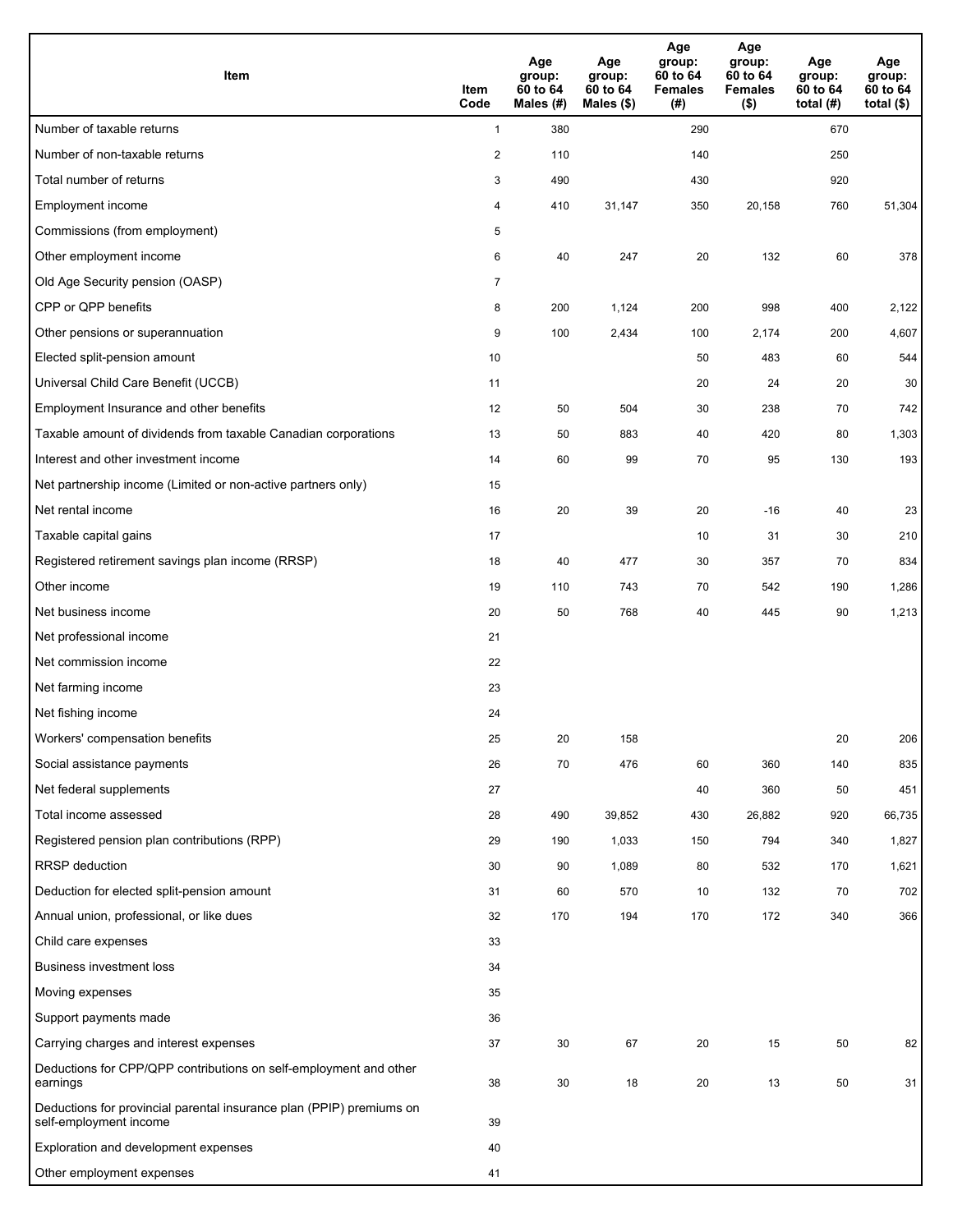| Item                                                              | Item<br>Code | Age<br>group:<br>60 to 64<br>Males $(H)$ | Age<br>group:<br>60 to 64<br>Males (\$) | Age<br>group:<br>60 to 64<br><b>Females</b><br>(#) | Age<br>group:<br>60 to 64<br><b>Females</b><br>$($ \$) | Age<br>group:<br>60 to 64<br>total $(H)$ | Age<br>group:<br>60 to 64<br>total $($)$ |
|-------------------------------------------------------------------|--------------|------------------------------------------|-----------------------------------------|----------------------------------------------------|--------------------------------------------------------|------------------------------------------|------------------------------------------|
| Clergy residence deduction                                        | 42           |                                          |                                         |                                                    |                                                        |                                          |                                          |
| Other deductions                                                  | 43           | 10                                       | 11                                      | 10                                                 | 10                                                     | 30                                       | 21                                       |
| Total deductions before adjustments                               | 44           | 300                                      | 3,132                                   | 240                                                | 1,732                                                  | 550                                      | 4,864                                    |
| Social benefits repayment                                         | 45           |                                          |                                         |                                                    |                                                        | 10                                       | 21                                       |
| Net income after adjustments                                      | 46           | 490                                      | 36,706                                  | 430                                                | 25,144                                                 | 920                                      | 61,849                                   |
| Canadian Forces personnel and police deduction                    | 47           |                                          |                                         |                                                    |                                                        |                                          |                                          |
| Security options deductions                                       | 48           |                                          |                                         |                                                    |                                                        |                                          |                                          |
| Other payments deductions                                         | 49           | 90                                       | 726                                     | 80                                                 | 767                                                    | 170                                      | 1,493                                    |
| Non-capital losses of other years                                 | 50           |                                          |                                         |                                                    |                                                        |                                          |                                          |
| Net capital losses of other years                                 | 51           |                                          |                                         |                                                    |                                                        |                                          |                                          |
| Capital gains deduction                                           | 52           |                                          |                                         |                                                    |                                                        |                                          |                                          |
| Northern residents deductions                                     | 53           | 350                                      | 2,116                                   | 240                                                | 1,478                                                  | 590                                      | 3,594                                    |
| Additional deductions                                             | 54           |                                          |                                         |                                                    |                                                        |                                          |                                          |
| Farming/fishing losses of prior years                             | 55           |                                          |                                         |                                                    |                                                        |                                          |                                          |
| Total deductions from net income                                  | 56           | 400                                      | 3,073                                   | 300                                                | 2,273                                                  | 700                                      | 5,346                                    |
| Taxable income assessed                                           | 57           | 480                                      | 33,640                                  | 420                                                | 22,876                                                 | 890                                      | 56,516                                   |
| Basic personal amount                                             | 58           | 490                                      | 5,324                                   | 430                                                | 4,613                                                  | 920                                      | 9,937                                    |
| Age amount                                                        | 59           |                                          |                                         |                                                    |                                                        |                                          |                                          |
| Spouse or common-law partner amount                               | 60           | 80                                       | 626                                     | 30                                                 | 135                                                    | 100                                      | 761                                      |
| Amount for eligible dependant                                     | 61           |                                          |                                         | 30                                                 | 326                                                    | 40                                       | 391                                      |
| Amount for children 17 and under                                  | 62           | 90                                       | 267                                     | 50                                                 | 140                                                    | 140                                      | 407                                      |
| Amount for infirm dependants age 18 or older                      | 63           |                                          |                                         |                                                    |                                                        |                                          |                                          |
| CPP or QPP contributions through employment                       | 64           | 370                                      | 658                                     | 290                                                | 484                                                    | 660                                      | 1,142                                    |
| CPP or QPP contributions on self-employment and other<br>earnings | 65           | 30                                       | 18                                      | 20                                                 | 13                                                     | 50                                       | 31                                       |
| Employment Insurance premiums                                     | 66           | 350                                      | 231                                     | 290                                                | 180                                                    | 640                                      | 410                                      |
| PPIP premiums paid                                                | 67           |                                          |                                         |                                                    |                                                        |                                          |                                          |
| PPIP premiums payable on employment income                        | 68           |                                          |                                         |                                                    |                                                        |                                          |                                          |
| PPIP premiums payable on self-employment income                   | 69           |                                          |                                         |                                                    |                                                        |                                          |                                          |
| Volunteer firefighters' amount                                    | 70           |                                          |                                         |                                                    |                                                        |                                          |                                          |
| Canada employment amount                                          | 71           | 410                                      | 436                                     | 340                                                | 362                                                    | 750                                      | 798                                      |
| Public transit amount                                             | 72           |                                          |                                         |                                                    |                                                        |                                          |                                          |
| Children's fitness amount                                         | 73           |                                          |                                         |                                                    |                                                        |                                          |                                          |
| Children's arts amount                                            | 74           |                                          |                                         |                                                    |                                                        |                                          |                                          |
| Home buyers' amount                                               | 75           |                                          |                                         |                                                    |                                                        |                                          |                                          |
| Pension income amount                                             | 76           | 110                                      | 204                                     | 130                                                | 254                                                    | 240                                      | 457                                      |
| Caregiver amount                                                  | 77           |                                          |                                         |                                                    |                                                        |                                          |                                          |
| Disability amount                                                 | 78           |                                          |                                         |                                                    |                                                        |                                          |                                          |
| Disability amount transferred from a dependant                    | 79           |                                          |                                         |                                                    |                                                        |                                          |                                          |
| Interest paid on student loans                                    | 80           |                                          |                                         |                                                    |                                                        |                                          |                                          |
| Tuition, education, and textbook amounts                          | 81           |                                          |                                         |                                                    |                                                        |                                          |                                          |
| Tuition, education, and textbook amounts transferred from a child | 82           |                                          |                                         |                                                    |                                                        |                                          |                                          |
| Amounts transferred from spouse or common-law partner             | 83           | 20                                       | 107                                     | 40                                                 | 233                                                    | 60                                       | 340                                      |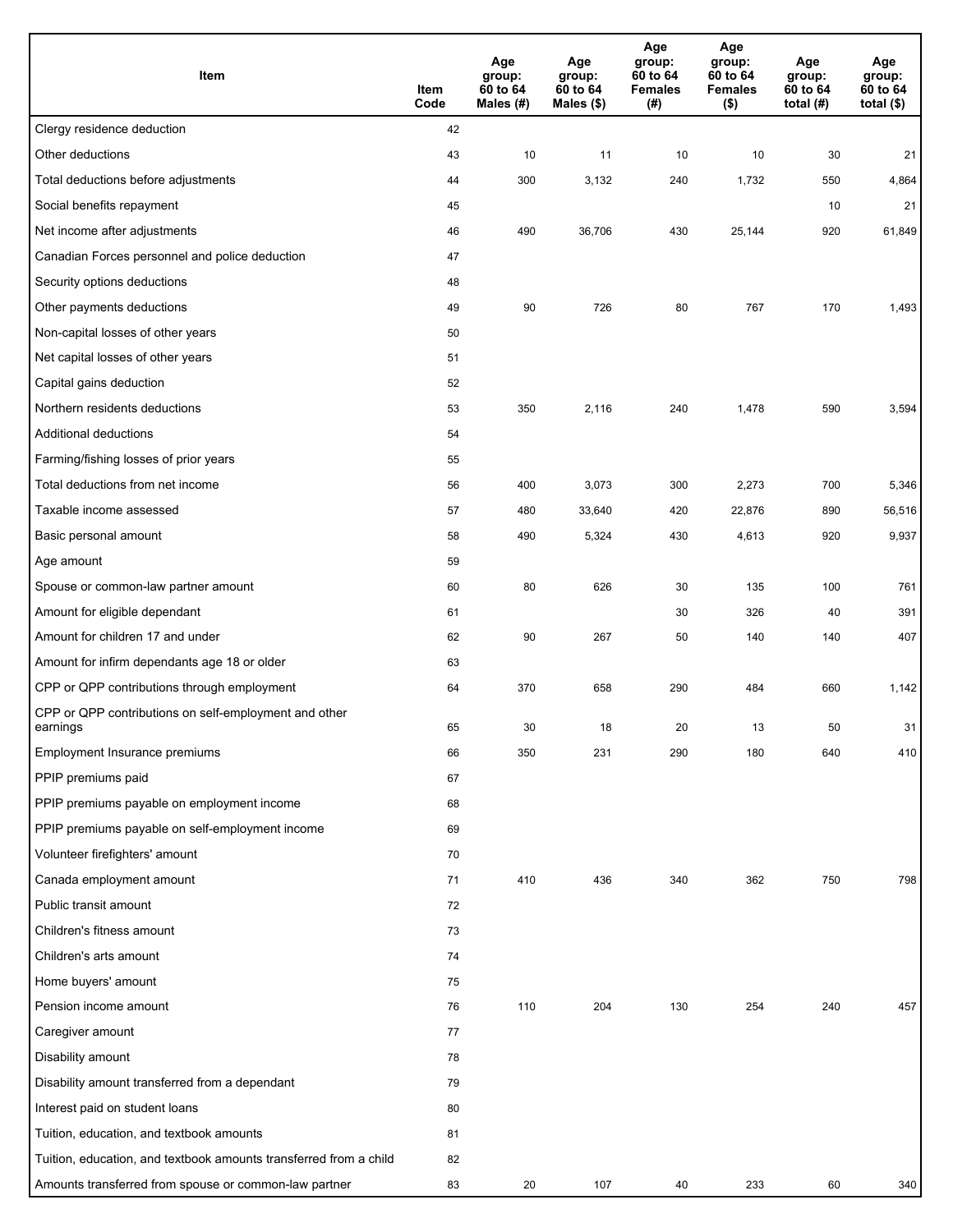| Item                                                | <b>Item</b><br>Code | Age<br>group:<br>60 to 64<br>Males (#) | Age<br>group:<br>60 to 64<br>Males $(\$)$ | Age<br>group:<br>60 to 64<br><b>Females</b><br>(# ) | Age<br>group:<br>60 to 64<br><b>Females</b><br>$($ \$) | Age<br>group:<br>60 to 64<br>total $(H)$ | Age<br>group:<br>60 to 64<br>total $($)$ |
|-----------------------------------------------------|---------------------|----------------------------------------|-------------------------------------------|-----------------------------------------------------|--------------------------------------------------------|------------------------------------------|------------------------------------------|
| Medical expenses                                    | 84                  | 20                                     | 66                                        | 20                                                  | 55                                                     | 30                                       | 122                                      |
| Total tax credits on personal amounts               | 85                  | 490                                    | 1,215                                     | 430                                                 | 1,031                                                  | 920                                      | 2,245                                    |
| Allowable charitable donations and government gifts | 86                  | 100                                    | 191                                       | 90                                                  | 222                                                    | 180                                      | 413                                      |
| Eligible cultural and ecological gifts              | 87                  |                                        |                                           |                                                     |                                                        |                                          |                                          |
| Total tax credit on donations and gifts             | 88                  | 100                                    | 53                                        | 90                                                  | 62                                                     | 180                                      | 116                                      |
| Total federal non-refundable tax credits            | 89                  | 490                                    | 1,268                                     | 430                                                 | 1,093                                                  | 920                                      | 2,361                                    |
| Federal dividend tax credit                         | 90                  | 50                                     | 124                                       | 40                                                  | 59                                                     | 90                                       | 183                                      |
| Overseas employment tax credit                      | 91                  |                                        |                                           |                                                     |                                                        |                                          |                                          |
| Minimum tax carryover                               | 92                  |                                        |                                           |                                                     |                                                        |                                          |                                          |
| Basic federal tax                                   | 93                  | 370                                    | 5,542                                     | 290                                                 | 3,454                                                  | 660                                      | 8,996                                    |
| Federal Foreign Tax Credit                          | 94                  | 10                                     | $\overline{2}$                            | 10                                                  | 1                                                      | 20                                       | 4                                        |
| Federal Political contribution tax credit           | 95                  |                                        |                                           |                                                     |                                                        | 10                                       | 4                                        |
| <b>Investment Tax Credit</b>                        | 96                  |                                        |                                           |                                                     |                                                        |                                          |                                          |
| Labour-sponsored funds tax credit                   | 97                  |                                        |                                           |                                                     |                                                        |                                          |                                          |
| Alternative minimum tax payable                     | 98                  |                                        |                                           |                                                     |                                                        |                                          |                                          |
| Net federal tax                                     | 99                  | 370                                    | 5,530                                     | 290                                                 | 3,451                                                  | 660                                      | 8,981                                    |
| CPP contributions on self-employment                | 100                 | 30                                     | 37                                        | 20                                                  | 26                                                     | 50                                       | 63                                       |
| Social Benefits repayment                           | 101                 |                                        |                                           |                                                     |                                                        | 10                                       | 21                                       |
| <b>Net Provincial Tax</b>                           | 102                 | 370                                    | 1,837                                     | 280                                                 | 1,107                                                  | 640                                      | 2,944                                    |
| Total tax payable                                   | 103                 | 380                                    | 7,418                                     | 290                                                 | 4,592                                                  | 670                                      | 12,010                                   |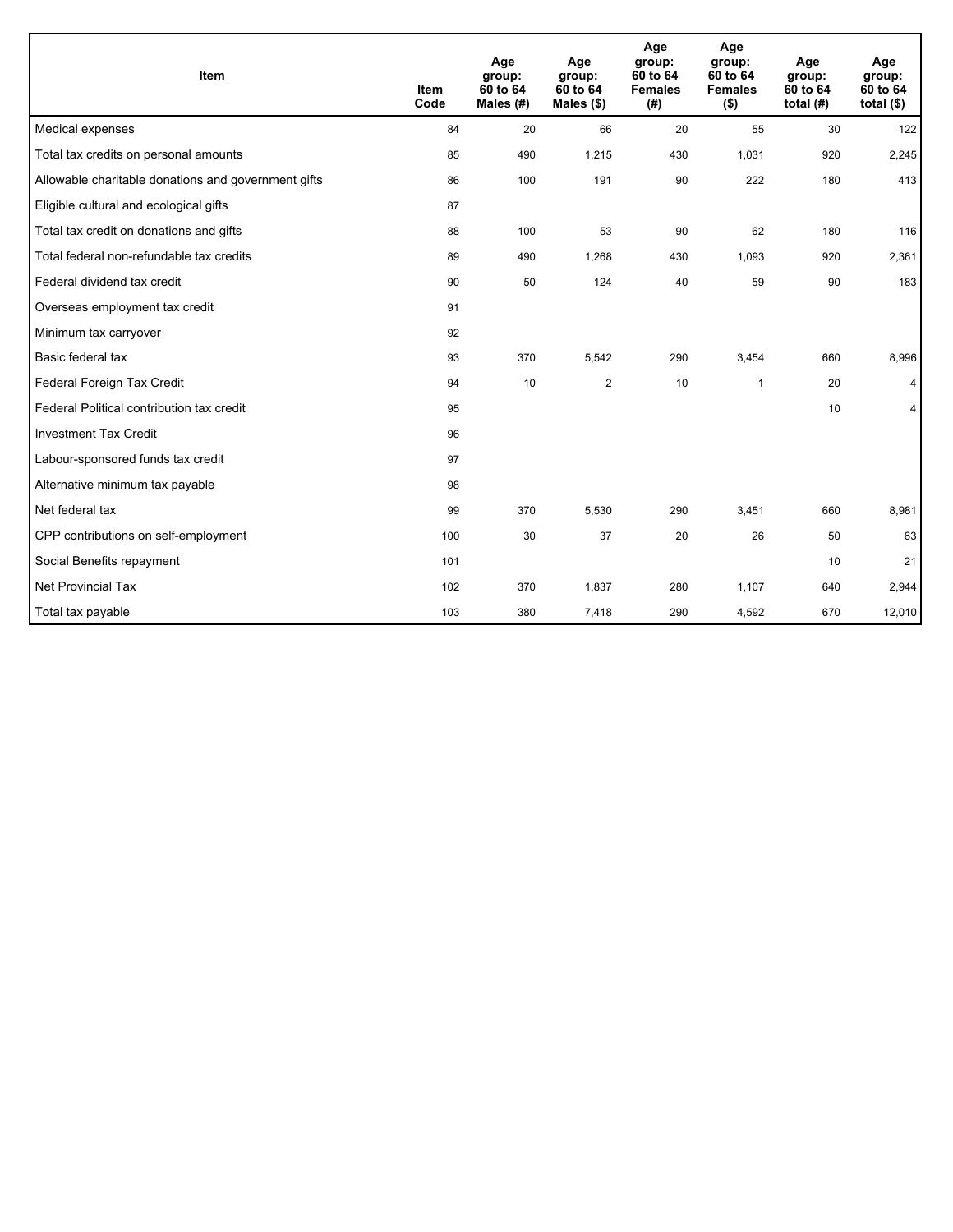| <b>Item</b>                                                                                    | Item<br>Code   | Age<br>group:<br>65 to 69<br>Males (#) | Age<br>group:<br>65 to 69<br>Males $(\$)$ | Age<br>group:<br>65 to 69<br><b>Females</b><br>(#) | Age<br>group:<br>65 to 69<br><b>Females</b><br>$($ \$) | Age<br>group:<br>65 to 69<br>total (#) | Age<br>group:<br>65 to 69<br>total $($)$ |
|------------------------------------------------------------------------------------------------|----------------|----------------------------------------|-------------------------------------------|----------------------------------------------------|--------------------------------------------------------|----------------------------------------|------------------------------------------|
| Number of taxable returns                                                                      | $\mathbf{1}$   | 170                                    |                                           | 110                                                |                                                        | 280                                    |                                          |
| Number of non-taxable returns                                                                  | 2              | 110                                    |                                           | 150                                                |                                                        | 260                                    |                                          |
| Total number of returns                                                                        | 3              | 280                                    |                                           | 260                                                |                                                        | 550                                    |                                          |
| Employment income                                                                              | 4              | 200                                    | 13,476                                    | 170                                                | 6,970                                                  | 370                                    | 20,445                                   |
| Commissions (from employment)                                                                  | 5              |                                        |                                           |                                                    |                                                        |                                        |                                          |
| Other employment income                                                                        | 6              | 10                                     | 34                                        |                                                    |                                                        | 20                                     | 46                                       |
| Old Age Security pension (OASP)                                                                | $\overline{7}$ | 280                                    | 1,436                                     | 260                                                | 1,399                                                  | 540                                    | 2,835                                    |
| CPP or QPP benefits                                                                            | 8              | 240                                    | 1,602                                     | 220                                                | 1,012                                                  | 460                                    | 2,614                                    |
| Other pensions or superannuation                                                               | 9              | 100                                    | 1,762                                     | 60                                                 | 687                                                    | 160                                    | 2,449                                    |
| Elected split-pension amount                                                                   | 10             | 10                                     | 94                                        | 30                                                 | 198                                                    | 40                                     | 292                                      |
| Universal Child Care Benefit (UCCB)                                                            | 11             |                                        |                                           |                                                    |                                                        | 10                                     | 14                                       |
| Employment Insurance and other benefits                                                        | 12             | 10                                     | 123                                       |                                                    |                                                        | 20                                     | 155                                      |
| Taxable amount of dividends from taxable Canadian corporations                                 | 13             | 30                                     | 873                                       |                                                    |                                                        | 50                                     | 980                                      |
| Interest and other investment income                                                           | 14             | 40                                     | 61                                        | 20                                                 | 17                                                     | 60                                     | 79                                       |
| Net partnership income (Limited or non-active partners only)                                   | 15             |                                        |                                           |                                                    |                                                        |                                        |                                          |
| Net rental income                                                                              | 16             |                                        |                                           |                                                    |                                                        | 10                                     | 21                                       |
| Taxable capital gains                                                                          | 17             |                                        |                                           |                                                    |                                                        |                                        |                                          |
| Registered retirement savings plan income (RRSP)                                               | 18             |                                        |                                           |                                                    |                                                        | 10                                     | 131                                      |
| Other income                                                                                   | 19             | 60                                     | 729                                       | 50                                                 | 265                                                    | 110                                    | 994                                      |
| Net business income                                                                            | 20             | 40                                     | 545                                       | 20                                                 | 81                                                     | 60                                     | 626                                      |
| Net professional income                                                                        | 21             |                                        |                                           |                                                    |                                                        | 10                                     | 11                                       |
| Net commission income                                                                          | 22             |                                        |                                           |                                                    |                                                        |                                        |                                          |
| Net farming income                                                                             | 23             |                                        |                                           |                                                    |                                                        |                                        |                                          |
| Net fishing income                                                                             | 24             |                                        |                                           |                                                    |                                                        |                                        |                                          |
| Workers' compensation benefits                                                                 | 25             | 10                                     | 87                                        |                                                    |                                                        | 20                                     | 147                                      |
| Social assistance payments                                                                     | 26             | 70                                     | 292                                       | 70                                                 | 180                                                    | 140                                    | 472                                      |
| Net federal supplements                                                                        | 27             | 70                                     | 327                                       | 100                                                | 539                                                    | 170                                    | 866                                      |
| Total income assessed                                                                          | 28             | 280                                    | 21,861                                    | 260                                                | 11,562                                                 | 550                                    | 33,423                                   |
| Registered pension plan contributions (RPP)                                                    | 29             | 70                                     | 399                                       | 50                                                 | 259                                                    | 110                                    | 658                                      |
| RRSP deduction                                                                                 | 30             | 40                                     | 386                                       | 20                                                 | 250                                                    | 70                                     | 636                                      |
| Deduction for elected split-pension amount                                                     | 31             | 40                                     | 314                                       |                                                    |                                                        | 50                                     | 350                                      |
| Annual union, professional, or like dues                                                       | 32             | 60                                     | 72                                        | 60                                                 | 61                                                     | 130                                    | 133                                      |
| Child care expenses                                                                            | 33             |                                        |                                           |                                                    |                                                        |                                        |                                          |
| Business investment loss                                                                       | 34             |                                        |                                           |                                                    |                                                        |                                        |                                          |
| Moving expenses                                                                                | 35             |                                        |                                           |                                                    |                                                        |                                        |                                          |
| Support payments made                                                                          | 36             |                                        |                                           |                                                    |                                                        |                                        |                                          |
| Carrying charges and interest expenses                                                         | 37             |                                        |                                           |                                                    |                                                        |                                        |                                          |
| Deductions for CPP/QPP contributions on self-employment and other<br>earnings                  | 38             | 20                                     | 18                                        |                                                    |                                                        | 30                                     | 20                                       |
| Deductions for provincial parental insurance plan (PPIP) premiums on<br>self-employment income | 39             |                                        |                                           |                                                    |                                                        |                                        |                                          |
| Exploration and development expenses                                                           | 40             |                                        |                                           |                                                    |                                                        |                                        |                                          |
| Other employment expenses                                                                      | 41             |                                        |                                           |                                                    |                                                        |                                        |                                          |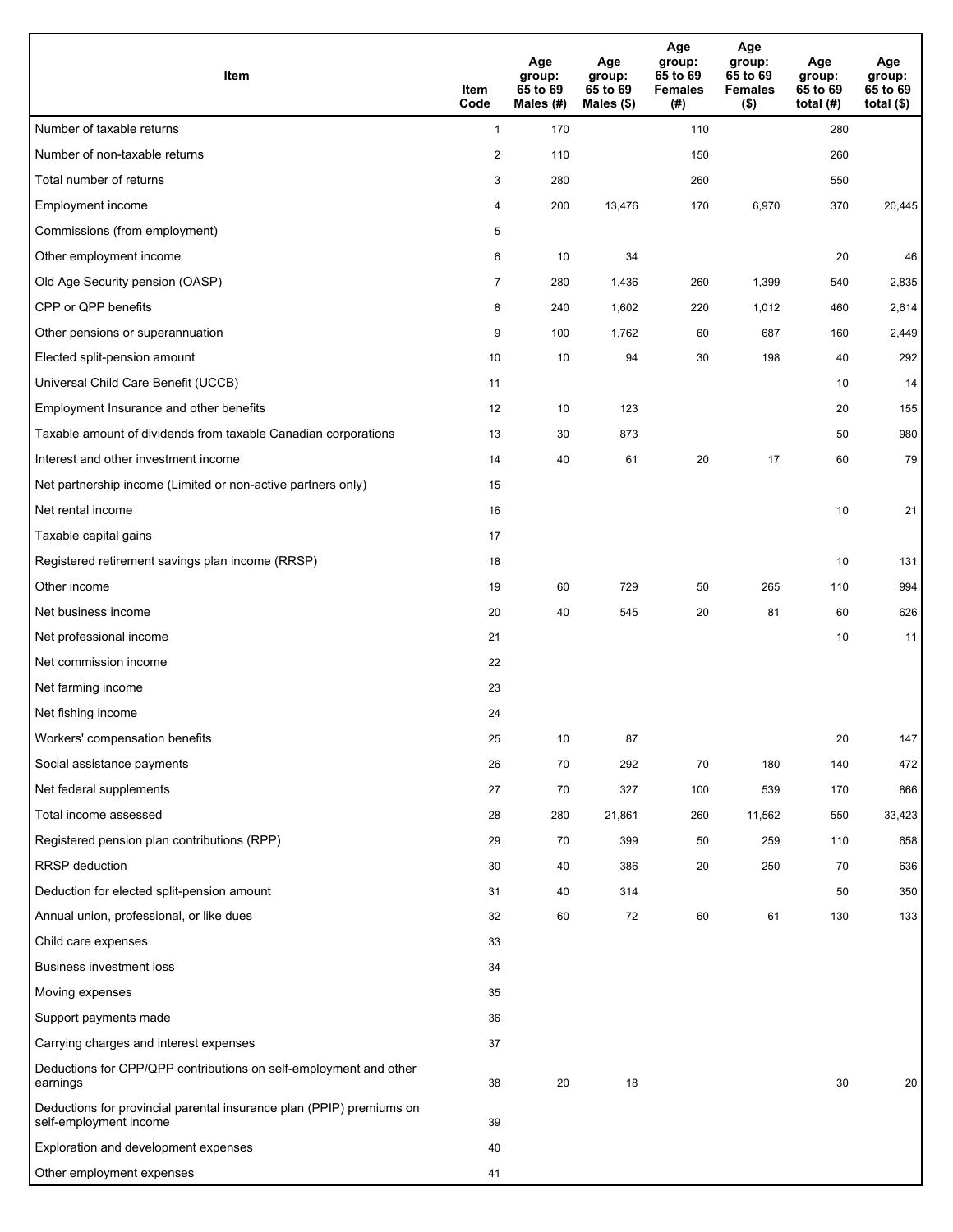| Item                                                              | Item<br>Code | Age<br>group:<br>65 to 69<br>Males (#) | Age<br>group:<br>65 to 69<br>Males (\$) | Age<br>group:<br>65 to 69<br><b>Females</b><br>(# ) | Age<br>group:<br>65 to 69<br><b>Females</b><br>$($ \$) | Age<br>group:<br>65 to 69<br>total $(H)$ | Age<br>group:<br>65 to 69<br>total $($)$ |
|-------------------------------------------------------------------|--------------|----------------------------------------|-----------------------------------------|-----------------------------------------------------|--------------------------------------------------------|------------------------------------------|------------------------------------------|
| Clergy residence deduction                                        | 42           |                                        |                                         |                                                     |                                                        |                                          |                                          |
| Other deductions                                                  | 43           |                                        |                                         |                                                     |                                                        | 10                                       | 16                                       |
| Total deductions before adjustments                               | 44           | 140                                    | 1,780                                   | 90                                                  | 620                                                    | 230                                      | 2,400                                    |
| Social benefits repayment                                         | 45           | 80                                     | 284                                     | 30                                                  | 123                                                    | 110                                      | 407                                      |
| Net income after adjustments                                      | 46           | 280                                    | 19,796                                  | 260                                                 | 10,820                                                 | 550                                      | 30,616                                   |
| Canadian Forces personnel and police deduction                    | 47           |                                        |                                         |                                                     |                                                        |                                          |                                          |
| Security options deductions                                       | 48           |                                        |                                         |                                                     |                                                        |                                          |                                          |
| Other payments deductions                                         | 49           | 100                                    | 706                                     | 110                                                 | 779                                                    | 210                                      | 1,485                                    |
| Non-capital losses of other years                                 | 50           |                                        |                                         |                                                     |                                                        |                                          |                                          |
| Net capital losses of other years                                 | 51           |                                        |                                         |                                                     |                                                        |                                          |                                          |
| Capital gains deduction                                           | 52           |                                        |                                         |                                                     |                                                        |                                          |                                          |
| Northern residents deductions                                     | 53           | 150                                    | 981                                     | 110                                                 | 597                                                    | 260                                      | 1,579                                    |
| Additional deductions                                             | 54           |                                        |                                         |                                                     |                                                        |                                          |                                          |
| Farming/fishing losses of prior years                             | 55           |                                        |                                         |                                                     |                                                        |                                          |                                          |
| Total deductions from net income                                  | 56           | 220                                    | 1,911                                   | 190                                                 | 1,380                                                  | 410                                      | 3,291                                    |
| Taxable income assessed                                           | 57           | 280                                    | 17,885                                  | 260                                                 | 9,440                                                  | 550                                      | 27,325                                   |
| Basic personal amount                                             | 58           | 280                                    | 3,063                                   | 260                                                 | 2,840                                                  | 550                                      | 5,902                                    |
| Age amount                                                        | 59           | 200                                    | 1,102                                   | 220                                                 | 1,342                                                  | 420                                      | 2,444                                    |
| Spouse or common-law partner amount                               | 60           | 50                                     | 322                                     | 20                                                  | 62                                                     | 70                                       | 384                                      |
| Amount for eligible dependant                                     | 61           |                                        |                                         | 30                                                  | 300                                                    | 30                                       | 333                                      |
| Amount for children 17 and under                                  | 62           | 40                                     | 112                                     | 40                                                  | 125                                                    | 80                                       | 236                                      |
| Amount for infirm dependants age 18 or older                      | 63           |                                        |                                         |                                                     |                                                        |                                          |                                          |
| CPP or QPP contributions through employment                       | 64           | 150                                    | 223                                     | 120                                                 | 146                                                    | 270                                      | 369                                      |
| CPP or QPP contributions on self-employment and other<br>earnings | 65           | 20                                     | 18                                      |                                                     |                                                        | 30                                       | 20                                       |
| Employment Insurance premiums                                     | 66           | 140                                    | 82                                      | 130                                                 | 64                                                     | 270                                      | 146                                      |
| PPIP premiums paid                                                | 67           |                                        |                                         |                                                     |                                                        |                                          |                                          |
| PPIP premiums payable on employment income                        | 68           |                                        |                                         |                                                     |                                                        |                                          |                                          |
| PPIP premiums payable on self-employment income                   | 69           |                                        |                                         |                                                     |                                                        |                                          |                                          |
| Volunteer firefighters' amount                                    | 70           |                                        |                                         |                                                     |                                                        |                                          |                                          |
| Canada employment amount                                          | 71           | 200                                    | 203                                     | 170                                                 | 173                                                    | 370                                      | 376                                      |
| Public transit amount                                             | 72           |                                        |                                         |                                                     |                                                        |                                          |                                          |
| Children's fitness amount                                         | 73           |                                        |                                         |                                                     |                                                        |                                          |                                          |
| Children's arts amount                                            | 74           |                                        |                                         |                                                     |                                                        |                                          |                                          |
| Home buyers' amount                                               | 75           |                                        |                                         |                                                     |                                                        |                                          |                                          |
| Pension income amount                                             | 76           | 110                                    | 204                                     | 80                                                  | 149                                                    | 190                                      | 352                                      |
| Caregiver amount                                                  | 77           |                                        |                                         |                                                     |                                                        |                                          |                                          |
| Disability amount                                                 | 78           |                                        |                                         |                                                     |                                                        |                                          |                                          |
| Disability amount transferred from a dependant                    | 79           |                                        |                                         |                                                     |                                                        |                                          |                                          |
| Interest paid on student loans                                    | 80           |                                        |                                         |                                                     |                                                        |                                          |                                          |
| Tuition, education, and textbook amounts                          | 81           |                                        |                                         |                                                     |                                                        |                                          |                                          |
| Tuition, education, and textbook amounts transferred from a child | 82           |                                        |                                         |                                                     |                                                        |                                          |                                          |
| Amounts transferred from spouse or common-law partner             | 83           | 30                                     | 152                                     | 20                                                  | 90                                                     | 50                                       | 241                                      |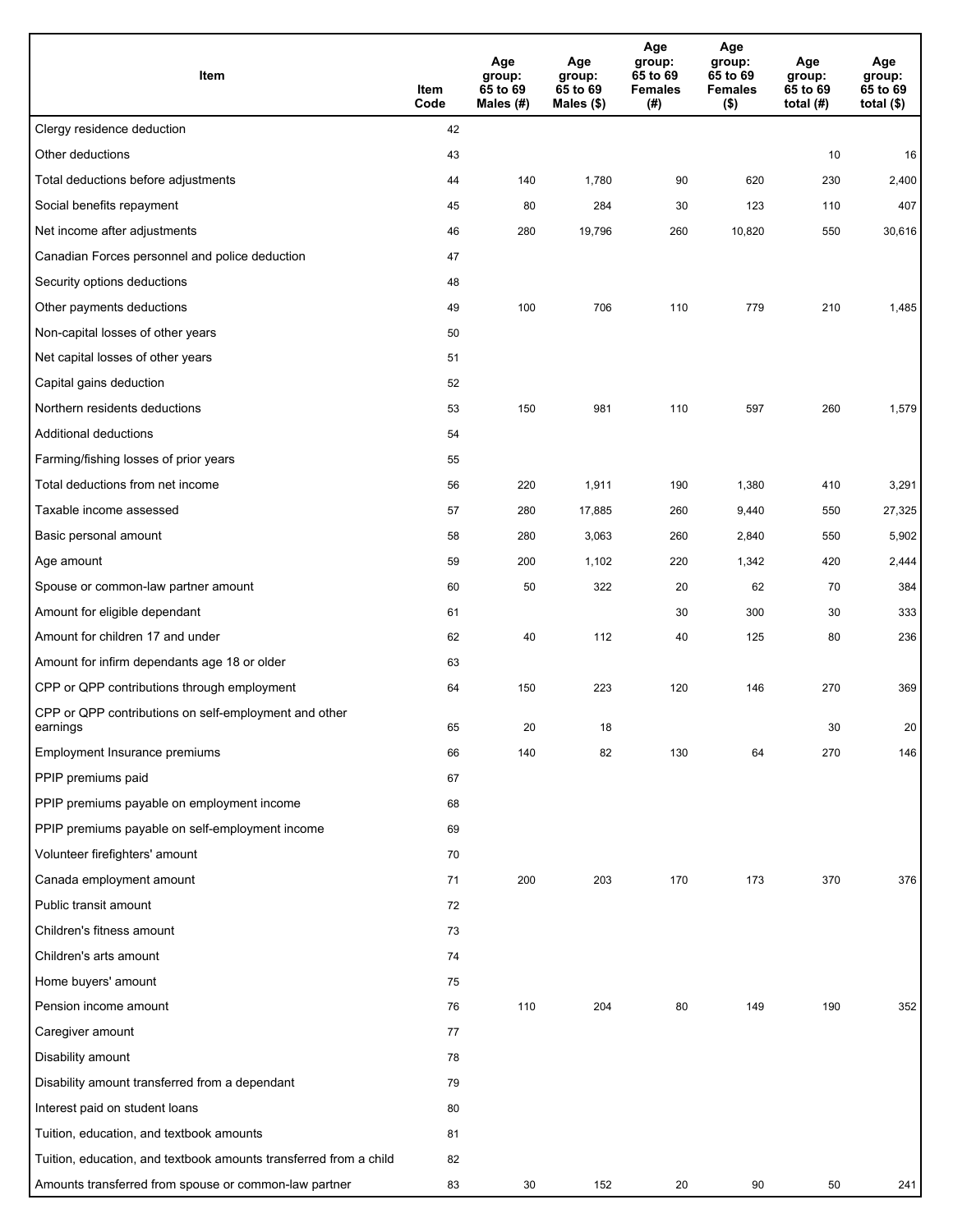| Item                                                | <b>Item</b><br>Code | Age<br>group:<br>65 to 69<br>Males (#) | Age<br>group:<br>65 to 69<br>Males $(\$)$ | Age<br>group:<br>65 to 69<br><b>Females</b><br>(#) | Age<br>group:<br>65 to 69<br><b>Females</b><br>$($ \$) | Age<br>group:<br>65 to 69<br>total $(H)$ | Age<br>group:<br>65 to 69<br>total $($)$ |
|-----------------------------------------------------|---------------------|----------------------------------------|-------------------------------------------|----------------------------------------------------|--------------------------------------------------------|------------------------------------------|------------------------------------------|
| Medical expenses                                    | 84                  | 10                                     | 67                                        |                                                    |                                                        | 20                                       | 75                                       |
| Total tax credits on personal amounts               | 85                  | 280                                    | 846                                       | 260                                                | 798                                                    | 550                                      | 1,644                                    |
| Allowable charitable donations and government gifts | 86                  | 50                                     | 121                                       | 40                                                 | 83                                                     | 90                                       | 204                                      |
| Eligible cultural and ecological gifts              | 87                  |                                        |                                           |                                                    |                                                        |                                          |                                          |
| Total tax credit on donations and gifts             | 88                  | 50                                     | 34                                        | 40                                                 | 23                                                     | 90                                       | 57                                       |
| Total federal non-refundable tax credits            | 89                  | 280                                    | 880                                       | 260                                                | 821                                                    | 550                                      | 1,702                                    |
| Federal dividend tax credit                         | 90                  | 30                                     | 120                                       |                                                    |                                                        | 50                                       | 134                                      |
| Overseas employment tax credit                      | 91                  |                                        |                                           |                                                    |                                                        |                                          |                                          |
| Minimum tax carryover                               | 92                  |                                        |                                           |                                                    |                                                        |                                          |                                          |
| Basic federal tax                                   | 93                  | 170                                    | 2,825                                     | 110                                                | 1,159                                                  | 280                                      | 3,984                                    |
| Federal Foreign Tax Credit                          | 94                  |                                        |                                           |                                                    |                                                        | 10                                       |                                          |
| Federal Political contribution tax credit           | 95                  |                                        |                                           |                                                    |                                                        |                                          |                                          |
| <b>Investment Tax Credit</b>                        | 96                  |                                        |                                           |                                                    |                                                        |                                          |                                          |
| Labour-sponsored funds tax credit                   | 97                  |                                        |                                           |                                                    |                                                        |                                          |                                          |
| Alternative minimum tax payable                     | 98                  |                                        |                                           |                                                    |                                                        |                                          |                                          |
| Net federal tax                                     | 99                  | 170                                    | 2,803                                     | 110                                                | 1,159                                                  | 280                                      | 3,962                                    |
| CPP contributions on self-employment                | 100                 | 20                                     | 35                                        |                                                    |                                                        | 30                                       | 40                                       |
| Social Benefits repayment                           | 101                 | 80                                     | 284                                       | 30                                                 | 123                                                    | 110                                      | 407                                      |
| Net Provincial Tax                                  | 102                 | 160                                    | 959                                       | 100                                                | 370                                                    | 250                                      | 1,328                                    |
| Total tax payable                                   | 103                 | 170                                    | 4,081                                     | 110                                                | 1,656                                                  | 280                                      | 5,737                                    |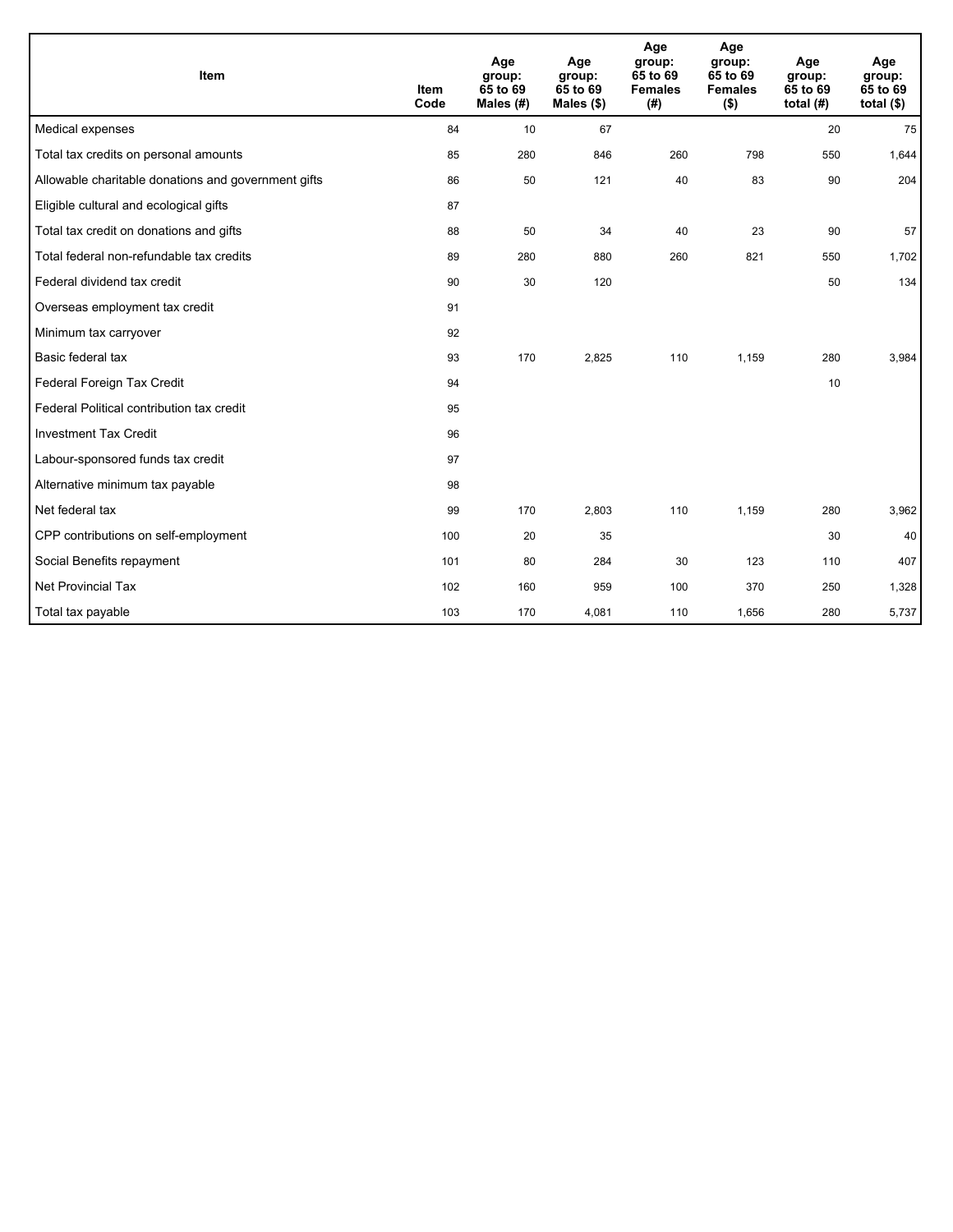| Item                                                                                           | Item<br>Code   | Age<br>group:<br>70 to 74<br>Males (#) | Age<br>group:<br>70 to 74<br>Males (\$) | Age<br>group:<br>70 to 74<br><b>Females</b><br>(# ) | Age<br>group:<br>70 to 74<br><b>Females</b><br>$($ \$) | Age<br>group:<br>70 to 74<br>total $(H)$ | Age<br>group:<br>70 to 74<br>total $($)$ |
|------------------------------------------------------------------------------------------------|----------------|----------------------------------------|-----------------------------------------|-----------------------------------------------------|--------------------------------------------------------|------------------------------------------|------------------------------------------|
| Number of taxable returns                                                                      | $\mathbf{1}$   | 80                                     |                                         | 40                                                  |                                                        | 120                                      |                                          |
| Number of non-taxable returns                                                                  | $\sqrt{2}$     | 90                                     |                                         | 120                                                 |                                                        | 210                                      |                                          |
| Total number of returns                                                                        | 3              | 170                                    |                                         | 170                                                 |                                                        | 330                                      |                                          |
| Employment income                                                                              | 4              | 100                                    | 3,390                                   | 100                                                 | 1,661                                                  | 200                                      | 5,051                                    |
| Commissions (from employment)                                                                  | 5              |                                        |                                         |                                                     |                                                        |                                          |                                          |
| Other employment income                                                                        | 6              |                                        |                                         |                                                     |                                                        |                                          |                                          |
| Old Age Security pension (OASP)                                                                | $\overline{7}$ | 170                                    | 1,069                                   | 170                                                 | 1,052                                                  | 330                                      | 2,121                                    |
| CPP or QPP benefits                                                                            | 8              | 170                                    | 1,176                                   | 160                                                 | 683                                                    | 320                                      | 1,860                                    |
| Other pensions or superannuation                                                               | 9              | 60                                     | 886                                     | 40                                                  | 407                                                    | 100                                      | 1,293                                    |
| Elected split-pension amount                                                                   | 10             |                                        |                                         | 10                                                  | 66                                                     | 20                                       | 80                                       |
| Universal Child Care Benefit (UCCB)                                                            | 11             |                                        |                                         |                                                     |                                                        |                                          |                                          |
| Employment Insurance and other benefits                                                        | 12             |                                        |                                         |                                                     |                                                        |                                          |                                          |
| Taxable amount of dividends from taxable Canadian corporations                                 | 13             |                                        |                                         |                                                     |                                                        |                                          |                                          |
| Interest and other investment income                                                           | 14             | 10                                     | 6                                       |                                                     |                                                        | 20                                       | 8                                        |
| Net partnership income (Limited or non-active partners only)                                   | 15             |                                        |                                         |                                                     |                                                        |                                          |                                          |
| Net rental income                                                                              | 16             |                                        |                                         |                                                     |                                                        |                                          |                                          |
| Taxable capital gains                                                                          | 17             |                                        |                                         |                                                     |                                                        |                                          |                                          |
| Registered retirement savings plan income (RRSP)                                               | 18             |                                        |                                         |                                                     |                                                        |                                          |                                          |
| Other income                                                                                   | 19             | 40                                     | 132                                     | 30                                                  | 41                                                     | 70                                       | 173                                      |
| Net business income                                                                            | 20             |                                        |                                         | 10                                                  | 17                                                     | 30                                       | 288                                      |
| Net professional income                                                                        | 21             |                                        |                                         |                                                     |                                                        |                                          |                                          |
| Net commission income                                                                          | 22             |                                        |                                         |                                                     |                                                        |                                          |                                          |
| Net farming income                                                                             | 23             |                                        |                                         |                                                     |                                                        |                                          |                                          |
| Net fishing income                                                                             | 24             |                                        |                                         |                                                     |                                                        |                                          |                                          |
| Workers' compensation benefits                                                                 | 25             |                                        |                                         |                                                     |                                                        |                                          |                                          |
| Social assistance payments                                                                     | 26             | 70                                     | 241                                     | 80                                                  | 187                                                    | 150                                      | 429                                      |
| Net federal supplements                                                                        | 27             |                                        |                                         | 100                                                 | 462                                                    | 170                                      | 762                                      |
| Total income assessed                                                                          | 28             | 170                                    | 7,796                                   | 170                                                 | 4,677                                                  | 330                                      | 12,473                                   |
| Registered pension plan contributions (RPP)                                                    | 29             | 10                                     | 62                                      |                                                     |                                                        | 20                                       | 76                                       |
| RRSP deduction                                                                                 | 30             |                                        |                                         |                                                     |                                                        |                                          |                                          |
| Deduction for elected split-pension amount                                                     | 31             | 20                                     | 144                                     |                                                     |                                                        | 20                                       | 163                                      |
| Annual union, professional, or like dues                                                       | 32             |                                        |                                         | 20                                                  | 10                                                     | 30                                       | 19                                       |
| Child care expenses                                                                            | 33             |                                        |                                         |                                                     |                                                        |                                          |                                          |
| Business investment loss                                                                       | 34             |                                        |                                         |                                                     |                                                        |                                          |                                          |
| Moving expenses                                                                                | 35             |                                        |                                         |                                                     |                                                        |                                          |                                          |
| Support payments made                                                                          | 36             |                                        |                                         |                                                     |                                                        |                                          |                                          |
| Carrying charges and interest expenses                                                         | 37             |                                        |                                         |                                                     |                                                        |                                          |                                          |
| Deductions for CPP/QPP contributions on self-employment and other<br>earnings                  | 38             |                                        |                                         |                                                     |                                                        |                                          |                                          |
| Deductions for provincial parental insurance plan (PPIP) premiums on<br>self-employment income | 39             |                                        |                                         |                                                     |                                                        |                                          |                                          |
| Exploration and development expenses                                                           | 40             |                                        |                                         |                                                     |                                                        |                                          |                                          |
| Other employment expenses                                                                      | 41             |                                        |                                         |                                                     |                                                        |                                          |                                          |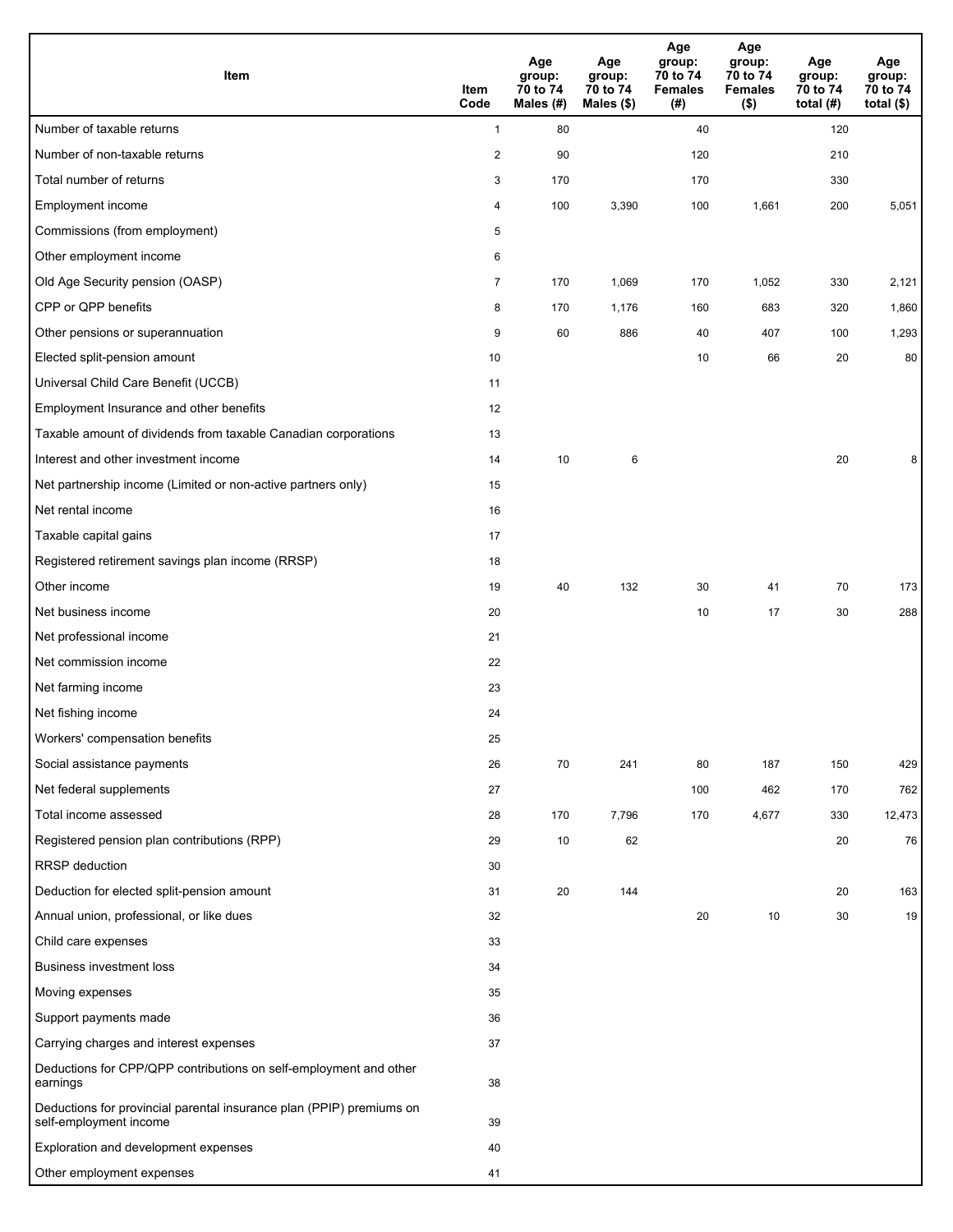| Item                                                              | Item<br>Code | Age<br>group:<br>70 to 74<br>Males $(H)$ | Age<br>group:<br>70 to 74<br>Males (\$) | Age<br>group:<br>70 to 74<br><b>Females</b><br>(#) | Age<br>group:<br>70 to 74<br><b>Females</b><br>$($ \$) | Age<br>group:<br>70 to 74<br>total $(H)$ | Age<br>group:<br>70 to 74<br>total $($)$ |
|-------------------------------------------------------------------|--------------|------------------------------------------|-----------------------------------------|----------------------------------------------------|--------------------------------------------------------|------------------------------------------|------------------------------------------|
| Clergy residence deduction                                        | 42           |                                          |                                         |                                                    |                                                        |                                          |                                          |
| Other deductions                                                  | 43           |                                          |                                         |                                                    |                                                        |                                          |                                          |
| Total deductions before adjustments                               | 44           | 50                                       | 288                                     | 20                                                 | 51                                                     | 70                                       | 339                                      |
| Social benefits repayment                                         | 45           | 30                                       | 126                                     |                                                    |                                                        | 30                                       | 173                                      |
| Net income after adjustments                                      | 46           | 170                                      | 7,382                                   | 170                                                | 4,578                                                  | 330                                      | 11,961                                   |
| Canadian Forces personnel and police deduction                    | 47           |                                          |                                         |                                                    |                                                        |                                          |                                          |
| Security options deductions                                       | 48           |                                          |                                         |                                                    |                                                        |                                          |                                          |
| Other payments deductions                                         | 49           | 90                                       | 556                                     | 110                                                | 694                                                    | 200                                      | 1,250                                    |
| Non-capital losses of other years                                 | 50           |                                          |                                         |                                                    |                                                        |                                          |                                          |
| Net capital losses of other years                                 | 51           |                                          |                                         |                                                    |                                                        |                                          |                                          |
| Capital gains deduction                                           | 52           |                                          |                                         |                                                    |                                                        |                                          |                                          |
| Northern residents deductions                                     | 53           | 90                                       | 415                                     | 60                                                 | 235                                                    | 140                                      | 650                                      |
| Additional deductions                                             | 54           |                                          |                                         |                                                    |                                                        |                                          |                                          |
| Farming/fishing losses of prior years                             | 55           |                                          |                                         |                                                    |                                                        |                                          |                                          |
| Total deductions from net income                                  | 56           | 140                                      | 1,005                                   | 140                                                | 931                                                    | 280                                      | 1,936                                    |
| Taxable income assessed                                           | 57           | 170                                      | 6,377                                   | 170                                                | 3,647                                                  | 330                                      | 10,024                                   |
| Basic personal amount                                             | 58           | 170                                      | 1,807                                   | 170                                                | 1,786                                                  | 330                                      | 3,593                                    |
| Age amount                                                        | 59           | 140                                      | 870                                     | 160                                                | 1,015                                                  | 300                                      | 1,885                                    |
| Spouse or common-law partner amount                               | 60           | 30                                       | 125                                     |                                                    |                                                        | 30                                       | 141                                      |
| Amount for eligible dependant                                     | 61           |                                          |                                         |                                                    |                                                        | 20                                       | 168                                      |
| Amount for children 17 and under                                  | 62           | 20                                       | 66                                      |                                                    |                                                        | 40                                       | 112                                      |
| Amount for infirm dependants age 18 or older                      | 63           |                                          |                                         |                                                    |                                                        |                                          |                                          |
| CPP or QPP contributions through employment                       | 64           | 30                                       | 12                                      | 10                                                 | 11                                                     | 40                                       | 23                                       |
| CPP or QPP contributions on self-employment and other<br>earnings | 65           |                                          |                                         |                                                    |                                                        |                                          |                                          |
| Employment Insurance premiums                                     | 66           | 70                                       | 26                                      | 60                                                 | 19                                                     | 130                                      | 45                                       |
| PPIP premiums paid                                                | 67           |                                          |                                         |                                                    |                                                        |                                          |                                          |
| PPIP premiums payable on employment income                        | 68           |                                          |                                         |                                                    |                                                        |                                          |                                          |
| PPIP premiums payable on self-employment income                   | 69           |                                          |                                         |                                                    |                                                        |                                          |                                          |
| Volunteer firefighters' amount                                    | 70           |                                          |                                         |                                                    |                                                        |                                          |                                          |
| Canada employment amount                                          | 71           | 100                                      | 107                                     | 100                                                | 97                                                     | 200                                      | 204                                      |
| Public transit amount                                             | 72           |                                          |                                         |                                                    |                                                        |                                          |                                          |
| Children's fitness amount                                         | 73           |                                          |                                         |                                                    |                                                        |                                          |                                          |
| Children's arts amount                                            | 74           |                                          |                                         |                                                    |                                                        |                                          |                                          |
| Home buyers' amount                                               | 75           |                                          |                                         |                                                    |                                                        |                                          |                                          |
| Pension income amount                                             | 76           | 60                                       | 117                                     | 50                                                 | 88                                                     | 110                                      | 205                                      |
| Caregiver amount                                                  | 77           |                                          |                                         |                                                    |                                                        |                                          |                                          |
| Disability amount                                                 | 78           |                                          |                                         |                                                    |                                                        |                                          |                                          |
| Disability amount transferred from a dependant                    | 79           |                                          |                                         |                                                    |                                                        |                                          |                                          |
| Interest paid on student loans                                    | 80           |                                          |                                         |                                                    |                                                        |                                          |                                          |
| Tuition, education, and textbook amounts                          | 81           |                                          |                                         |                                                    |                                                        |                                          |                                          |
| Tuition, education, and textbook amounts transferred from a child | 82           |                                          |                                         |                                                    |                                                        |                                          |                                          |
| Amounts transferred from spouse or common-law partner             | 83           | 30                                       | 164                                     |                                                    |                                                        | 40                                       | 198                                      |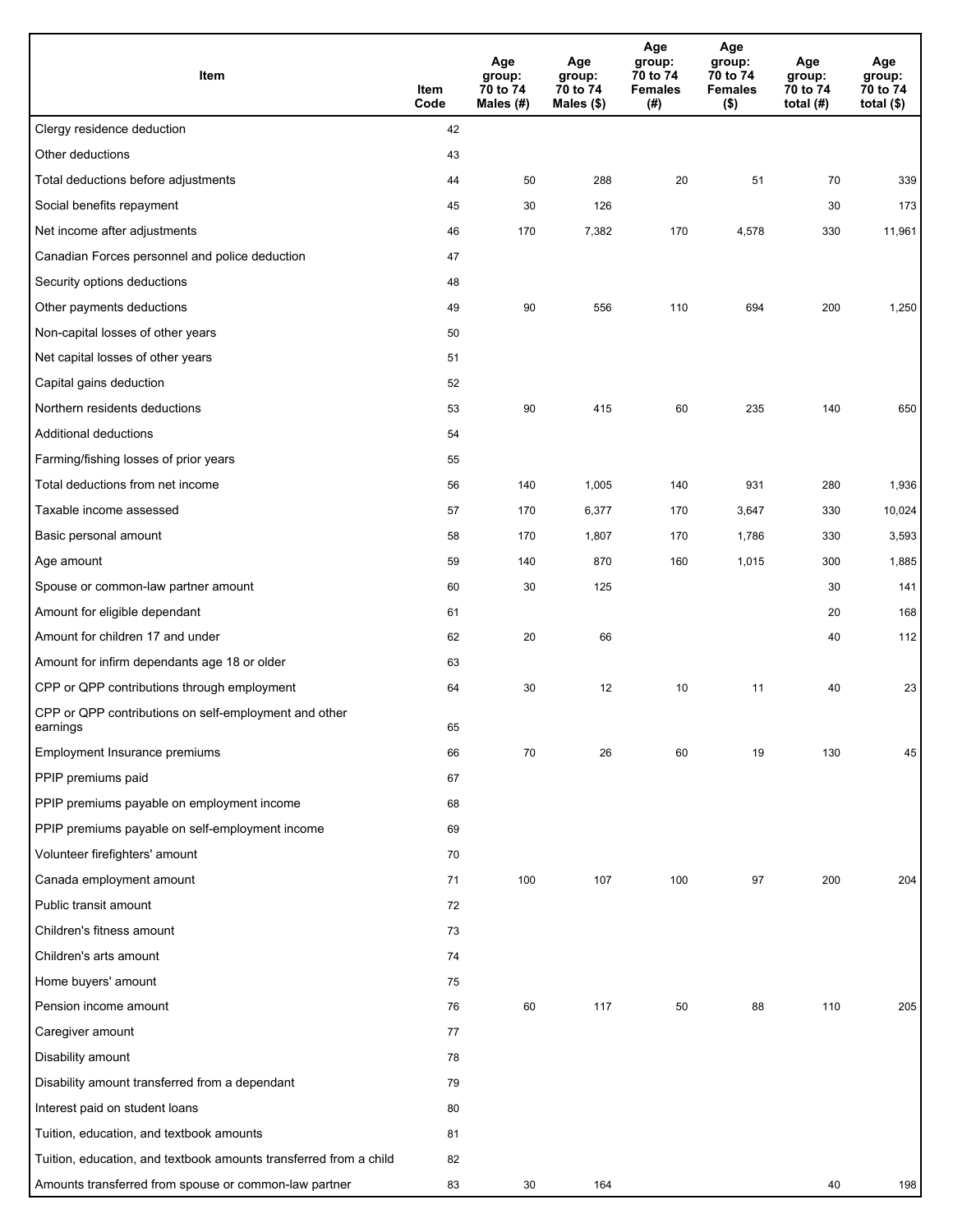| Item                                                | <b>Item</b><br>Code | Age<br>group:<br>70 to 74<br>Males $(H)$ | Age<br>group:<br>70 to 74<br>Males $(\$)$ | Age<br>group:<br>70 to 74<br><b>Females</b><br>(# ) | Age<br>group:<br>70 to 74<br><b>Females</b><br>$($ \$) | Age<br>group:<br>70 to 74<br>total $(H)$ | Age<br>group:<br>70 to 74<br>total $($)$ |
|-----------------------------------------------------|---------------------|------------------------------------------|-------------------------------------------|-----------------------------------------------------|--------------------------------------------------------|------------------------------------------|------------------------------------------|
| Medical expenses                                    | 84                  |                                          |                                           |                                                     |                                                        |                                          |                                          |
| Total tax credits on personal amounts               | 85                  | 170                                      | 508                                       | 170                                                 | 490                                                    | 330                                      | 998                                      |
| Allowable charitable donations and government gifts | 86                  | 20                                       | 26                                        | 20                                                  | 19                                                     | 40                                       | 46                                       |
| Eligible cultural and ecological gifts              | 87                  |                                          |                                           |                                                     |                                                        |                                          |                                          |
| Total tax credit on donations and gifts             | 88                  | 20                                       | $\overline{7}$                            | 20                                                  | 5                                                      | 40                                       | 12                                       |
| Total federal non-refundable tax credits            | 89                  | 170                                      | 515                                       | 170                                                 | 495                                                    | 330                                      | 1,010                                    |
| Federal dividend tax credit                         | 90                  |                                          |                                           |                                                     |                                                        |                                          |                                          |
| Overseas employment tax credit                      | 91                  |                                          |                                           |                                                     |                                                        |                                          |                                          |
| Minimum tax carryover                               | 92                  |                                          |                                           |                                                     |                                                        |                                          |                                          |
| Basic federal tax                                   | 93                  | 80                                       | 753                                       | 40                                                  | 290                                                    | 120                                      | 1,043                                    |
| Federal Foreign Tax Credit                          | 94                  |                                          |                                           |                                                     |                                                        |                                          |                                          |
| Federal Political contribution tax credit           | 95                  |                                          |                                           |                                                     |                                                        |                                          |                                          |
| <b>Investment Tax Credit</b>                        | 96                  |                                          |                                           |                                                     |                                                        |                                          |                                          |
| Labour-sponsored funds tax credit                   | 97                  |                                          |                                           |                                                     |                                                        |                                          |                                          |
| Alternative minimum tax payable                     | 98                  |                                          |                                           |                                                     |                                                        |                                          |                                          |
| Net federal tax                                     | 99                  | 80                                       | 753                                       | 40                                                  | 290                                                    | 120                                      | 1,042                                    |
| CPP contributions on self-employment                | 100                 |                                          |                                           |                                                     |                                                        |                                          |                                          |
| Social Benefits repayment                           | 101                 | 30                                       | 126                                       |                                                     |                                                        | 30                                       | 173                                      |
| <b>Net Provincial Tax</b>                           | 102                 | 70                                       | 239                                       | 30                                                  | 89                                                     | 100                                      | 328                                      |
| Total tax payable                                   | 103                 | 80                                       | 1,118                                     | 40                                                  | 426                                                    | 120                                      | 1,544                                    |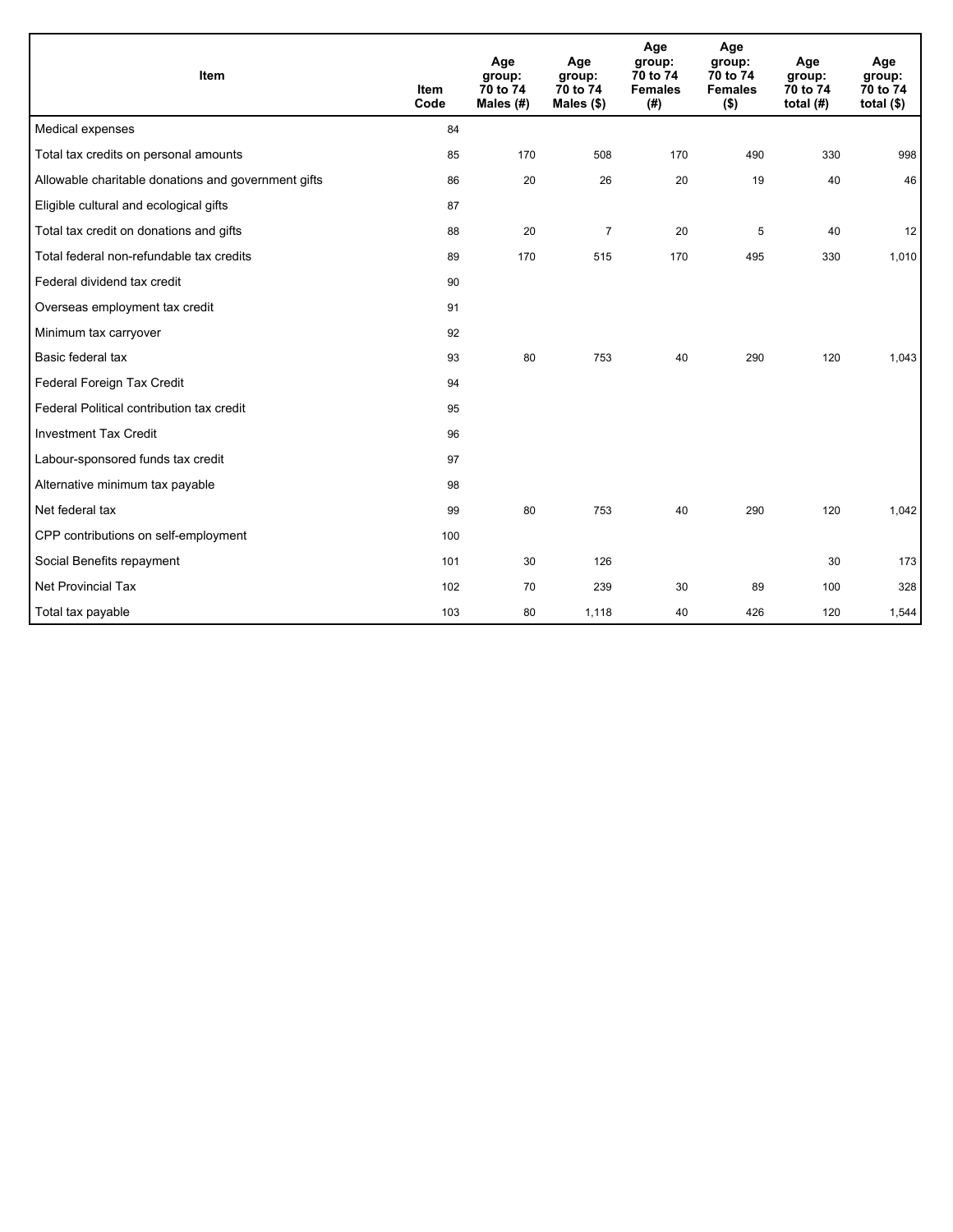| Item                                                                                           | Item<br>Code   | Age<br>group:<br>75 and<br>over<br>Males (#) | Age<br>group:<br>75 and<br>over<br>Males (\$) | Age<br>group:<br>75 and<br>over<br><b>Females</b><br>(#) | Age<br>group:<br>75 and<br>over<br><b>Females</b><br>$($ \$) | Age<br>group:<br>75 and<br>over total<br>(#) | Age<br>group:<br>75 and<br>over total<br>$($ \$) |
|------------------------------------------------------------------------------------------------|----------------|----------------------------------------------|-----------------------------------------------|----------------------------------------------------------|--------------------------------------------------------------|----------------------------------------------|--------------------------------------------------|
| Number of taxable returns                                                                      | $\mathbf{1}$   | 50                                           |                                               | 30                                                       |                                                              | 80                                           |                                                  |
| Number of non-taxable returns                                                                  | $\overline{c}$ | 100                                          |                                               | 140                                                      |                                                              | 240                                          |                                                  |
| Total number of returns                                                                        | 3              | 150                                          |                                               | 170                                                      |                                                              | 310                                          |                                                  |
| Employment income                                                                              | 4              | 60                                           | 487                                           | 70                                                       | 436                                                          | 130                                          | 923                                              |
| Commissions (from employment)                                                                  | 5              |                                              |                                               |                                                          |                                                              |                                              |                                                  |
| Other employment income                                                                        | 6              |                                              |                                               |                                                          |                                                              |                                              |                                                  |
| Old Age Security pension (OASP)                                                                | $\overline{7}$ | 150                                          | 944                                           | 160                                                      | 1,042                                                        | 310                                          | 1,986                                            |
| CPP or QPP benefits                                                                            | 8              | 140                                          | 954                                           | 140                                                      | 568                                                          | 280                                          | 1,522                                            |
| Other pensions or superannuation                                                               | 9              | 60                                           | 848                                           | 30                                                       | 249                                                          | 90                                           | 1,097                                            |
| Elected split-pension amount                                                                   | 10             |                                              |                                               |                                                          |                                                              | 10                                           | 27                                               |
| Universal Child Care Benefit (UCCB)                                                            | 11             |                                              |                                               |                                                          |                                                              |                                              |                                                  |
| Employment Insurance and other benefits                                                        | 12             |                                              |                                               |                                                          |                                                              |                                              |                                                  |
| Taxable amount of dividends from taxable Canadian corporations                                 | 13             |                                              |                                               |                                                          |                                                              | 10                                           | 86                                               |
| Interest and other investment income                                                           | 14             | 10                                           | 34                                            |                                                          |                                                              | 20                                           | 34                                               |
| Net partnership income (Limited or non-active partners only)                                   | 15             |                                              |                                               |                                                          |                                                              |                                              |                                                  |
| Net rental income                                                                              | 16             |                                              |                                               |                                                          |                                                              |                                              |                                                  |
| Taxable capital gains                                                                          | 17             |                                              |                                               |                                                          |                                                              |                                              |                                                  |
| Registered retirement savings plan income (RRSP)                                               | 18             |                                              |                                               |                                                          |                                                              |                                              |                                                  |
| Other income                                                                                   | 19             | 30                                           | 88                                            | 30                                                       | 45                                                           | 60                                           | 132                                              |
| Net business income                                                                            | 20             | 10                                           | 38                                            | 10                                                       | 29                                                           | 30                                           | 68                                               |
| Net professional income                                                                        | 21             |                                              |                                               |                                                          |                                                              |                                              |                                                  |
| Net commission income                                                                          | 22             |                                              |                                               |                                                          |                                                              |                                              |                                                  |
| Net farming income                                                                             | 23             |                                              |                                               |                                                          |                                                              |                                              |                                                  |
| Net fishing income                                                                             | 24             |                                              |                                               |                                                          |                                                              |                                              |                                                  |
| Workers' compensation benefits                                                                 | 25             |                                              |                                               |                                                          |                                                              | 10                                           | 86                                               |
| Social assistance payments                                                                     | 26             | 80                                           | 225                                           | 120                                                      | 249                                                          | 190                                          | 474                                              |
| Net federal supplements                                                                        | 27             | 80                                           | 373                                           | 130                                                      | 780                                                          | 210                                          | 1,153                                            |
| Total income assessed                                                                          | 28             | 150                                          | 4,246                                         | 170                                                      | 3,475                                                        | 310                                          | 7,721                                            |
| Registered pension plan contributions (RPP)                                                    | 29             |                                              |                                               |                                                          |                                                              |                                              |                                                  |
| RRSP deduction                                                                                 | 30             |                                              |                                               |                                                          |                                                              |                                              |                                                  |
| Deduction for elected split-pension amount                                                     | 31             | 20                                           | 140                                           |                                                          |                                                              | 20                                           | 140                                              |
| Annual union, professional, or like dues                                                       | 32             |                                              |                                               | 10                                                       | $\overline{c}$                                               | 20                                           | 3                                                |
| Child care expenses                                                                            | 33             |                                              |                                               |                                                          |                                                              |                                              |                                                  |
| <b>Business investment loss</b>                                                                | 34             |                                              |                                               |                                                          |                                                              |                                              |                                                  |
| Moving expenses                                                                                | 35             |                                              |                                               |                                                          |                                                              |                                              |                                                  |
| Support payments made                                                                          | 36             |                                              |                                               |                                                          |                                                              |                                              |                                                  |
| Carrying charges and interest expenses                                                         | 37             |                                              |                                               |                                                          |                                                              |                                              |                                                  |
| Deductions for CPP/QPP contributions on self-employment and other<br>earnings                  | 38             |                                              |                                               |                                                          |                                                              |                                              |                                                  |
| Deductions for provincial parental insurance plan (PPIP) premiums on<br>self-employment income | 39             |                                              |                                               |                                                          |                                                              |                                              |                                                  |
| Exploration and development expenses                                                           | 40             |                                              |                                               |                                                          |                                                              |                                              |                                                  |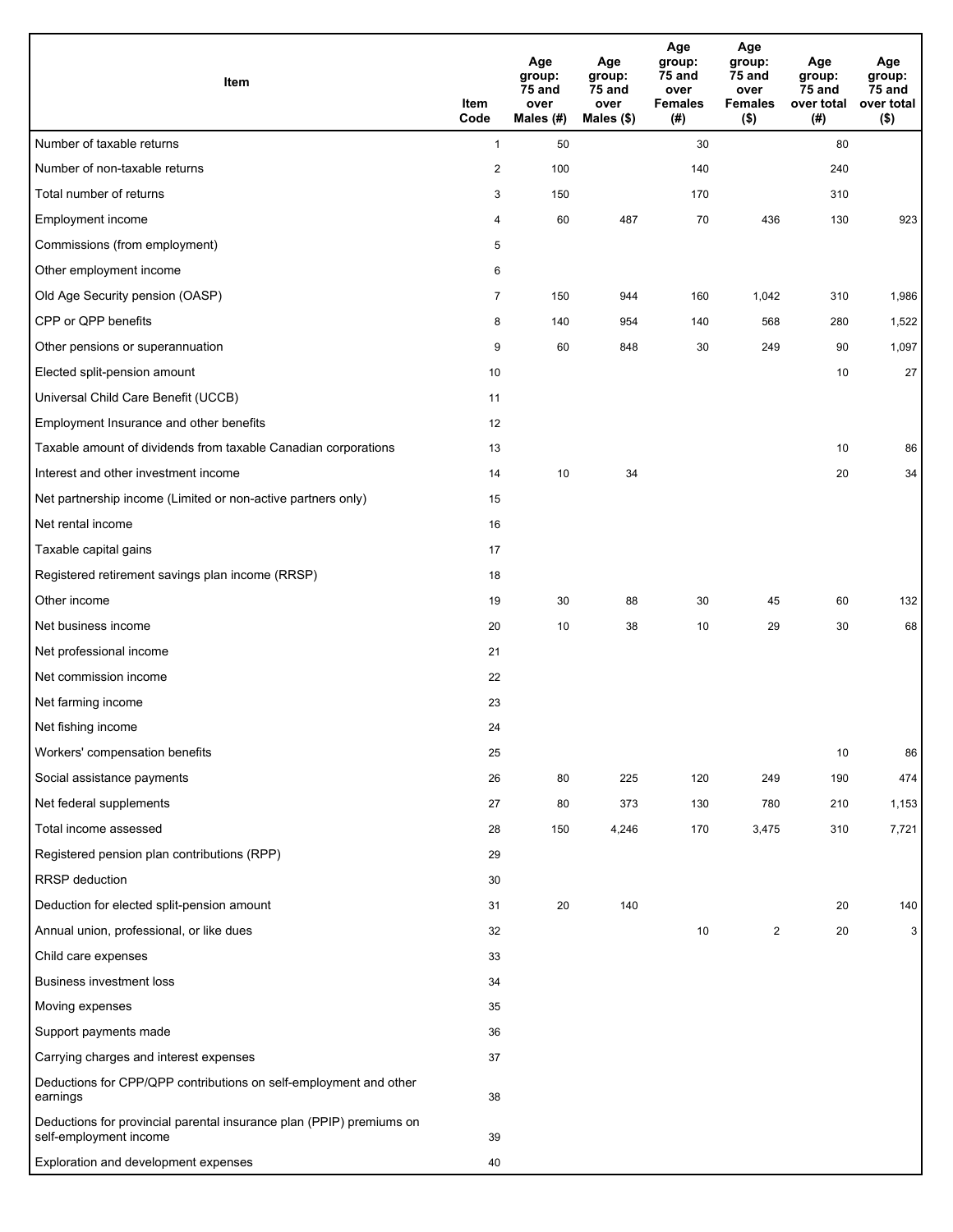| Item                                                              | Item<br>Code | Age<br>group:<br>75 and<br>over Males<br>(#) | Age<br>group:<br>75 and<br>over Males<br>$($ \$) | Age<br>group:<br>75 and<br>over<br><b>Females</b><br>(#) | Age<br>group:<br>75 and<br>over<br><b>Females</b><br>$($ \$) | Age<br>group:<br>75 and<br>over total<br>(#) | Age<br>group:<br>75 and<br>over total<br>$($ \$) |
|-------------------------------------------------------------------|--------------|----------------------------------------------|--------------------------------------------------|----------------------------------------------------------|--------------------------------------------------------------|----------------------------------------------|--------------------------------------------------|
| Other employment expenses                                         | 41           |                                              |                                                  |                                                          |                                                              |                                              |                                                  |
| Clergy residence deduction                                        | 42           |                                              |                                                  |                                                          |                                                              |                                              |                                                  |
| Other deductions                                                  | 43           |                                              |                                                  |                                                          |                                                              |                                              |                                                  |
| Total deductions before adjustments                               | 44           | 30                                           | 159                                              | 10                                                       | $\overline{2}$                                               | 40                                           | 160                                              |
| Social benefits repayment                                         | 45           |                                              |                                                  |                                                          |                                                              |                                              |                                                  |
| Net income after adjustments                                      | 46           | 150                                          | 4,063                                            | 170                                                      | 3,474                                                        | 310                                          | 7,536                                            |
| Canadian Forces personnel and police deduction                    | 47           |                                              |                                                  |                                                          |                                                              |                                              |                                                  |
| Security options deductions                                       | 48           |                                              |                                                  |                                                          |                                                              |                                              |                                                  |
| Other payments deductions                                         | 49           | 100                                          | 637                                              | 130                                                      | 1,076                                                        | 230                                          | 1,712                                            |
| Non-capital losses of other years                                 | 50           |                                              |                                                  |                                                          |                                                              |                                              |                                                  |
| Net capital losses of other years                                 | 51           |                                              |                                                  |                                                          |                                                              |                                              |                                                  |
| Capital gains deduction                                           | 52           |                                              |                                                  |                                                          |                                                              |                                              |                                                  |
| Northern residents deductions                                     | 53           | 50                                           | 213                                              | 60                                                       | 212                                                          | 110                                          | 425                                              |
| <b>Additional deductions</b>                                      | 54           |                                              |                                                  |                                                          |                                                              |                                              |                                                  |
| Farming/fishing losses of prior years                             | 55           |                                              |                                                  |                                                          |                                                              |                                              |                                                  |
| Total deductions from net income                                  | 56           | 120                                          | 932                                              | 150                                                      | 1,289                                                        | 270                                          | 2,221                                            |
| Taxable income assessed                                           | 57           | 150                                          | 3,131                                            | 170                                                      | 2,184                                                        | 310                                          | 5,315                                            |
| Basic personal amount                                             | 58           | 150                                          | 1,580                                            | 170                                                      | 1,786                                                        | 310                                          | 3,366                                            |
| Age amount                                                        | 59           | 140                                          | 904                                              | 170                                                      | 1,088                                                        | 310                                          | 1,993                                            |
| Spouse or common-law partner amount                               | 60           | 20                                           | 60                                               |                                                          |                                                              | 30                                           | 65                                               |
| Amount for eligible dependant                                     | 61           |                                              |                                                  |                                                          |                                                              | 20                                           | 162                                              |
| Amount for children 17 and under                                  | 62           | 20                                           | 50                                               |                                                          |                                                              | 30                                           | 68                                               |
| Amount for infirm dependants age 18 or older                      | 63           |                                              |                                                  |                                                          |                                                              |                                              |                                                  |
| CPP or QPP contributions through employment                       | 64           |                                              |                                                  |                                                          |                                                              |                                              |                                                  |
| CPP or QPP contributions on self-employment and other<br>earnings | 65           |                                              |                                                  |                                                          |                                                              |                                              |                                                  |
| Employment Insurance premiums                                     | 66           | 20                                           | 3                                                | 30                                                       | $\overline{7}$                                               | 50                                           | 9                                                |
| PPIP premiums paid                                                | 67           |                                              |                                                  |                                                          |                                                              |                                              |                                                  |
| PPIP premiums payable on employment income                        | 68           |                                              |                                                  |                                                          |                                                              |                                              |                                                  |
| PPIP premiums payable on self-employment income                   | 69           |                                              |                                                  |                                                          |                                                              |                                              |                                                  |
| Volunteer firefighters' amount                                    | 70           |                                              |                                                  |                                                          |                                                              |                                              |                                                  |
| Canada employment amount                                          | 71           | 70                                           | 59                                               | 70                                                       | 56                                                           | 130                                          | 115                                              |
| Public transit amount                                             | 72           |                                              |                                                  |                                                          |                                                              |                                              |                                                  |
| Children's fitness amount                                         | 73           |                                              |                                                  |                                                          |                                                              |                                              |                                                  |
| Children's arts amount                                            | 74           |                                              |                                                  |                                                          |                                                              |                                              |                                                  |
| Home buyers' amount                                               | 75           |                                              |                                                  |                                                          |                                                              |                                              |                                                  |
| Pension income amount                                             | 76           | 60                                           | 108                                              | 40                                                       | 76                                                           | 100                                          | 184                                              |
| Caregiver amount                                                  | 77           |                                              |                                                  |                                                          |                                                              |                                              |                                                  |
| Disability amount                                                 | 78           |                                              |                                                  |                                                          |                                                              |                                              |                                                  |
| Disability amount transferred from a dependant                    | 79           |                                              |                                                  |                                                          |                                                              |                                              |                                                  |
| Interest paid on student loans                                    | 80           |                                              |                                                  |                                                          |                                                              |                                              |                                                  |
| Tuition, education, and textbook amounts                          | 81           |                                              |                                                  |                                                          |                                                              |                                              |                                                  |